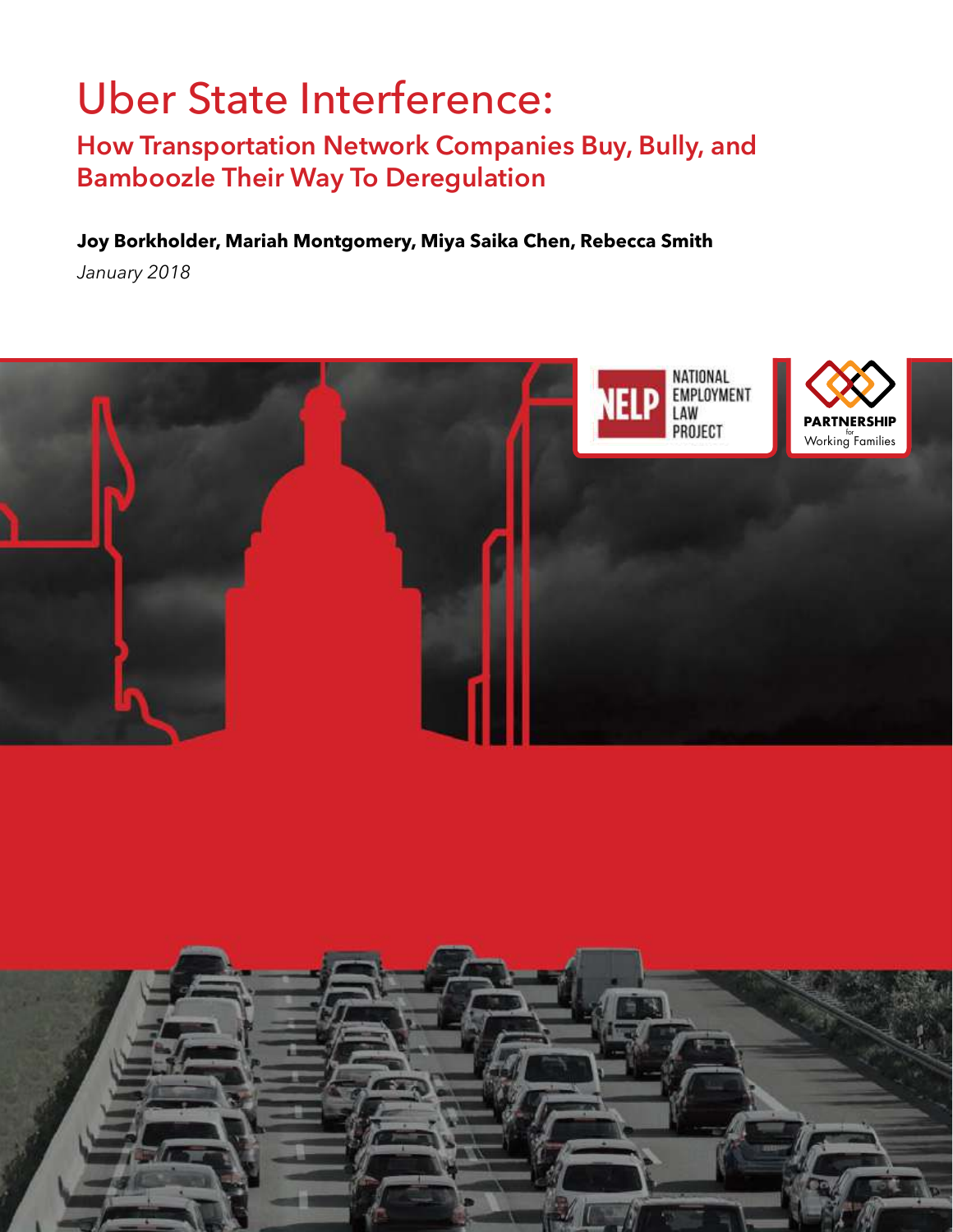## **Contents**

| <b>Executive Summary</b>                                                                                | 4  |
|---------------------------------------------------------------------------------------------------------|----|
| Introduction                                                                                            | 8  |
| <b>PART ONE</b><br>Disrupting Democracy: State Interference on Steroids                                 | 10 |
| The Connections Between TNCs and ALEC                                                                   | 11 |
| State Interference: The Tool of Choice for TNCs                                                         | 12 |
| The Misleading "Patchwork" Argument                                                                     | 12 |
| Defining Drivers as Independent Contractors                                                             | 13 |
| Lack of Familiarity with the For-Hire Driving Sector                                                    | 14 |
| <b>PART TWO</b><br>Manufactured Crises, Corporate "Solutions"                                           | 15 |
| Case Study: Texas-Sized Buying, Bullying, and Bamboozling                                               | 17 |
| Buy Influence: Lobbyists, Legislators, and Public Relations                                             | 18 |
| Bully: Levy Ultimatums and Call it Negotiation                                                          | 21 |
| Bamboozle: How to Make Customers Work for You                                                           | 22 |
| <b>PART THREE</b><br>What Corporate Rewriting of State Laws Means for Communities                       | 24 |
| <b>Pushing Costs onto Drivers</b>                                                                       | 24 |
| Case Study: Seattle Drivers Win Collective Bargaining as<br>Washington Avoids Preemption                | 25 |
| Overriding Laws Protecting Workers of Color                                                             | 26 |
| Reduced Access for Passengers with Disabilities                                                         | 26 |
| Undermining Public Transit and the Climate                                                              | 27 |
| <b>Conclusion: Eroding Democratic Governance</b>                                                        | 27 |
| Recommendations to Counter Corporate-Sponsored<br><b>State Interference and Protect Local Democracy</b> | 28 |
| Appendix                                                                                                | 30 |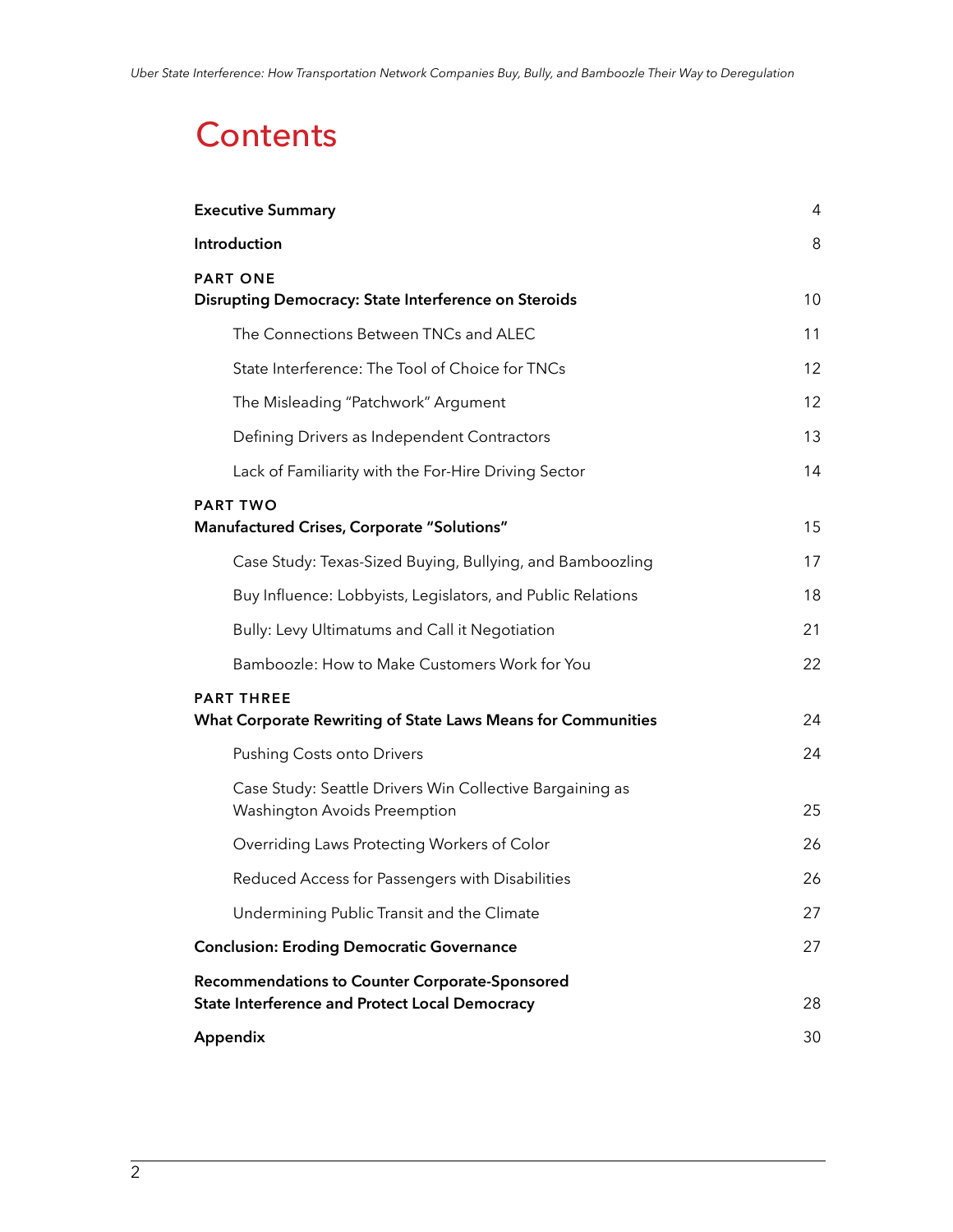## **Acknowledgements**

The authors thank the Public Welfare Foundation for its generous support of our work on this report, as well as the legislators, their staff, and other stakeholders who provided valuable insights and commentary.

## **About the National Employment Law Project**



For more than 45 years, the National Employment Law Project (NELP) has worked to restore the promise of economic opportunity for working families across America. In partnership with grassroots and national allies, NELP promotes policies to

create good jobs, enforce hard-won workplace rights, and help unemployed workers regain their economic footing. For more information, visit us at **[www.nelp.org](http://www.nelp.org.)**

## **About the Partnership for Working Families**



The Partnership for Working Families is a national network of 17 powerful city and regional affiliate groups based in major urban areas across the country. The Partnership advocates for and supports policies and movements that build more just and sustainable

communities where we live and work. Taking lessons learned at the local level and applying them to the national conversation, the Partnership builds a framework for addressing climate change, inequality, racial and social injustice. For more information, visit us at **[www.ForWorkingFamilies.org](http://www.ForWorkingFamilies.org)** for Working Families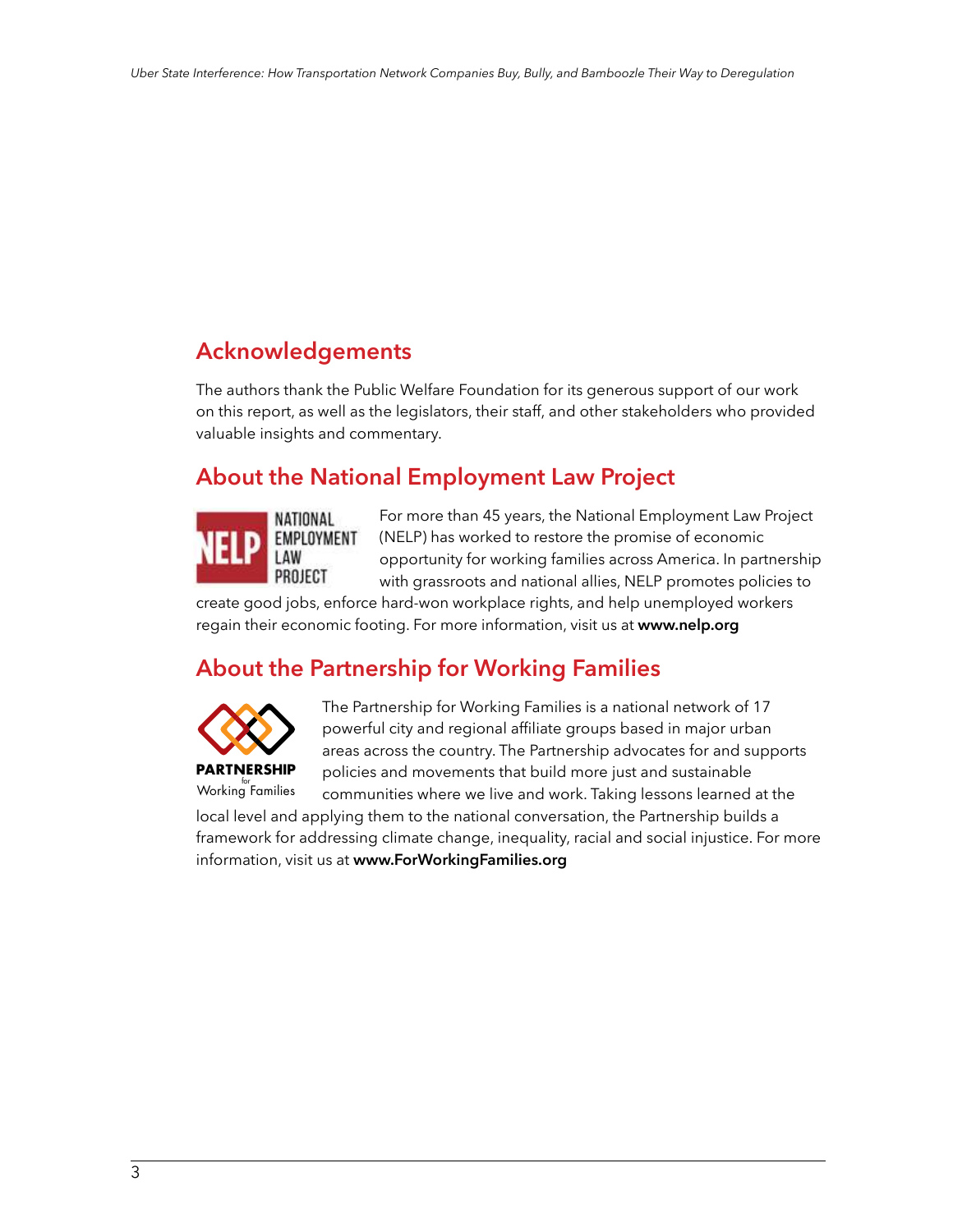## <span id="page-3-0"></span>Executive Summary

Over the past four years, transportation network companies (TNCs), primarily Uber and Lyft, have convinced legislators in the vast majority of states to overrule and preempt local regulations and strip drivers of rights. The speed and sweeping effectiveness of the industry's use of this strategy, known as state interference (or preemption), is unprecedented.

In this report, we set out to describe how two upstart companies have been able to convince state governments to swiftly and aggressively deregulate their industry and how their success has impacted stakeholders. The report seeks to arm legislators and the public with knowledge and tools to understand and address this phenomenon, protect communities most impacted by this industry, and uphold local democracy.

In-depth case study analyses in four states, Florida, Pennsylvania, Texas, and Washington, reveal that the TNCs' strategy has been to create political crises in localities—where for-hire transportation has traditionally been regulated—and then move state legislators to solve the manufactured crisis through state interference. The case studies detail the "barge in, buy, bully, and bamboozle" tactics the companies use to advance this strategy and the impacts on for-hire drivers, who are predominantly immigrants and people of color, and the communities in which they live.

### **Summary of Findings**

**TNCs have successfully adopted state interference, an antidemocratic legislative practice favored by the gun and tobacco industries and popularized by the ultraconservative American Legislative Exchange Council (ALEC), in order to rewrite the law.**

- TNCs have secured preemptive state law in over four out of five states. Lawmakers in 41 states have passed laws that have taken away some or all of the ability of localities to set their own standards for the TNC industry.
- Preemption has tremendous impact on local transportation and largely deregulates the industry as a whole.
- State interference is a political strategy pioneered by the tobacco industry and the National Rifle Association and employed aggressively by the ultraconservative American Legislative Exchange Council (ALEC) and other corporate interest groups, like the National Restaurant Association and, more recently, TNCs Uber and Lyft. As detailed further below, there are a number of connections linking the TNC industry and ALEC.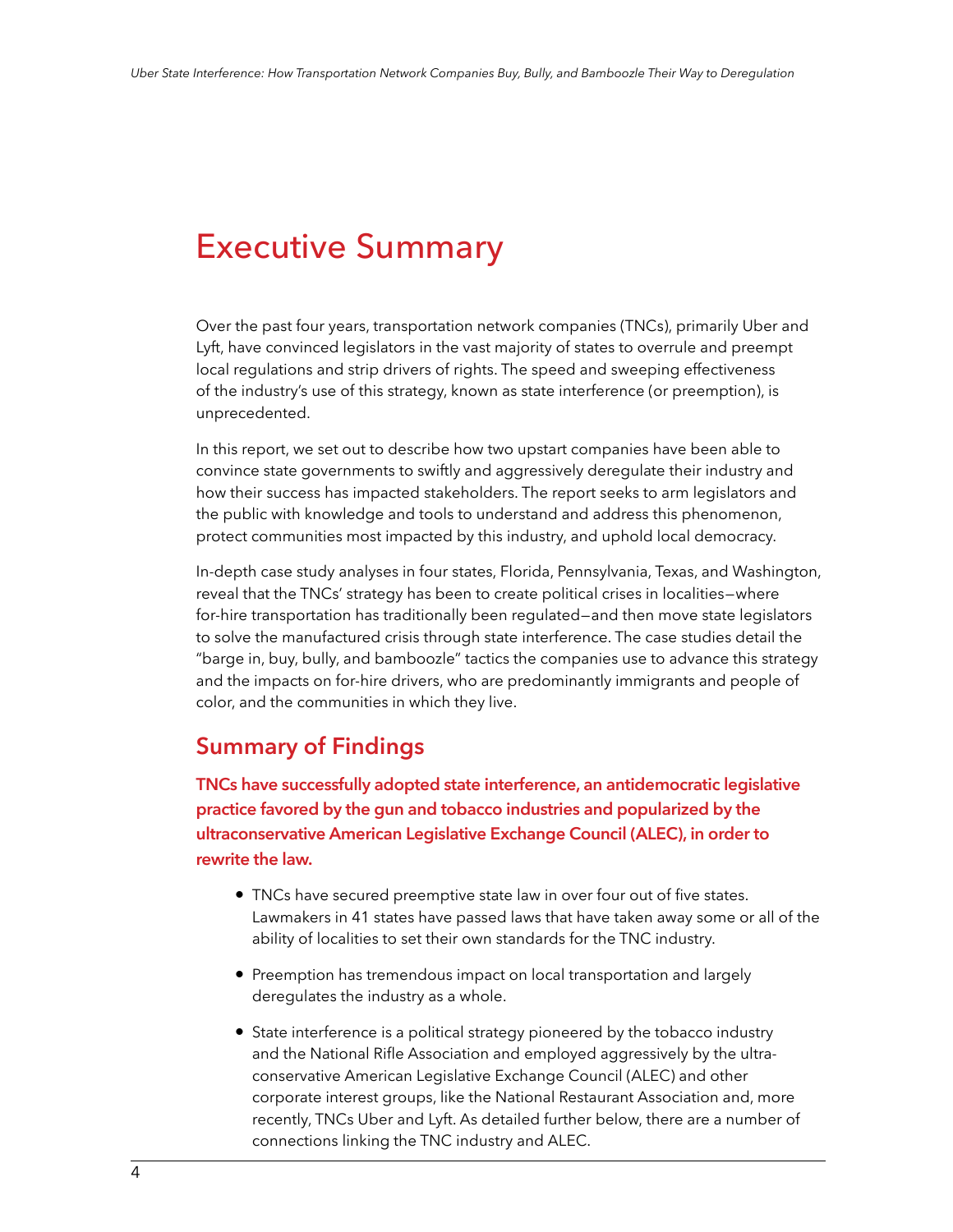- State interference on behalf of TNCs harms people of color. As in other cases of state interference, state interventions into local for-hire regulation involve predominantly white legislatures blocking local programs and policies that benefit people of color, in this case for-hire drivers who are predominantly people of color and immigrants.
- State interference is a means to rewrite employment law. While state action on TNCs is often characterized as a solution to a "patchwork" of local laws, in fact TNCs may pursue state interference in part because state lawmakers can address one of their core policy goals: to rewrite state law on employee status. By rewriting the law, they exempt themselves from a myriad of employment protections - state minimum wage, unemployment insurance, workers' compensation, discrimination laws, fair chance hiring and paid sick leave where they exist, and efforts to pass a collective bargaining process at the city level.

**To move states to intervene, in the case studies reviewed for this report, TNCs (and Uber in particular) created a political crisis at the local level, and pushed the state to solve that crisis through four primary tactics: barge in, buy, bully, and bamboozle.**



**BARGE INTO** a market, sometimes illegally, and spend large amounts of money to quickly develop a customer and driver base. When first entering markets, companies offered incentives to drivers and free rides to passengers, and have even paid fines drivers receive for operating illegally. To avoid law enforcement, Uber went so far as to develop a program that identified individual public employees and officials, and then blocked their ability to use the app to hail rides.



**BUY** access by deploying an overwhelming number of well-connected lobbyists to make contact with elected officials and their staff. In Portland, 16 Uber and Lyft lobbyists and company representatives appear in city officials' contact logs in 2015, accounting for 30 percent of all city lobbyist activity that year. Across the country, in 2016 Uber had 370 active lobbyists in 44 states, dwarfing some of the largest businesses and technology companies.

**In 2016, together Uber and Lyft lobbyists outnumbered Amazon, Microsoft, and Walmart combined.**

**BULLY** elected leaders by individually targeting them and issuing ultimatums. In Texas, one or both of the two major TNCs suspended service in numerous

cities, including Austin, Corpus Christi, Galveston, Houston, and Midland, when city legislative bodies (and voters in the case of Austin) imposed reasonable regulations on them.



**BAMBOOZLE** customers to take political action, frequently by misrepresenting the facts, and often via the app itself. Messages to customers have claimed that city councils, county boards, or state legislatures are threatening to "force" the TNCs to leave, when in fact elected governments are seeking to enforce existing laws or even create basic safety requirements that other businesses follow. Then the TNCs continue with the first three tactics described above.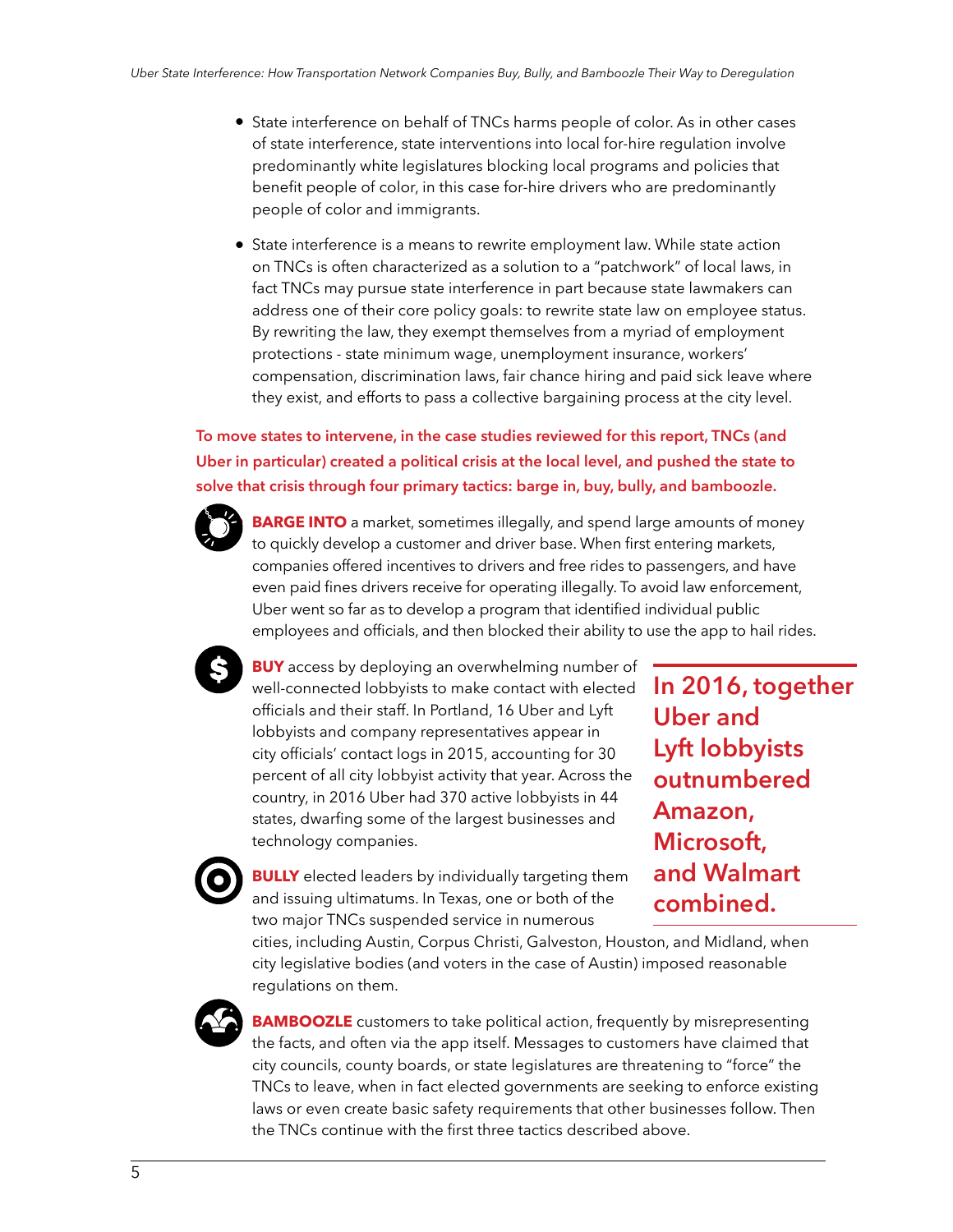**In many cases, using these strategies and tactics, Uber has secured a high level of access in multiple state and city legislative processes, enabling it to draft its own bills, heavily influence the vetting, and even effectively staff elected officials on the issue. In Oregon and Ohio, Uber wrote or co-wrote the original drafts of legislation, and legislators in multiple other states characterize legislation as written by or in the primary interest of the industry.**

TNCs have secured state laws that deregulate portions of the for-hire industry and rewrite employment law, harming drivers and communities in the process.

- When TNCs succeed in pushing legislation that exempts their drivers from state labor laws, such as unemployment insurance, workers compensation, and minimum wage, drivers no longer have access to redress or benefits afforded to other workers in the state.
- Disability rights advocates contend that TNCs, by failing to provide wheelchair accessible vehicles, are in violation of laws protecting people with disabilities. Weak state laws generally only require the TNCs to have a non-enforceable "policy" against discrimination.
- Deregulating TNCs may be hurting the climate by undermining public transit and adding more vehicle miles traveled (VMT) to city streets. A study of San Francisco TNC riders found that one third of those surveyed would have used public transit for their most recent trip, were TNCs not available.<sup>1</sup>
- Overriding local communities erodes democratic governance and the ability of local government to meet the unique transportation needs of residents. When locally-elected policymakers are prevented from creating policies that protect and respond to the needs of residents, or the policies they do pass are overridden by state legislatures beset by blitzkrieg-style lobbying, then local participatory democracy is at stake.



In this May 26, 2017 photo, workers set up a tent to welcome drivers back to the Uber offices in Austin, Texas. Uber and Lyft, the ride-hailing company giants who left Texas's capital city in a huff over a year ago over fingerprint requirements for drivers, are set to return after state lawmakers stepped in.

*Source: Associated Press/Eric Gay*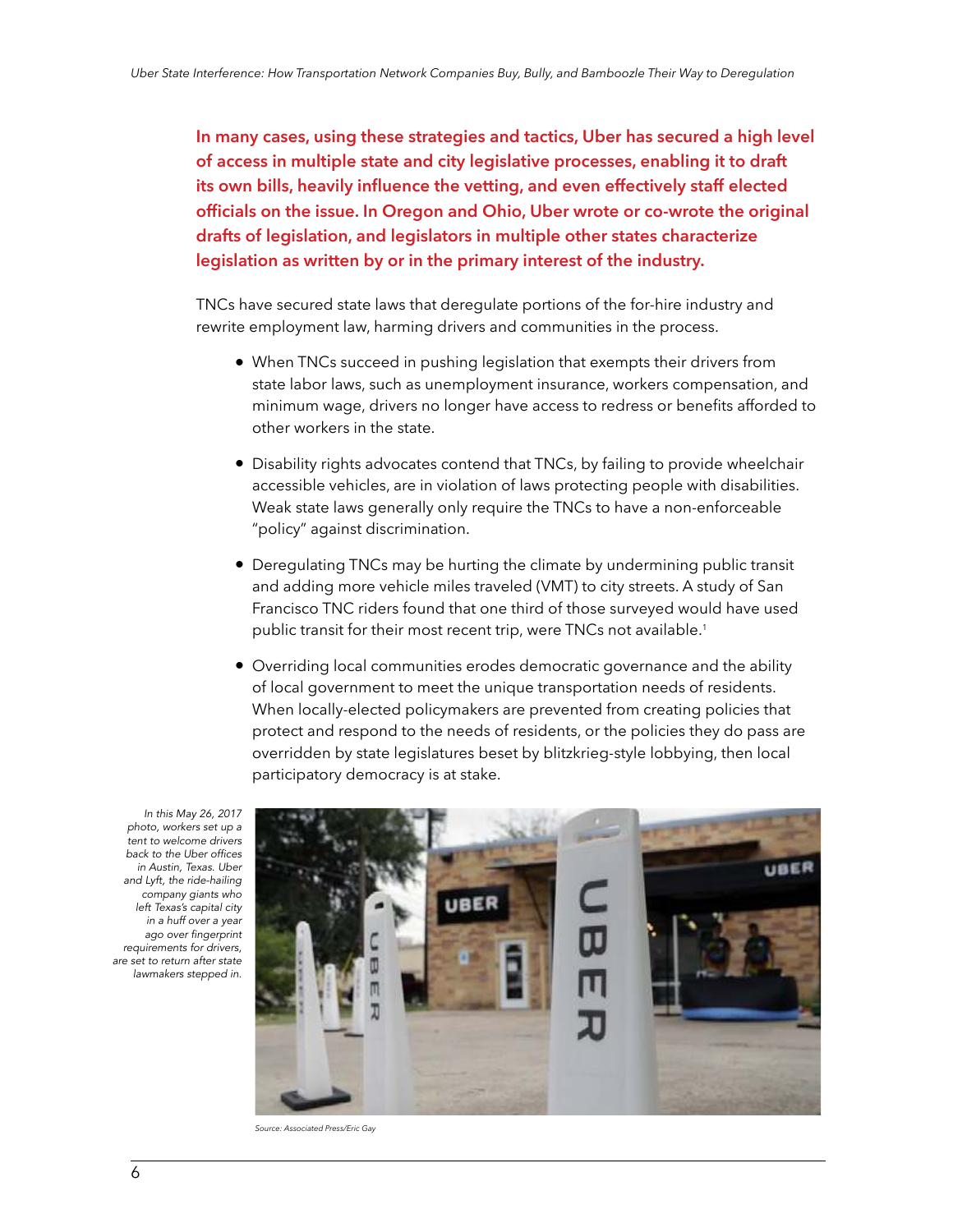### **Summary of Recommendations**

State and local legislators and advocates can bring fairness to the sector and oppose undue influence by corporations on our government. The following include some of our recommendations:

- *State legislators* should reject efforts to preempt local authority with respect to TNCs, and instead delegate regulation of TNCs to local transportation authorities, just as many states have done for taxi regulation. Alternatively, they should work closely with cities to develop policies that establish a statewide floor, allowing cities flexibility to customize TNC regulations. They should reverse laws that strip drivers of their rights as employees.
- *Local legislators* should require TNCs to comply with local labor standards and be alert to any attempts to define drivers' employment relationship as independent contractors in city legislation and rulemaking; require TNCs to share, with appropriate privacy safeguards, the data that communities need to ensure that TNCs are strengthening rather than undermining mobility and transportation; and learn about and support innovative ways to ensure for-hire drivers can form alternative business models, like cooperatives and nonprofit organizations.
- *Advocates and local leaders* should stress the uniqueness of local communities and that one size does not fit all; call out (and use litigation to attack) racial injustice when it occurs as part of preemption; and support elected officials who lead on local policymaking rights and equity in the industry.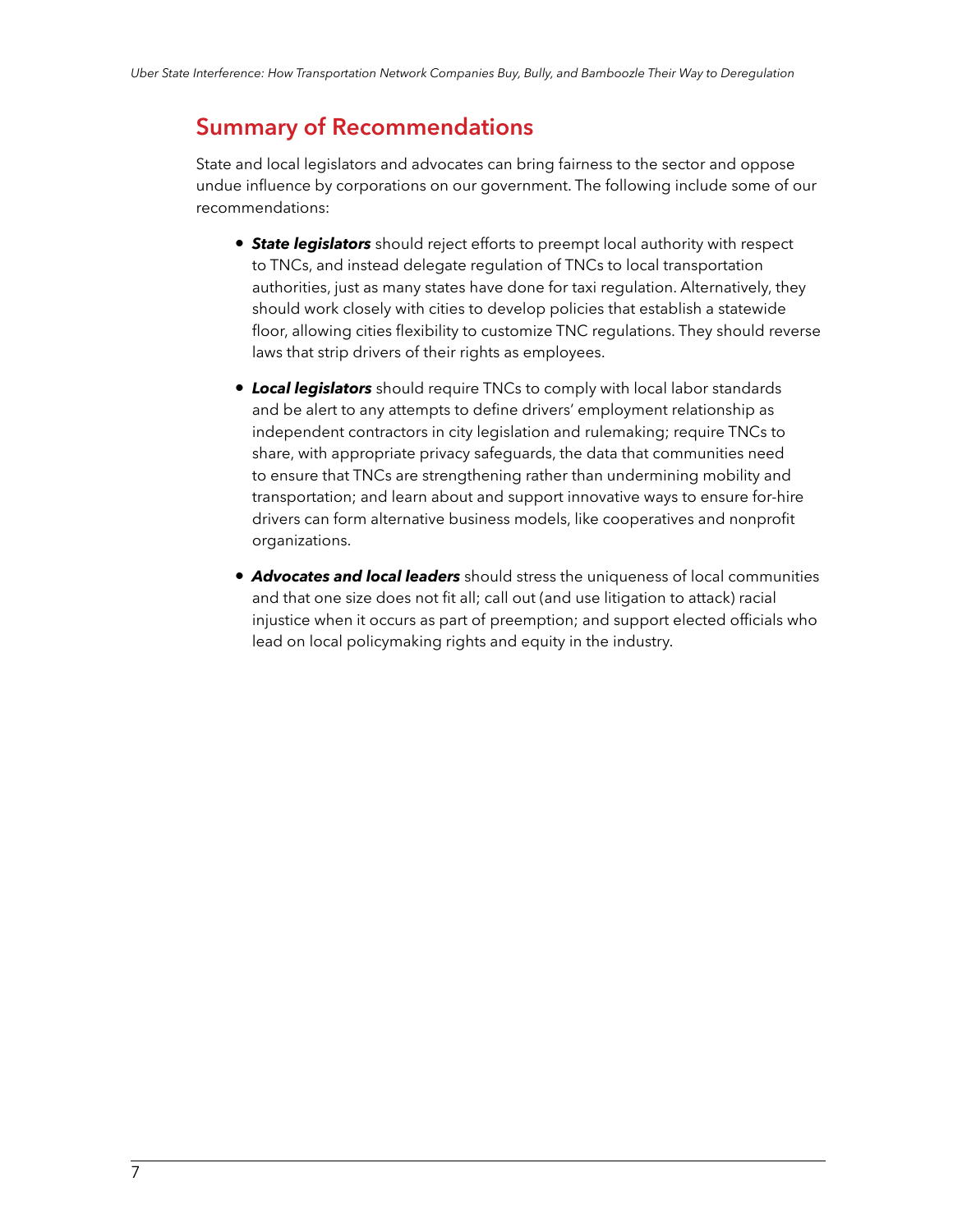## <span id="page-7-0"></span>Introduction

In just four short years, TNCs Uber and Lyft have persuaded 41 state legislatures to interfere with local government policymaking. This strategy of "state interference" or "preemption" was pioneered by the gun and tobacco industries. In this case, TNCs have not only largely deregulated their part of the for-hire driving industry, but they have also redefined the employment relationship with their drivers in state law. It is a strategy that undermines democratic local government and negatively impacts drivers, consumers, and the broader communities in which they live. These far-reaching effects illustrate the ways in which wealthy and politically-connected corporate actors, enabled by state legislators, assert control over many aspects of our daily lives.

How have two upstart companies been able to so swiftly convince legislators that these new services should be legislated in an entirely new manner? And in ways that typically benefit just a few companies, but work to the detriment of so many others?

Our investigation finds that TNCs, led by Uber, employed a two-part strategy: TNCs manufacture a crisis at the local level and appeal to state legislatures to fix that crisis by overruling local law. This "crisis" is usually the implied or actual threat of suspending a popular service. As we will describe more specifically below, in order to create a crisis and win their preferred solution, TNCs—in particular, Uber—have operated in violation of the law, leveled ultimatums to elected officials, and misled the public (see appendix for more on talking points versus reality). Both Uber and Lyft have spent, and continue to spend, massive amounts of money and time to influence the decisions of state and city legislators, in some cases over several years, through both traditional and novel lobbying efforts.

lobbyin<br> **Claim** *Uber…went on an internet public relations campaign, claiming to everyone who contacted them that we had banned them from the island. Coming to us and engaging us about an ordinance is the adult thing to do. Misinforming the public about factual laws and regulations regarding the services that are provided on this island…approaches criminal…And shame on them.*"

**— Galveston Council Member Norman Pappous**<sup>2</sup>

The purpose of this report is to equip legislators and consumers with knowledge and tools to confront TNCs' version of the "shock doctrine"—when these companies manufacture crises or political impasse at the local level to push through state policies that remove policymaking authority from local governments. By shedding light on these "barge in, buy, bully, and bamboozle" tactics, this report can help legislators and consumers ask essential questions and advance the interests of the public.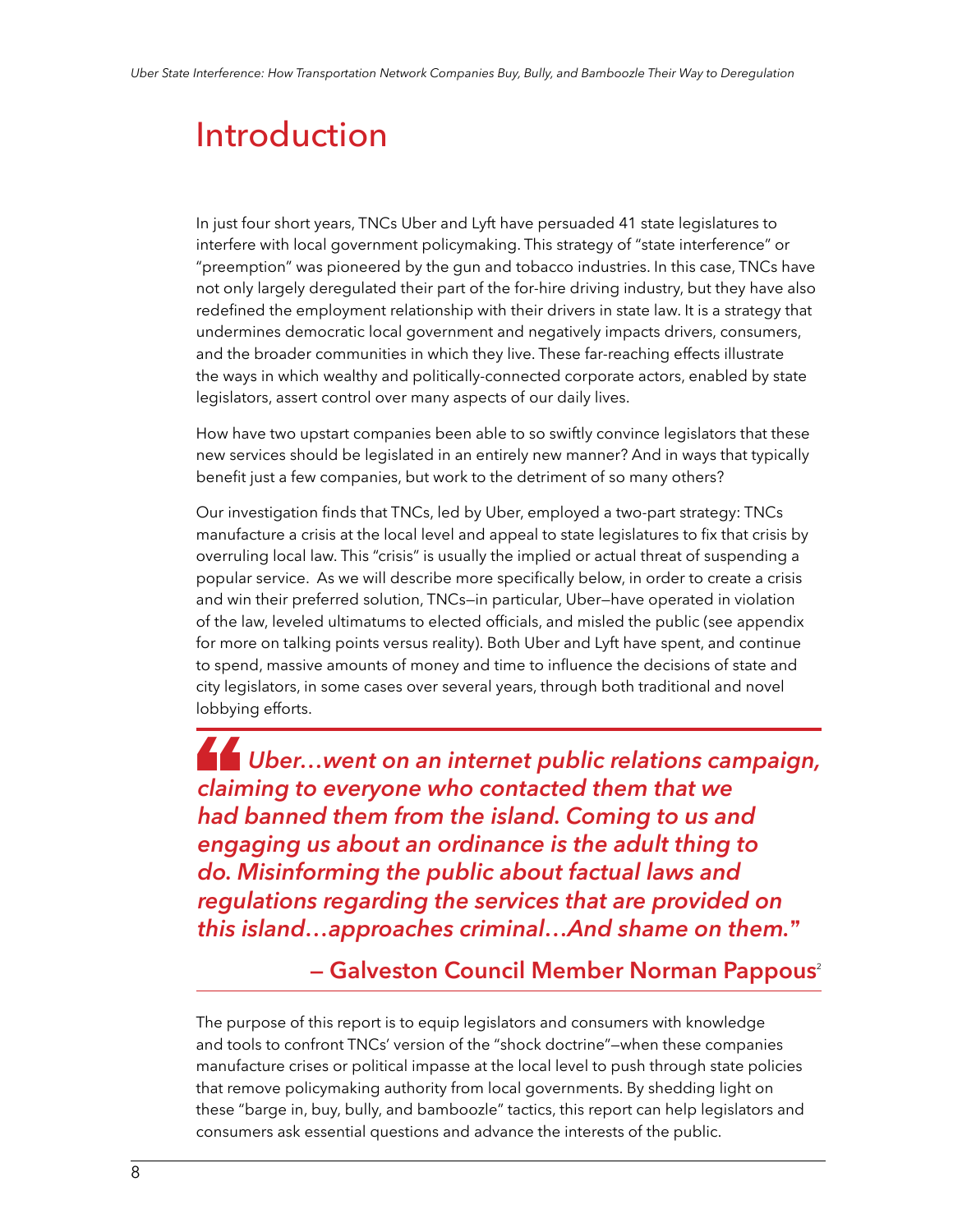This report begins with important context, including a description of what state inference is, the breadth of state interference conducted by and on behalf of the TNC industry, and why state interference is the preferred tool of this industry. Then we provide a deeper dive into the strategy of manufacturing local crises to prompt an unnecessary state solution, incorporating case studies throughout. Finally, we explore the impact of this state interference and deregulation on a variety of stakeholders. This report concludes with recommendations for policymakers and advocates.

### **A Note on Research Methods**

In order to understand how the TNC industry uses state interference, we conducted in-depth research in six states where legislatures have passed, or considered passing, preemptive state TNC laws. These states, selected based on geographic and political diversity, as well as robust activity by the industry, are Florida, Ohio, Oregon, Pennsylvania, Texas, and Washington. For all states we: analyzed public data about state and municipal lobbying expenditures; reviewed emails exchanged between key state legislators, TNCs, and their contract lobbyists; and reviewed press accounts. Additionally, for Florida, Pennsylvania, Texas, and Washington, we: reviewed emails exchanged between city officials, TNCs, and their contract lobbyists; reviewed available videos, minutes and transcripts of city/county and state meetings and hearings; and interviewed city and state legislators, their staff, and other stakeholders.<sup>3</sup>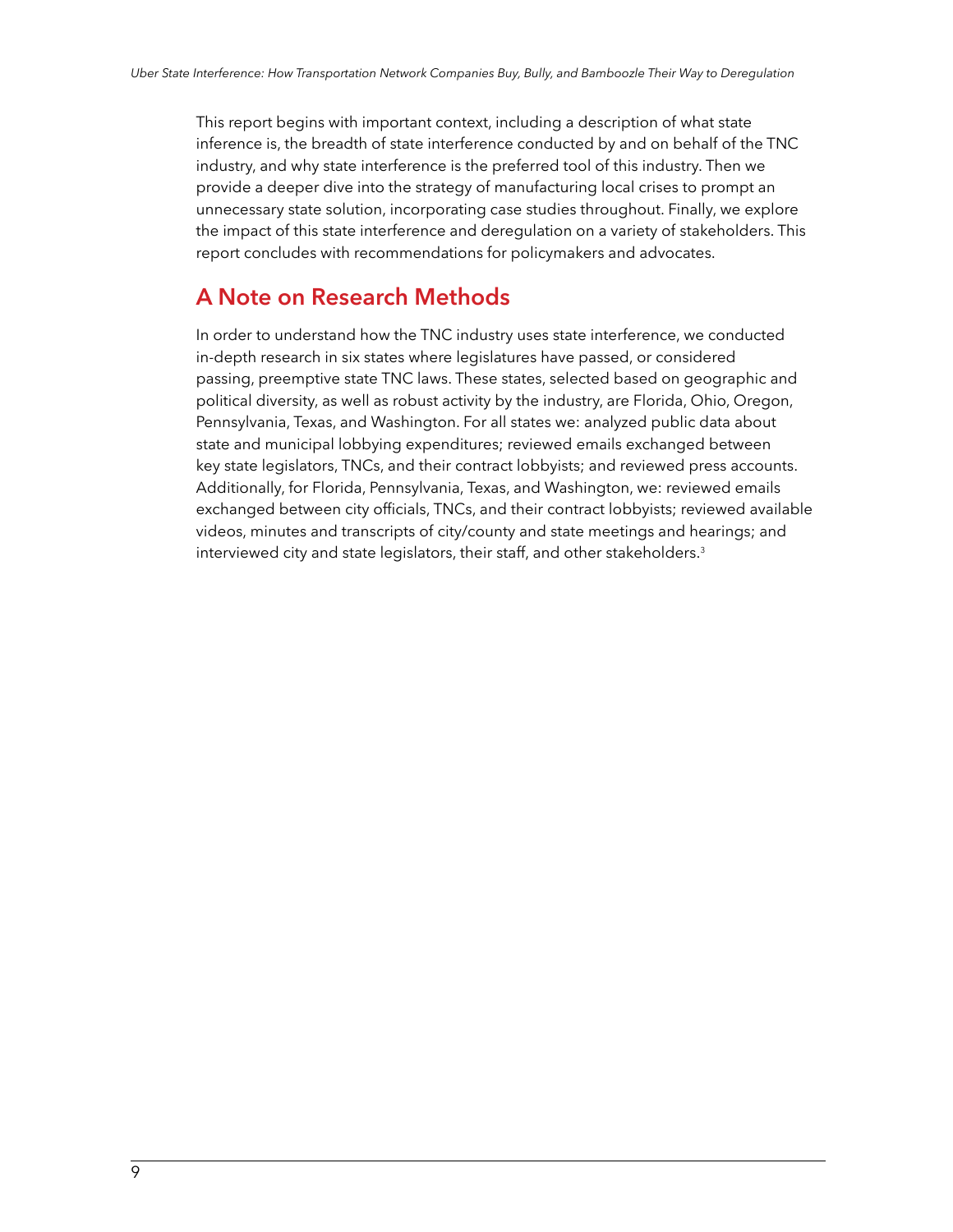## <span id="page-9-0"></span>**PART ONE**  Disrupting Democracy: State Interference on Steroids

Transportation Network Companies may be the first industry in our country's history to so quickly and completely rewrite state law in their own interest. **In fewer than five years, lawmakers in 48 states and DC have passed legislation regarding this new industry.**  Some of these laws regulate only auto insurance, reflecting an agreement among the major insurance companies and TNCs in the spring of 2015.<sup>4</sup> But in many states, TNCs appear to have used their agreement on insurance to add many other elements to state proposals. **In 41 states, TNC laws explicitly or implicitly erase some or all of the ability of localities to set their own standards for an industry with tremendous impact on local transportation.**<sup>5</sup> Arguably only the gun lobby has been able to more fully restrict local regulation, with 43 states expressly preempting all, or substantially all, aspects of local firearms or ammunition regulation.<sup>6</sup>

State interference or preemption—the strategy of circumventing local democracy by passing state-level laws that prevent cities from governing on specific issues—has become a favorite tool of powerful conservative and corporate groups to avoid regulation, suppress progressive policy innovation at the local level, and strip workers of rights.<sup>7</sup> The American Legislative Exchange Council (ALEC) and other corporate interest groups and associations have aggressively employed this strategy in recent years to stop cities from adopting a diverse range of policy changes supported by their residents.<sup>8</sup> ALEC, the National Rifle Association (NRA), other industry associations, and wealthy special interest groups have exploited the power of the state to weaken local policymaking authority and deregulate entire industries. $^{\circ}$ 

This effort to suppress local democracy is, unfortunately, succeeding in too many places. A large number of states now restrict cities from raising minimum wages (25), requiring construction labor agreements (23), and enforcing paid sick day measures (20), among other policies through which local policymakers are seeking to address unemployment, displacement, and affordable housing issues.<sup>10</sup> Numerous bills are pending in state legislatures to further limit cities' power to respond to the needs of their residents. In an extreme effort to erase city power, Texas Governor Greg Abbott has been actively advocating for the removal of local government authority to take any action without the permission of the state.<sup>11</sup>

**Statewide TNC laws are the ultimate special interest legislation: primarily benefiting just two companies, Uber and Lyft, frequently with far less regulation than that traditionally applied to other taxi and for-hire companies.**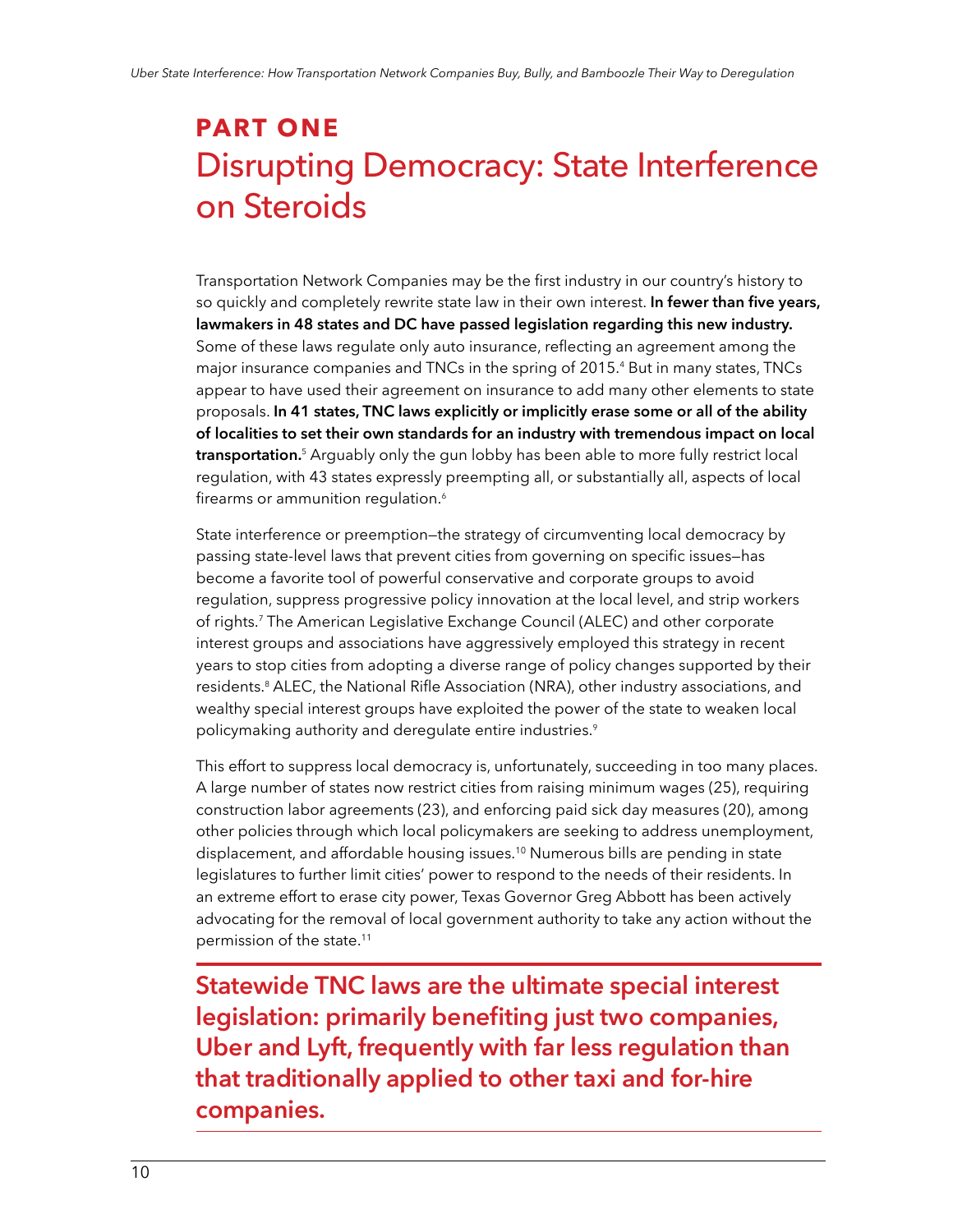<span id="page-10-0"></span>The TNCs have employed this strategy with stunning success. In the last four years, nearly four times as many states have restricted or prohibited city regulation of ridehailing companies as have passed minimum wage preemption bills.<sup>12</sup> In the states we reviewed, these efforts have been led by Uber, and have largely benefitted just Uber and Lyft, two companies that have been in existence for less than a decade. Statewide TNC laws are the ultimate special interest legislation: further enabling their monopoly or duopoly in the entire for-hire sector, frequently with far less regulation than that traditionally applied to other vehicles-for-hire.<sup>13</sup>

### **Race and State Interference**

 $\bf M$   $\bf f$ hile state interference has predominantly been portrayed as a symptom  $\blacktriangledown$  of the political power struggle between the right and left, the reality can be far more alarming: state interference too often involves predominantly white legislatures blocking local programs and policies designed to help people of color to overcome structural and historical barriers. Take the battle over local minimum wages. African American workers often have the most to gain from minimum wage increases because they earn substantially less than their white counterparts in the lowest wage occupations across the United States.<sup>14</sup> Yet in seven cities where African Americans make up between 41 to 73 percent of the city's population, majority-white state legislatures responded to local efforts to raise the minimum wage by passing statutes that prohibit local governments from enacting these measures. In some cases, the legislature barred the wage increase on the local ballot, and in others, it reversed local wage increases.<sup>15</sup> In our research detailed below, predominantly white state legislatures have passed TNC bills that prevent local governments (in many cities with large populations of people of color) from enacting policies that impact drivers, who, in many places, are disproportionately people of color.

### **The Connections Between TNCs and ALEC**

Many tech startups position themselves to lawmakers and the general public as progressive innovators, not corporate interests. For example, in 2014, Uber and Lyft joined with other tech companies to renounce membership in the ultraconservative group ALEC.<sup>16</sup> However, there are a number of continuing connections between the TNC industry and ALEC.

In 2014, ALEC began circulating model TNC legislation that imposes rules for insurance and background checks on TNCs—largely allowing TNCs to push costs onto drivers—as well as minimal consumer protections, and a provision declaring that the drivers "need not" be the employees of the TNCs.<sup>17</sup> Elements, and sometimes specific wording, of the ALEC bill have appeared in many of the state-passed laws. NetChoice, an industry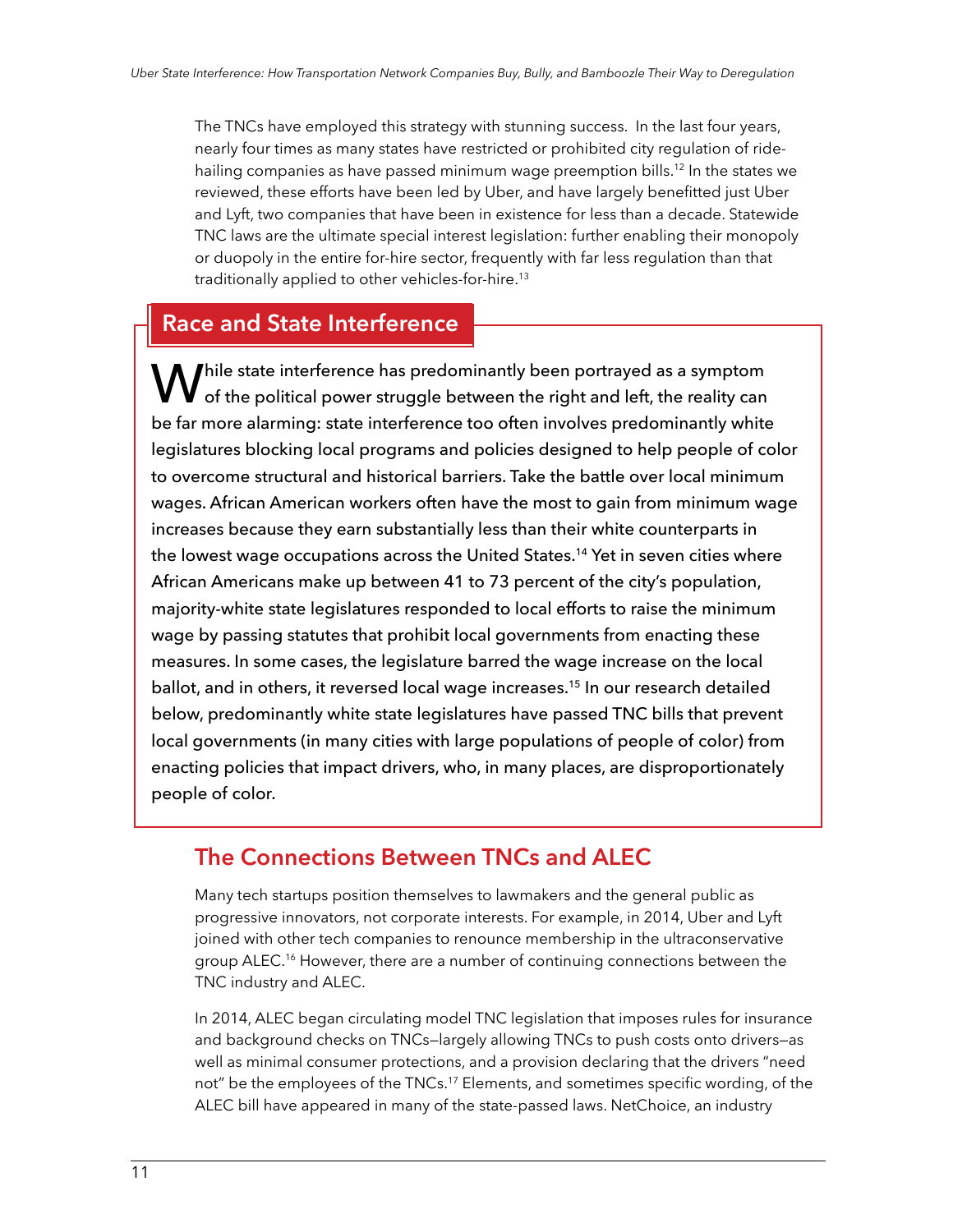<span id="page-11-0"></span>lobbying group of which Lyft is a current member,<sup>18</sup> appears to have become a primary conduit to ALEC. NetChoice's Executive Director, Steve DelBianco, has been a member of ALEC's Corporate Private Enterprise Board since 2014.<sup>19</sup> The NetChoice website includes two presentations made to ALEC on TNC legislation, including one in 2015 on "solutions to enable the rideshare revolution."<sup>20</sup> Lobbyists for Uber reportedly presented to the ALEC annual convention in 2017 on "the virtue of the sharing economy and state legislation that would prohibit cities from regulating it."<sup>21</sup>

### **State Interference: The Tool of Choice for TNCs**

TNC state legislation, backed by Uber and Lyft, prevents local governments from regulating a broad range of issues, including licensing, background checks, vehicle safety, data-reporting, and driver employment status. While most state laws impose licensing or registration requirements on TNCs, annual registration is frequently for a fee of \$5,000 or less—nominal for the well-resourced Uber and Lyft. Of more than 40 laws, only a dozen have consumer privacy protections. Only about half incorporate minimum age requirements for drivers. A handful include limitations on hours that drivers may put in during the course of a day or have limitations on "surge" pricing. $^{\scriptscriptstyle 22}$ 



### **The Misleading "Patchwork" Argument**

A favorite talking point of lobbyists arguing for any kind of state interference is that complex "patchworks" of city regulations put an unfair burden on business. TNCs have parroted this line. In Washington State, Uber's representative claimed that the socalled patchwork system "imposes a number of significant costs" that limit benefits to communities, and the ability of drivers and riders to take advantage of this technology.<sup>24</sup> However, across industries, businesses that operate in multiple jurisdictions must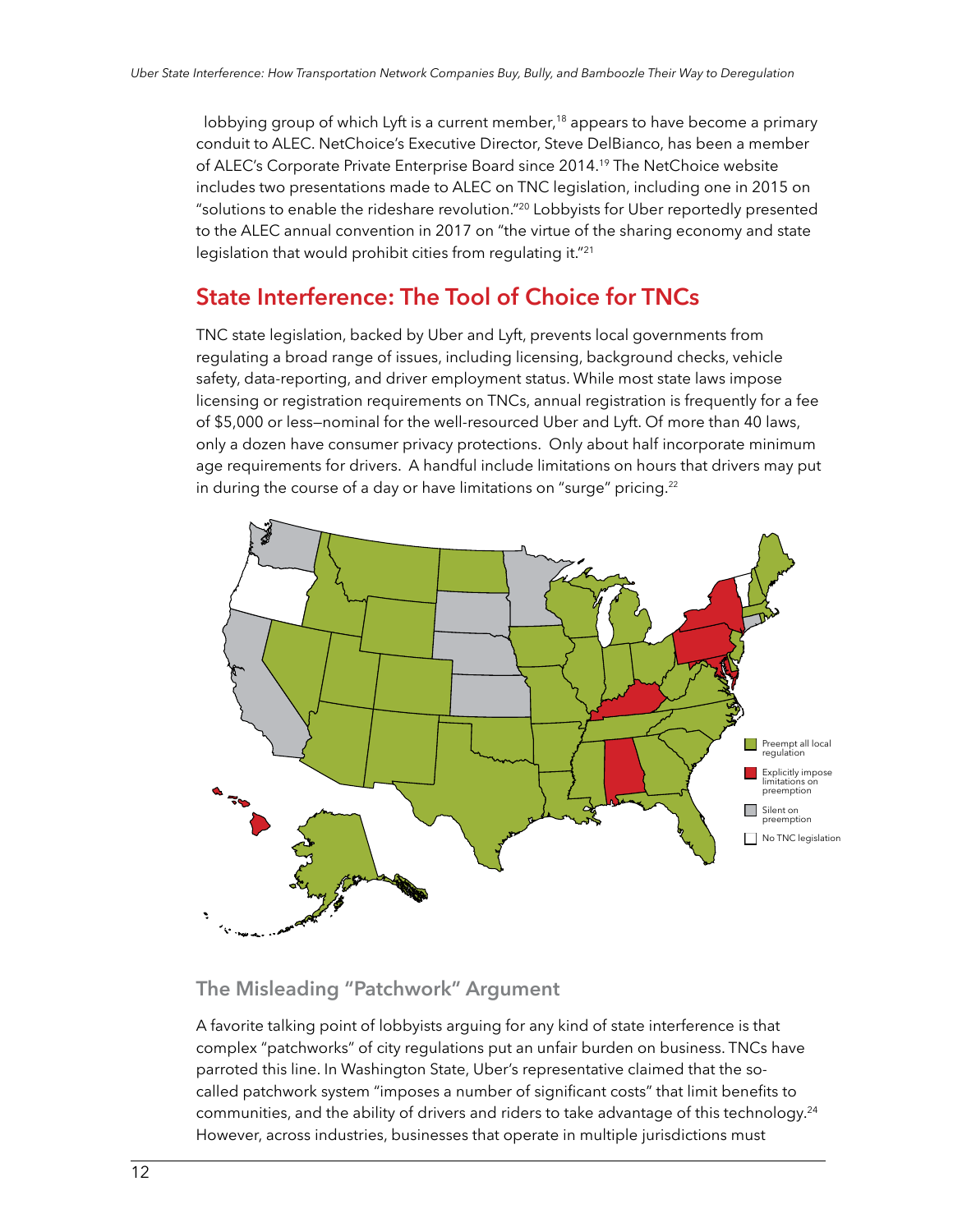<span id="page-12-0"></span>navigate multiple differences among the markets — regulatory, cultural, and competitive, to name a few.<sup>25</sup> But it is an especially odd argument coming from savvy, nimble, tech companies like Uber, whose platform reportedly can adjust the cost of rides in a given area every three minutes based on supply and demand.<sup>26</sup>

Why, given that for-hire vehicles like taxis have traditionally been governed at the local level in most states, have TNCs so aggressively sought state-level legislation?

#### **Defining Drivers as Independent Contractors**

First, one of TNCs' primary policy goals—to define its drivers as independent contractors—can be accomplished in large part only at the state level, given that the employment relationship is typically determined by a combination of state and federal laws.<sup>27</sup> Uber and Lyft have waged aggressive battles against their own drivers in multiple lawsuits in order to defend their classification as independent contractors and not the employees of the companies.<sup>28</sup> This is a key question for the companies, since employees have protections, benefits, and rights—and thus are more expensive—than independent contractors. Experts estimate that by acknowledging their drivers as their employees, TNCs would add 30 percent to their operating expenses.<sup>29</sup> Both companies say drivers are independent contractors, but multiple state labor agencies have found that drivers are in fact employees.<sup>30</sup> The companies appear to be using state interference to override these decisions. For example, in 2015 the Alaska Department of Labor and Workforce Development informed Uber that it could not operate in Alaska without paying workers compensation payroll taxes as an employer.<sup>31</sup> But in 2017, the Alaska state legislature passed a law (HB 132) that says drivers are not employees, stripping

H

IIImm

#### **§ STATE TNC LAWS AND RULES RELATED TO EMPLOYMENT STATUS**

**25 States:** Drivers are presumed to be, or are explicitly designated, non-employees

**4 States:** Drivers "need not be employees" (ALEC language)

**11 States:** A mix of specific exemptions of drivers from state employment law

**States: No explicit employment** provisions

them of rights they would otherwise have under state employment law and blocking the decision of its state agency. The companies have pursued the same outcome in many states, and they have won specialized legislation in half of the States.<sup>32</sup> These new laws declare variously that drivers are not TNC employees, state that the TNCs do not "control" or "manage" their drivers, and/or impose entirely new tests of "employee" status, written only for the TNCs.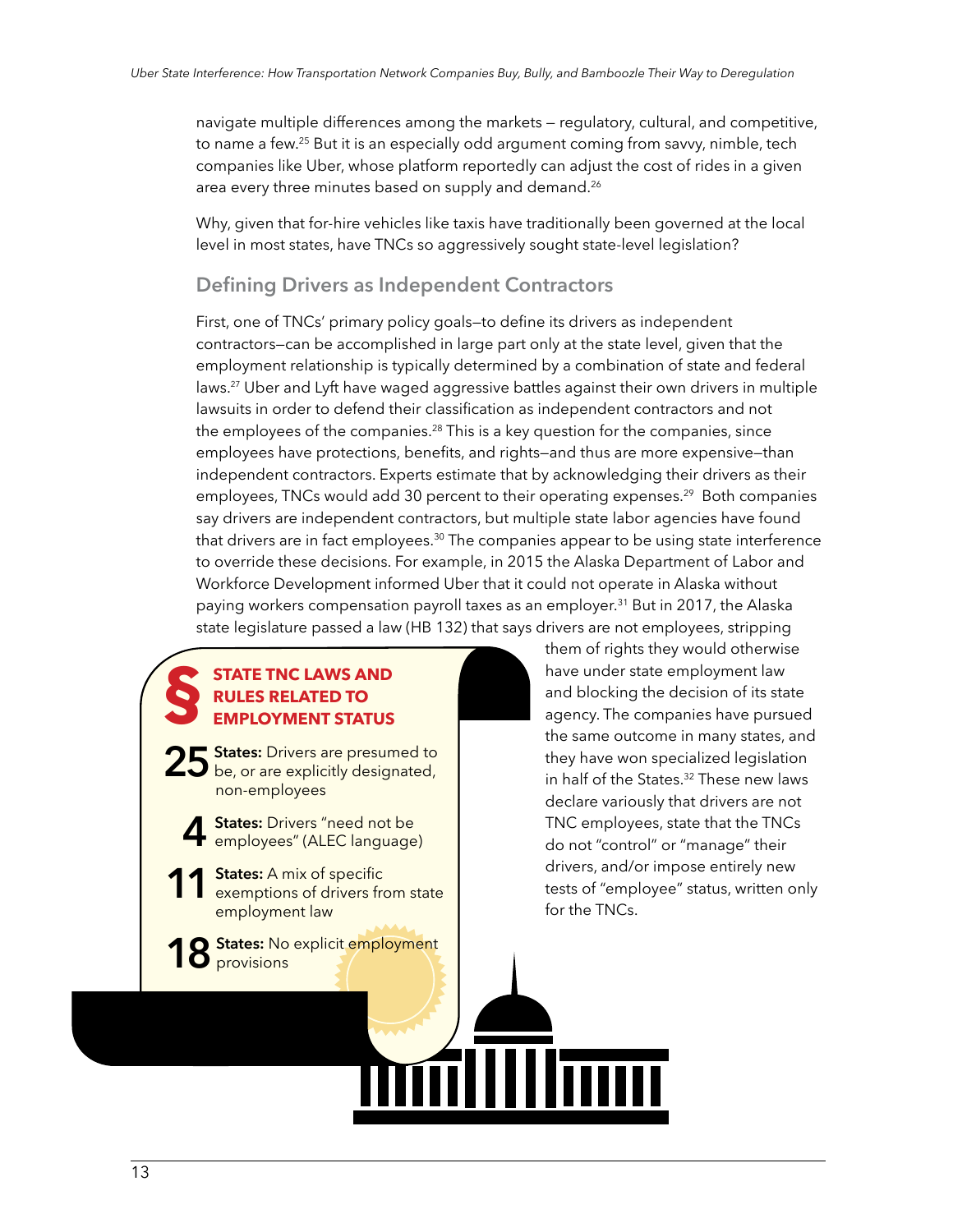#### <span id="page-13-0"></span>**Lack of Familiarity with the For-Hire Driving Sector**

Second, it may be precisely because cities have experience overseeing taxi and car services that TNCs seek to overrule or bypass them. TNCs are in direct competition with other for-hire vehicle services, but in order to win different and more favorable regulatory frameworks than those other services, they have sought to present themselves as fundamentally different from highly-regulated taxi and car services. This argument may be easier to make to state officials, who are less familiar with the specifics of the for-hire sector. Additionally, cities have constituencies in these sectors —including workers and advocates, organizations of and for people with disabilities, and taxi companies—which have actively opposed special treatment for TNCs.<sup>33</sup> Those local constituencies rarely have the same direct relationship with and capacity to lobby state legislators.

### **SAFETY**

T exas state law eliminated safety features like extra vehicle inspections (which taxis undergo) and a limit on hours that a driver can be working in any 24-hour period. It also eliminated tax or fee revenue that a city might use for enforcement, transportation planning and infrastructure, disability access and more.

| Key provisions of law/ordinance <sup>34</sup>            | <b>Austin</b>      | Galveston            | <b>Houston</b>      | Texas HB 100                             |
|----------------------------------------------------------|--------------------|----------------------|---------------------|------------------------------------------|
| Company operating permit required?                       | Yes,<br>fees vary  | \$120<br>per vehicle | Yes,<br>2% of gross | Yes, fee<br>TBD by<br>TDLR <sup>35</sup> |
| City driver permit required?                             | Yes                | Yes                  | Yes                 | <b>No</b>                                |
| Dynamic pricing limited? <sup>36</sup>                   | Yes                | No                   | No                  | No.                                      |
| Vehicle standards<br>(other than state inspection)?      | Yes                | Yes                  | Yes                 | No.                                      |
| Is the driver limited in hours active on<br>the network? | 12 per<br>$24$ hrs | <b>No</b>            | 12 per<br>$24$ hrs  | No.                                      |
| Fingerprint background check?                            | Yes                | Yes                  | Yes                 | N <sub>o</sub>                           |
|                                                          |                    |                      |                     |                                          |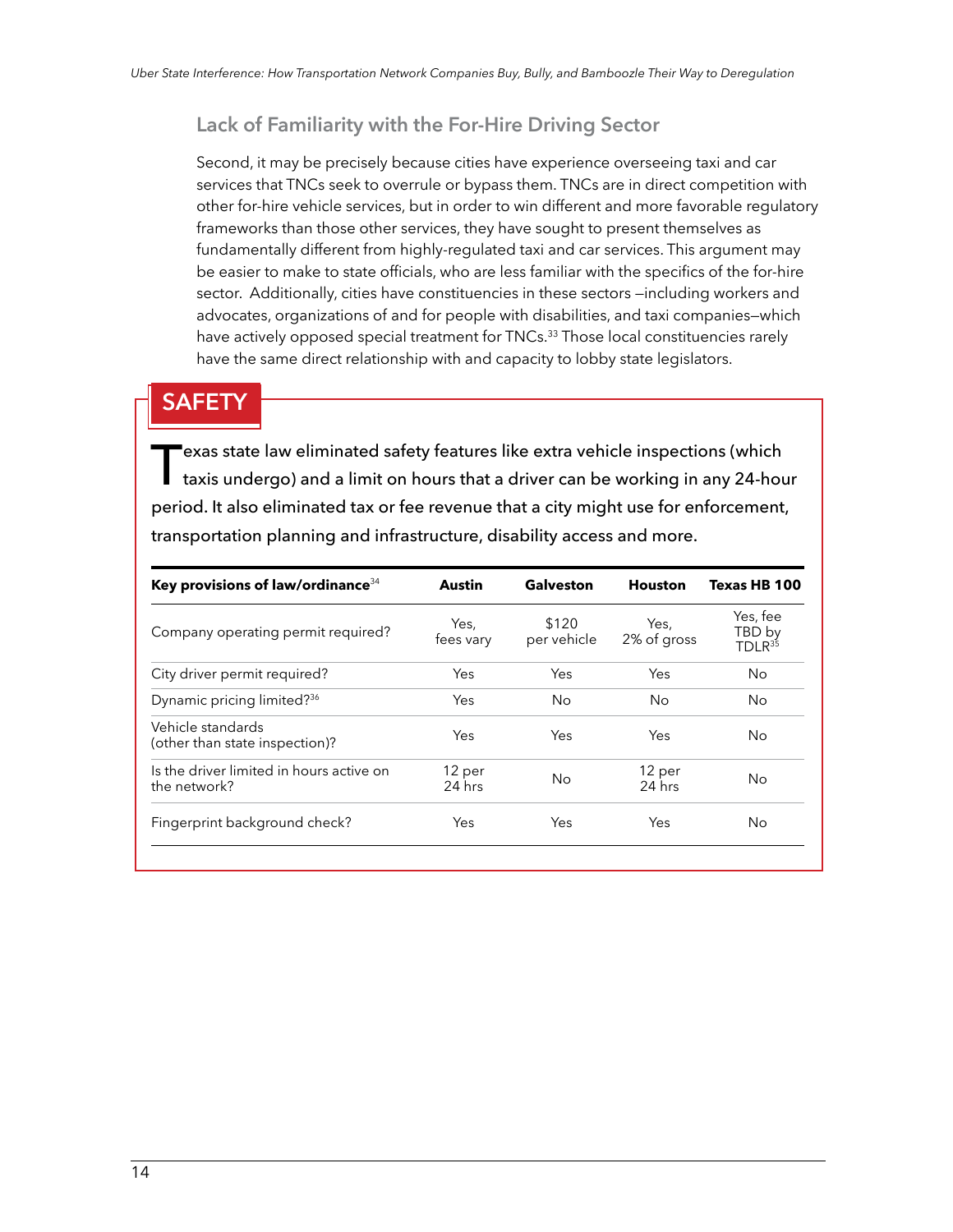## <span id="page-14-0"></span>**PART TWO** Manufactured Crises, Corporate "Solutions"

In the states examined for this report, TNCs, mainly Uber, have followed a strategy of creating a political crisis at the city level and pushing the state to intervene to solve that crisis.<sup>37</sup> The cycle goes like this: "**barge into"** a market, sometimes illegally, and spend large amounts of money to quickly develop a customer and driver base; employ a further strategy of "**buy, bully, and bamboozle**," which involves simultaneously deploying numerous well-connected lobbyists to pressure local elected officials, sending lobbyists to the state capitol to urge legislators to intervene and solve the "crisis;" and mobilizing customers as "grassroots" supporters (sometimes by misrepresenting the facts).



## **BARGE IN:**

## **Violate the Law, Pay the Price, Build Base, Repeat**

## **Pennsylvania: Paying to Operate Illegally and Evade Law Enforcement**

**The Pennsylvania Public Utilities Commission (PUC), which was responsible for the regulation of the for-hire industry outside of Philadelphia, initially responded to the illegal launch of TNCs in the state by issuing citations to drivers, fining the companies, and obtaining cease and desist orders.**<sup>38</sup> **The PUC later sought an \$11.3 million fine against Uber, for over 120,000 violations. This fine was settled for \$3.5 million in 2017.**<sup>39</sup>

**The regulatory agency in Philadelphia, the Philadelphia Parking Authority (PPA), initiated a sting operation when the TNCs launched, using the app to summon rides, and then issuing citations and impounding drivers' cars.**<sup>40</sup> **Uber responded by pledging to pay the fines and impoundment costs for its drivers.**<sup>41</sup> **Then, in order to avoid enforcement, Uber began blocking trip requests coming from individuals and internet provider addresses associated with the PPA.**<sup>42</sup> **Ten months later, while still operating illegally, Uber had more than 12,000 drivers in Philadelphia.**<sup>43</sup> **In the summer of 2016, Uber and Lyft received temporary permission to operate. As a condition, Uber paid \$350,000 into a "trust" that could be used to settle fines levied by the PPA.**<sup>44</sup>

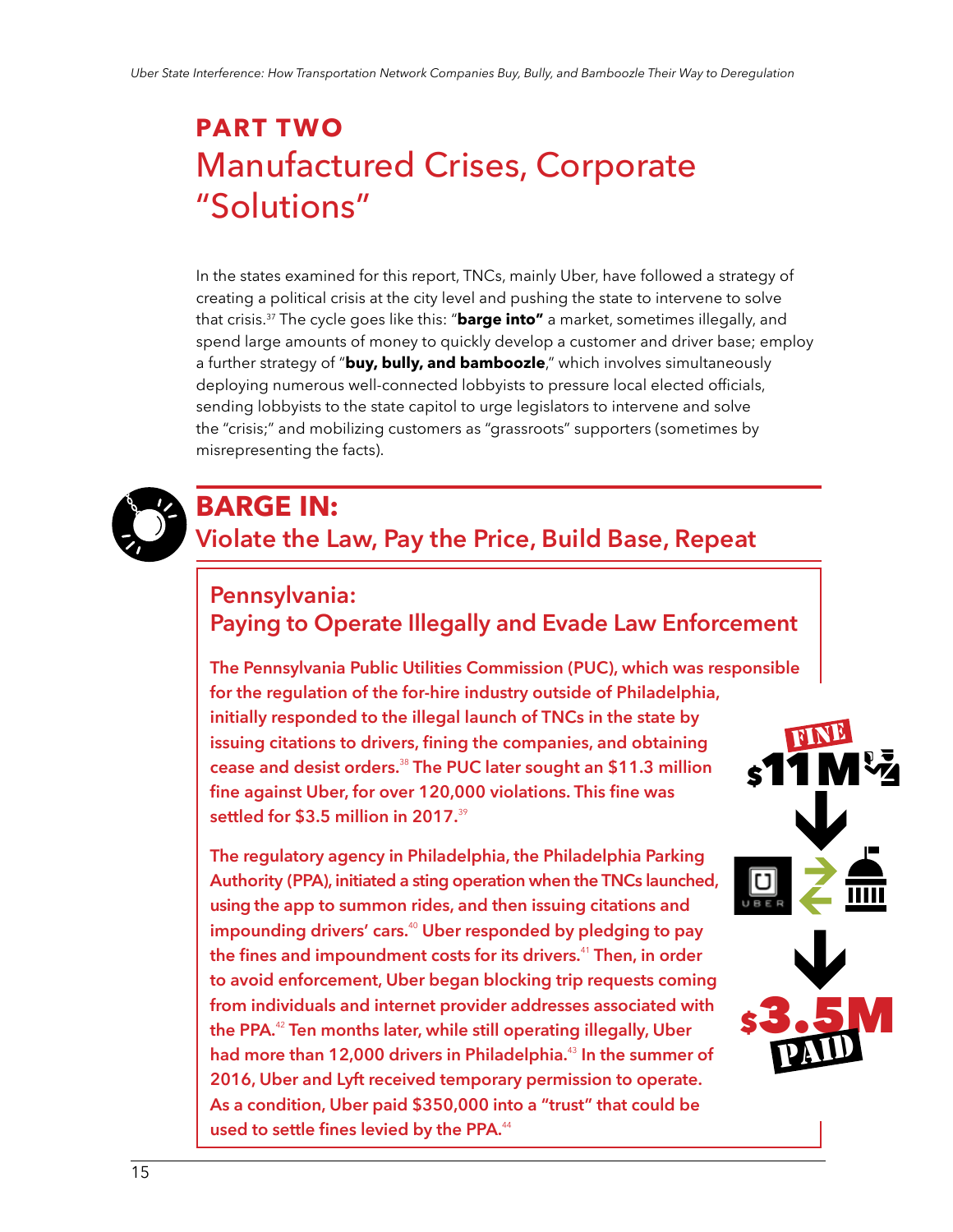TNCs subsidized their early operations in order to quickly gain a market foothold, which also helped them build up a consumer advocate base to deploy politically. For example, both Uber and Lyft have offered an initial period of free rides in many (if not most) places.<sup>45</sup> For riders who refer enough new users, TNCs have offered credits to be used in-app.<sup>46</sup> Uber and Lyft also offer incentives for drivers to sign up.<sup>47</sup> These incentives, together with rapid growth in smartphone ownership and frustration with taxi and public transit options, led to explosive growth in TNC services.<sup>48</sup>

In addition to directly subsidizing riders and drivers, TNCs treated fines and tickets for operating illegally as a cost of doing business. As Uber and Lyft broke into new cities, regulators across the country tried to enforce existing law, fining the companies and their drivers millions of dollars and even impounding cars. Far from remorseful, the companies responded by fighting fines and urging drivers to continue to operate in violation of the law.<sup>49</sup> In the states and cities reviewed here, Pennsylvania represents the starkest example. There the Public Utilities Commission (PUC) fined Uber \$11.3 million.<sup>50</sup> In Miami-Dade County, Uber and Lyft drivers racked up more than \$4 million in fines, which the companies said they would pay, but which they fought for over a year.<sup>51</sup> In Houston, Uber promised to pay the fines for drivers, and in Miami-Dade, both Uber and Lyft promised to pay the fines for drivers during the periods when they were operating outside of the law.<sup>52</sup>

## **BREAKING THE LAW<sup>53</sup>**

- **In Miami-Dade County, Uber and Lyft drivers racked up nearly 5,000 citations in two years for operating without valid for-hire licenses. Uber drivers had received 95 percent of those citations still under appeal as of November 2017.**<sup>54</sup>
- **In Portland, Uber paid nearly \$70,000 for the several weeks that it operated without taxi permits.**<sup>55</sup>

Uber also spent money to develop technology, called "greyball," to avoid local law enforcement altogether.<sup>56</sup> Greyball used data from the Uber app to identify individual public employees and officials, and then limit their ability to use the app to hail rides —because regulators would summon rides and then issue citations or even impound vehicles.<sup>57</sup> Uber deployed this tool in multiple cities around the globe, including Boston, Las Vegas, Portland and possibly Austin and Philadelphia.<sup>58</sup> The Portland Bureau of Transportation (PBOT) conducted its own audit of Uber, finding that in the 16 days Uber operated illegally in December 2015, Uber tagged 16 government officials' rider accounts, and denied 29 ride requests by PBOT enforcement officers.<sup>59</sup>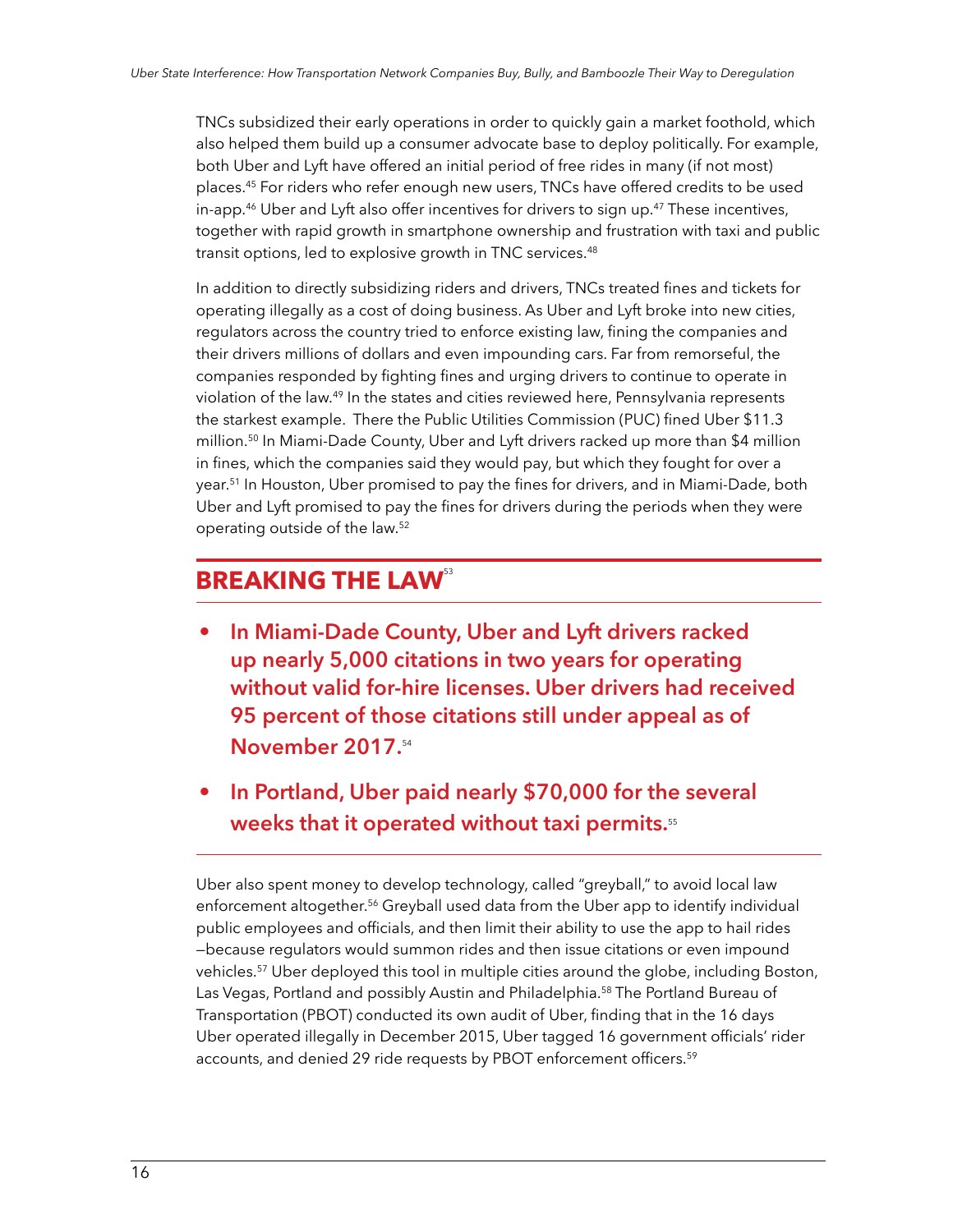### <span id="page-16-0"></span>**Case Study: Texas-Sized Buying, Bullying, and Bamboozling**

Texas was the site of a particularly pitched battle between TNCs and cities, with Uber and Ly<br>tangling with local officials across the state, sometimes withdrawing service, and spending exas was the site of a particularly pitched battle between TNCs and cities, with Uber and Lyft millions on a proposition campaign in Austin. UberX and Lyft launched illegally in Houston and Austin in the first half of 2014.<sup>60</sup> Both cities acted quickly, passing legislation that permitted the companies to operate by fall 2014<sup>61</sup> – yet the TNCs spent the next two years in dramatic, sometimes personal, fights with the cities and elected officials.

In Houston, Lyft responded to legislation by suspending service; Uber stayed but threatened to do the same unless the city repealed requirements for fingerprint background checks.<sup>62</sup> After securing concessions from the city through years of pressure, Uber said that it would stay until at least through the Superbowl in February 2017. By that time, state legislation was pending and Uber never left Houston.<sup>63</sup>

In Austin, where the 2014 legislation was a placeholder while permanent rules were worked out, Uber and its lobbyists launched a campaign focused on Council Member Ann Kitchen, chair of the Mobility Committee. One Uber blog post urged riders to call and email her office, and tens of thousands of people signed an online petition.<sup>64</sup> The company also created a feature in its application ("in-app") targeting Kitchen. When Austin riders opened their app they were greeted with a "Kitchen" option which would offer them transportation via a "horse and buggy."<sup>65</sup> Later Kitchen said: "These guys out in Silicon Valley like to consider themselves disrupters, but they're just another version of what we've had before: big business [types] who think they can write their own laws."<sup>66</sup>

During 2015 and 2016, Uber had four lobbyists in Austin and Lyft had one -- to lobby a ten-member city council.<sup>67</sup> Despite this pressure, the final Austin ordinance regulated TNCs similarly to taxis, including requiring fingerprint background checks, a policy that Uber and Lyft consistently resist.<sup>68</sup> Uber and Lyft then spent a combined \$8.6 million campaigning for a new ordinance in Austin.<sup>69</sup> The Council took the ordinance to voters via a ballot proposition. The voters decided to keep the Council's ordinance, despite the TNCs spending \$200 for every vote in their favor.<sup>70</sup> Two days later,



*A screenshot of the Uber app in Midland, provided by Public Information Officer Sara Bustilloz.*

on May 9, 2016, Uber and Lyft ceased operations in Austin.<sup>71</sup>

Back in the state legislature, from the beginning of consideration of Texas HB 100, local preemption was a widely-discussed provision.<sup>72</sup> The proposal would overrule the laws put in place by several cities, including Austin, Corpus Christi, Galveston, and Houston. Austin Mayor Steve Adler testified against the state preemption bill in committee hearings, as did city officials or their representatives from Dallas, El Paso, Houston, San Antonio, and the Texas Municipal League.<sup>73</sup>

The cities and their residents were no match for the TNCS: in the 2015 state legislative session alone, Uber reportedly spent between \$420,000- \$945,000 on lobbying, and Lyft spent between \$160,000 and \$285,000.<sup>74</sup> For the final push in 2017, Uber had 26 lobbyists and spent between \$820,000 -\$1.6 million to pass HB 100 in May 2017.<sup>75</sup>

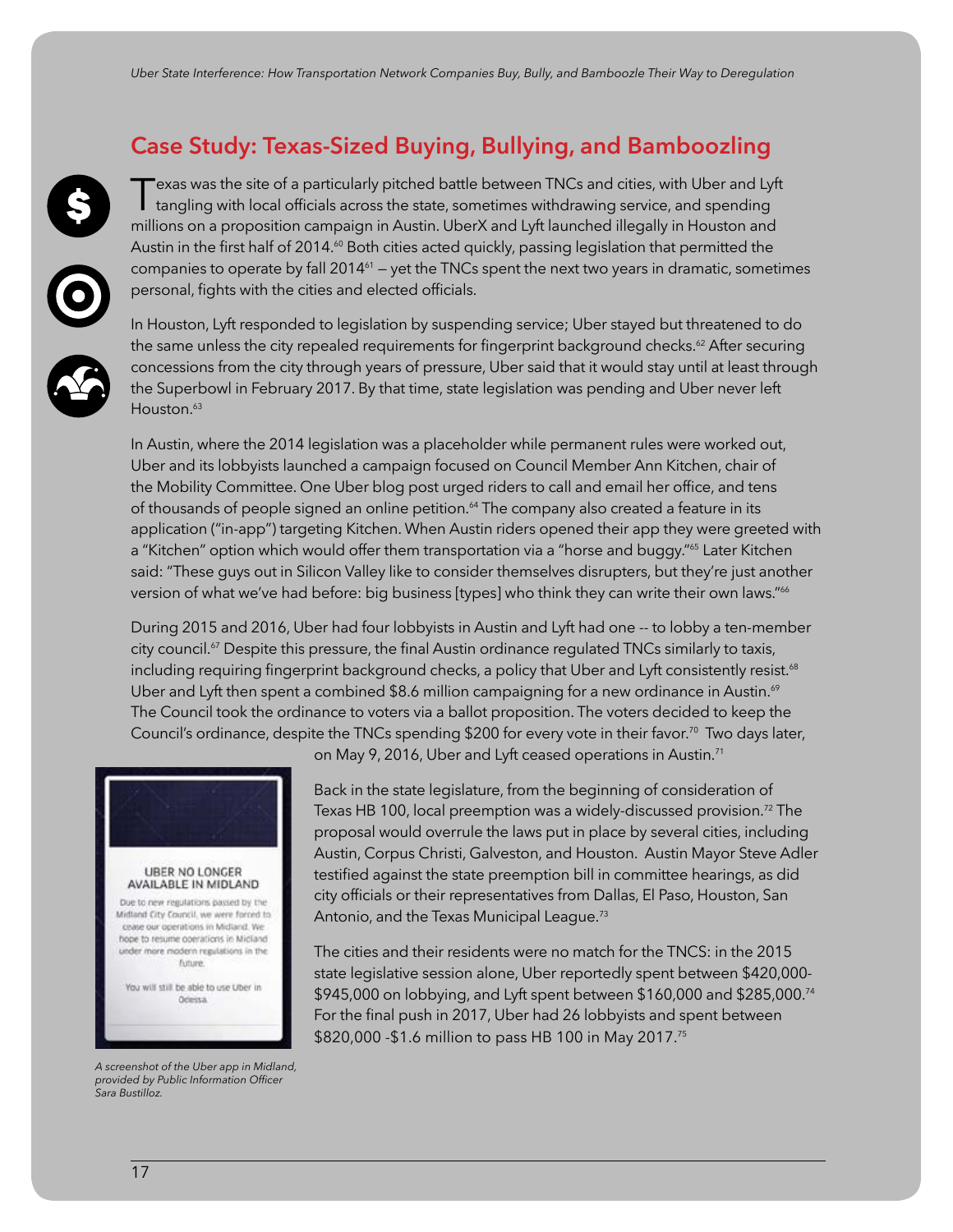## <span id="page-17-0"></span>**BUY INFLUENCE: Lobbyists, Legislators, and Public Relations**

In addition to money spent on fines and tickets, Uber has aggressively employed traditional lobbying strategies with remarkable amounts of money. Uber's approach has been to hire strategic and high-profile Democratic and Republican operatives, depending on key officials and which parties control the legislature. The Democratic operatives in particular soften the company's brash image and perhaps distract from its connections with conservative groups like ALEC. These well-connected state and local lobbyists, and large numbers of them, are able to generate a high volume of contact with elected officials and their staff. Executing this strategy requires a significant amount of money; lobbying disclosures indicate that Uber and Lyft spent at least \$4 million in 2016 and the first half of 2017, in just five of the states we reviewed.<sup>76</sup> In 2016 Uber and Lyft's lobbying expenditures in the five states below are on par with Walmart's expenditures in all of the 41 states it reported.<sup>77</sup>

## **In the first half of 2017, Uber topped the list of all lobbying groups in New York State, spending \$1.8 million to pass statewide legislation.**<sup>78</sup>

|                      | <b>Uber \$ Lobbying</b> |                  | Lyft \$ Lobbying |                  |
|----------------------|-------------------------|------------------|------------------|------------------|
|                      | 2016                    | Jan. - Jun. 2017 | 2016             | Jan. - Jun. 2017 |
| Florida              | \$480,000               | \$270,000        | \$35,000         | \$20,000         |
| Oregon               | \$57,433                | \$31,574         | \$53,000         | \$30,000         |
| Pennsylvania         | \$394,028               | \$175,193        | \$27,551         | \$2,830          |
| Texas*               | \$720k-1,265k           | \$820k-1.560k    | \$185k-405k      | \$365k-760k      |
| Washington           | \$150,876               | \$74,697         | \$35,000         | \$53,000         |
| Minimum spent        | \$1,802,337             | \$1,371,464      | \$335,551        | \$470,830        |
| <b>Maximum spent</b> | \$2,347,337             | \$2,111,437      | \$555,551        | \$865,830        |

#### **Uber and Lyft Lobbying Expenditures** <sup>76</sup>

*\*Provides only ranges of amount spent, not specific amount spent.*

Well-connected lobbyists—including former elected officials and their staff at both the local and state levels—have been central to this strategy. David Plouffe is one of Uber's most high-profile hires, emblematic of what appears to be an effort to make Democrats the public face of its anti-democratic policies. Plouffe, a former strategist for President Obama, joined Uber in 2014, providing the company with a sheen of progressive values even as it fought Seattle's city council over a ground-breaking collective bargaining ordinance (see case study below).<sup>79</sup> In Portland, Uber hired Mark Wiener, considered to be one of the most powerful political consultants in the city, while he was also working with the Democratic mayor on his reelection plans.<sup>80</sup> The TNCs' PAC paid \$50,000 to Austin's former Democratic Mayor Lee Leffingwell in their failed \$8 million campaign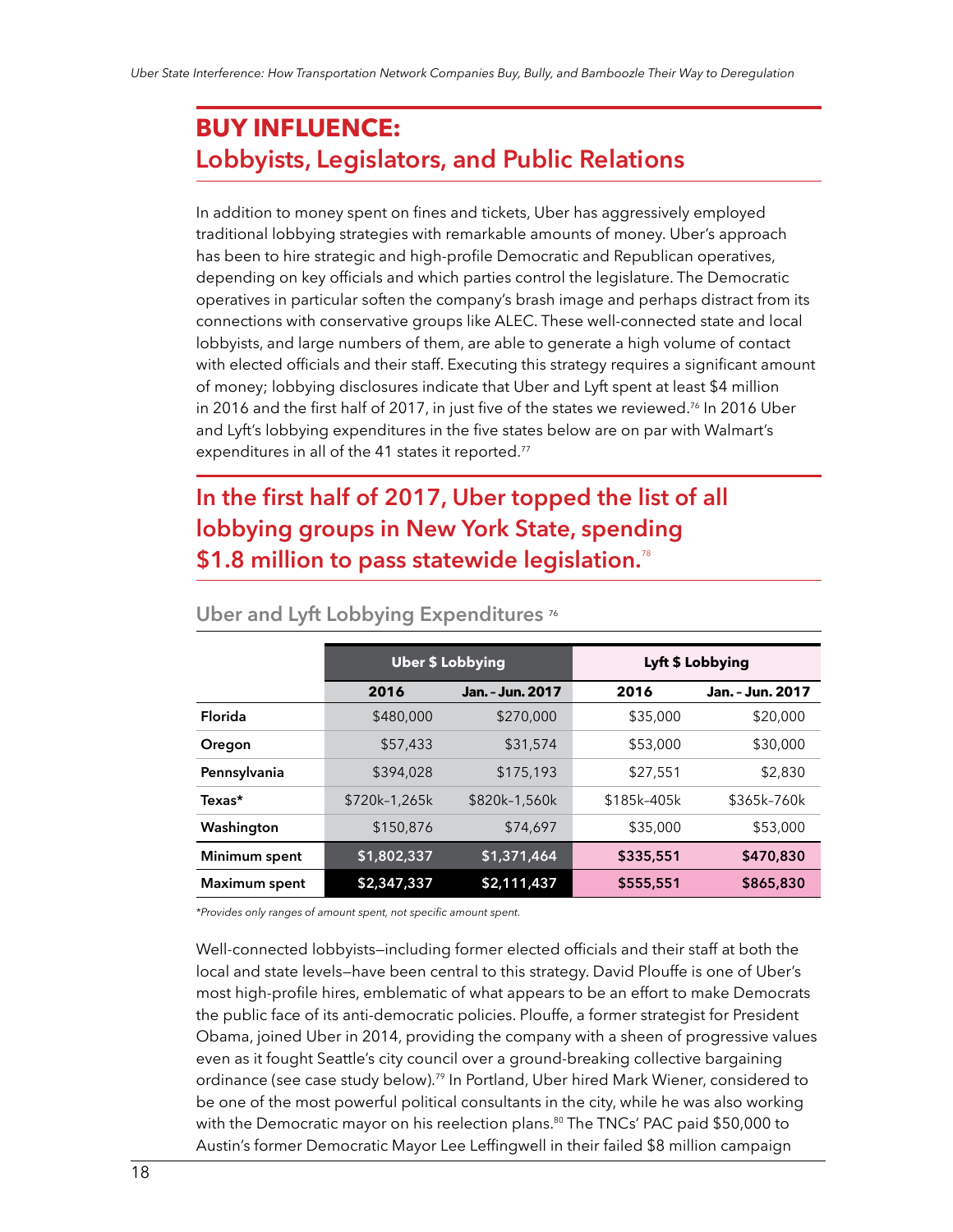in that city.81 And in Pennsylvania, Uber's many lobbyists included Krystjan Callahan, the former Chief of Staff to Republican House Speaker Mike Turzai. In conversations, legislators, staff and stakeholders indicated that Uber stood out for the strange bedfellow mix of Democratic- and Republican-aligned lobbyists.

Legislators and their staff also said that the TNCs stood out for the sheer numbers of people they hired as lobbyists, and their resulting ability to meet with many different offices while devoting significant attention to gatekeepers and sponsors. According to The National Institute for Money in State Politics, in 2016 Uber alone had 370 active



lobbyists in 44 states across the country, dwarfing some of the largest businesses and technology companies.82 Together, Uber and Lyft lobbyists outnumbered Amazon, Microsoft, and Walmart combined.

#### **2016 State Lobbyists**

Uber's investment in lobbying staff at the city and county level was also overwhelming. In Portland, 16 Uber and Lyft lobbyists and company representatives appear in city officials' contact logs, and in 2015 the companies together logged 453 meetings, phone calls, and emails with city council members, the mayor, and staffers, representing 30 percent of all city lobbyist activity.<sup>83</sup> When Uber was trying to launch UberBLACK in Miami-Dade, it had seven lobbyists to persuade a 13-member Board of Commissioners to see things its way.<sup>84</sup>

What does all this money buy? It allows the TNCs to literally write their own ticket.

In multiple cases, this money, time, and attention allowed Uber to draft its own bills, heavily influence the vetting, and/or even effectively staff elected representatives on the issue by helping with press releases and testimony.

" *This is about as loose as it comes...And I know why, because it's what Uber put on the table. The more I get into the bill, the more aggravated I get — that this is an Uber bill. This is not a Connecticut General Assembly bill. This is not a taxi bill."* 

**— Connecticut State Senator Michael McLachlan**<sup>1</sup>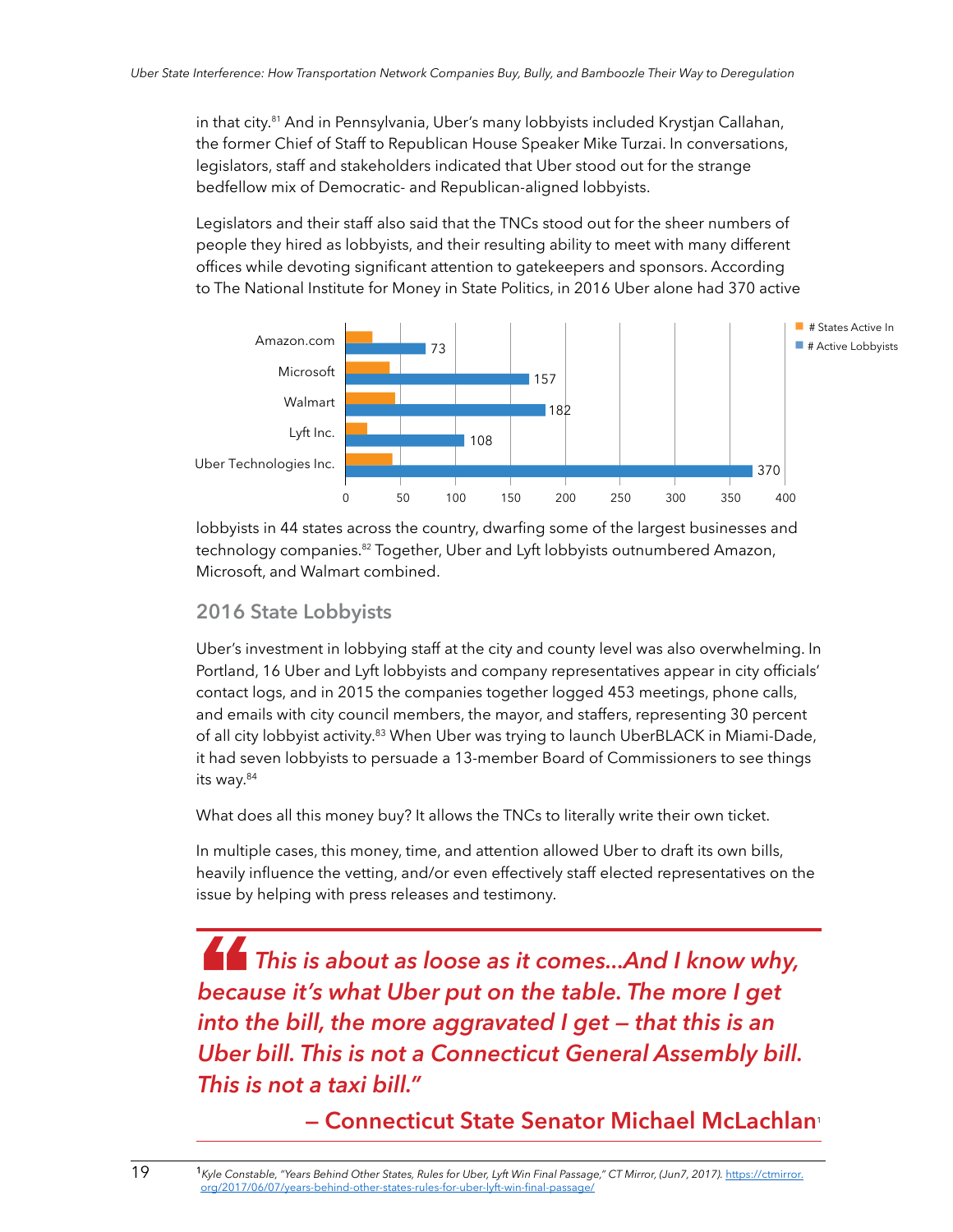Email records indicate that in Oregon and Ohio, Uber wrote or co-wrote the original drafts of legislation–in Ohio this version would become HB 237, the preemption bill.<sup>86</sup> In Washington, a state legislator said that there was no apparent stakeholder process in 2016-17-Uber just showed up with the legislation it wanted. $87$  In Texas, one longtime lobbyist said, "The bill that was drafted was a pure industry bill."<sup>88</sup> In Pennsylvania, Uber's version of statewide legislation was the one that moved forward, reportedly because of its aggressive lobbying.<sup>89</sup> And in Florida, the sponsoring senator's staff emailed the first iteration of the bill to Uber, calling it "our Uber language" and Uber's lobbyist requested a meeting to review changes to "our legislation."<sup>90</sup>

The company's role in drafting legislation, combined with state legislators' relative unfamiliarity with for-hire vehicle regulation and the TNC technology specifically, allowed for an important key provision—exempting the companies from any obligation as employers of their drivers—to pass without discussion in some places. We were unable to locate any instance in which issues of employment classification were raised by the TNCs or the legislators at a public hearing on the 2017 legislation in Florida or Texas.<sup>91</sup> In Oregon, one of the chief sponsors of the TNC bill later introduced an amendment to change drivers to employees, potentially in an effort to address employment classification issues that were overlooked initially.<sup>92</sup>

Our review of emails suggests that many of the lobbyists function like additional staff for elected officials, providing them with ready-made talking points, drafting messages from legislators to colleagues, and drafting legislators' testimony about the bills. In Portland, Uber was involved in writing the city's press release announcing a stakeholder task force and its own suspended service, and in drafting a temporary operating agreement.<sup>93</sup> In Ohio, Uber's lobbyist sent over draft testimony for each primary sponsor to give to the committees considering the bill.<sup>94</sup>

Despite this intense TNC lobbying, and what seemed like inevitable state interference, cities still wanted to regulate TNCs. City officials and staff from places like Seattle, Broward County, Austin, El Paso, Galveston, and Houston and organizations like the Florida League of Cities,<sup>95</sup> League of Oregon Cities,<sup>96</sup> and the Ohio Municipal League<sup>97</sup> all testified, submitted comments, or lobbied against preemption. In Florida, Ohio, and Texas, they lost.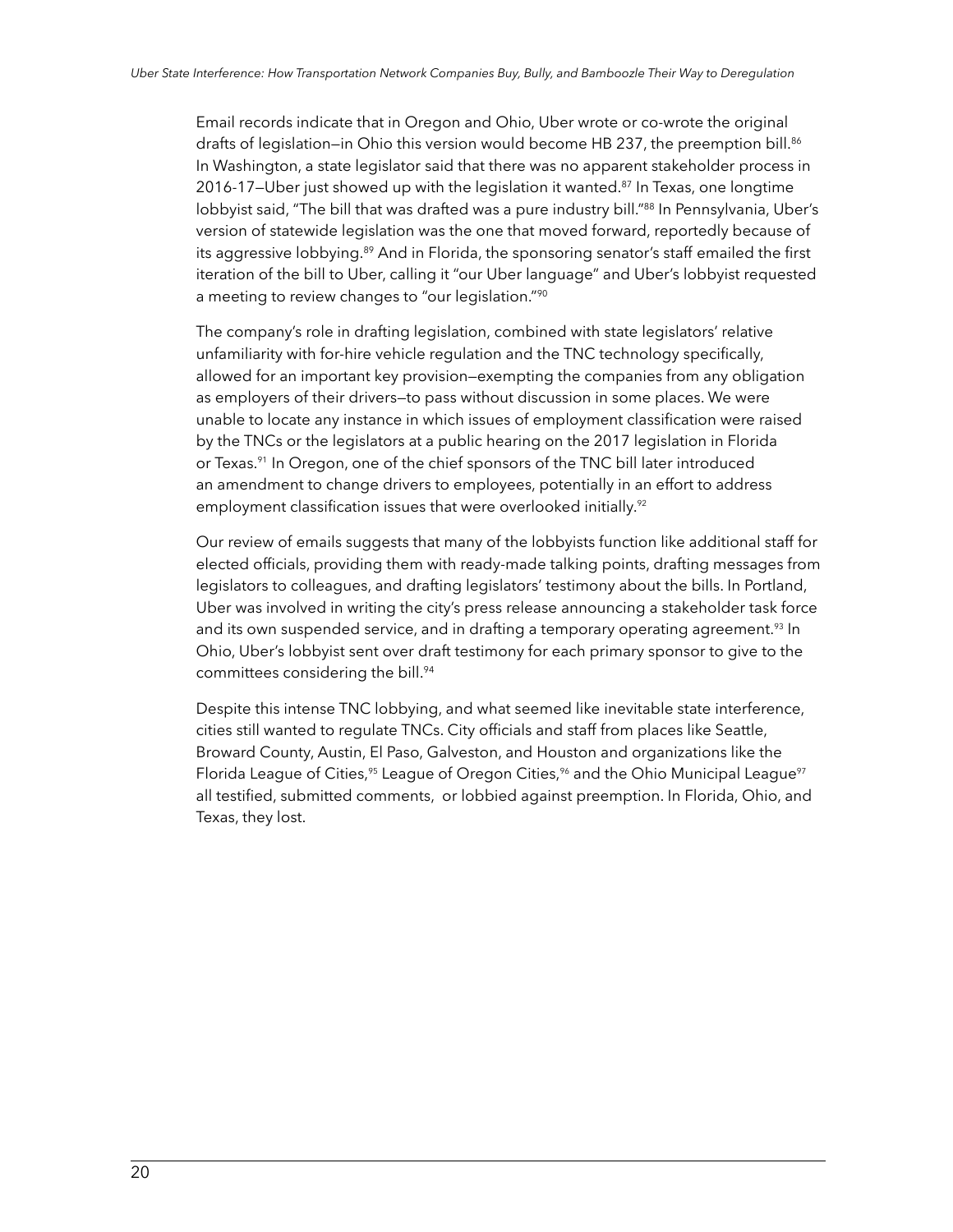## <span id="page-20-0"></span>**BULLY: Levy Ultimatums and Call it Negotiation**

In news reports and multiple conversations with city council members, the word "bully" came up not just in reference to Uber's campaigning strategies but also its behindthe-scenes legislative conversations.<sup>98</sup> Despite portraying itself publicly as trying to work with regulators, Uber has sometimes privately refused to negotiate on any terms but its own. In Seattle, Uber's representative told City Council President Sally Clark that it would not negotiate as long as the city was considering capping the number of for-hire vehicles: "…[caps] have no place in this conversation. We hope to start more serious discussions soon and be more actively involved of [sic] the drafting of these regulations."<sup>99</sup> In Washington, DC, council member Mary Cheh compared Uber to the gun lobby for its unwillingness to compromise.<sup>100</sup>

**In Pittsburgh, Mayor Bill Peduto explained how its relationship with Uber soured: "When it came to what Uber and what Travis Kalanick wanted, Pittsburgh delivered...But when it came to our vision of how this industry could enhance people, planet and place, that message fell on deaf ears."<sup>101</sup>**

Both Uber and Lyft demonstrated a willingness to use the ultimate bullying tactic, issuing an ultimatum that they would leave a city if they did not get the rules they wanted.<sup>102</sup> In Miami-Dade, commissioners were debating their TNC ordinance while watching as Uber and Lyft suspended service in neighboring Broward until they won the ordinance that they wanted.<sup>103</sup> In Texas in particular, one or both of the companies suspended service in numerous cities, including Austin, Corpus Christi, Galveston, Houston, and Midland, when city legislative bodies (and voters in the case of Austin) imposed reasonable regulations on them.<sup>104</sup> Of note, Uber remained in Houston, the fourth largest city in the US, proving that it could operate with what it called "onerous" requirements in place. But legislators, not wanting to be seen as anti-innovation luddites, and fearing the potential blowback, have often relented and given in to the demands of the TNCs.105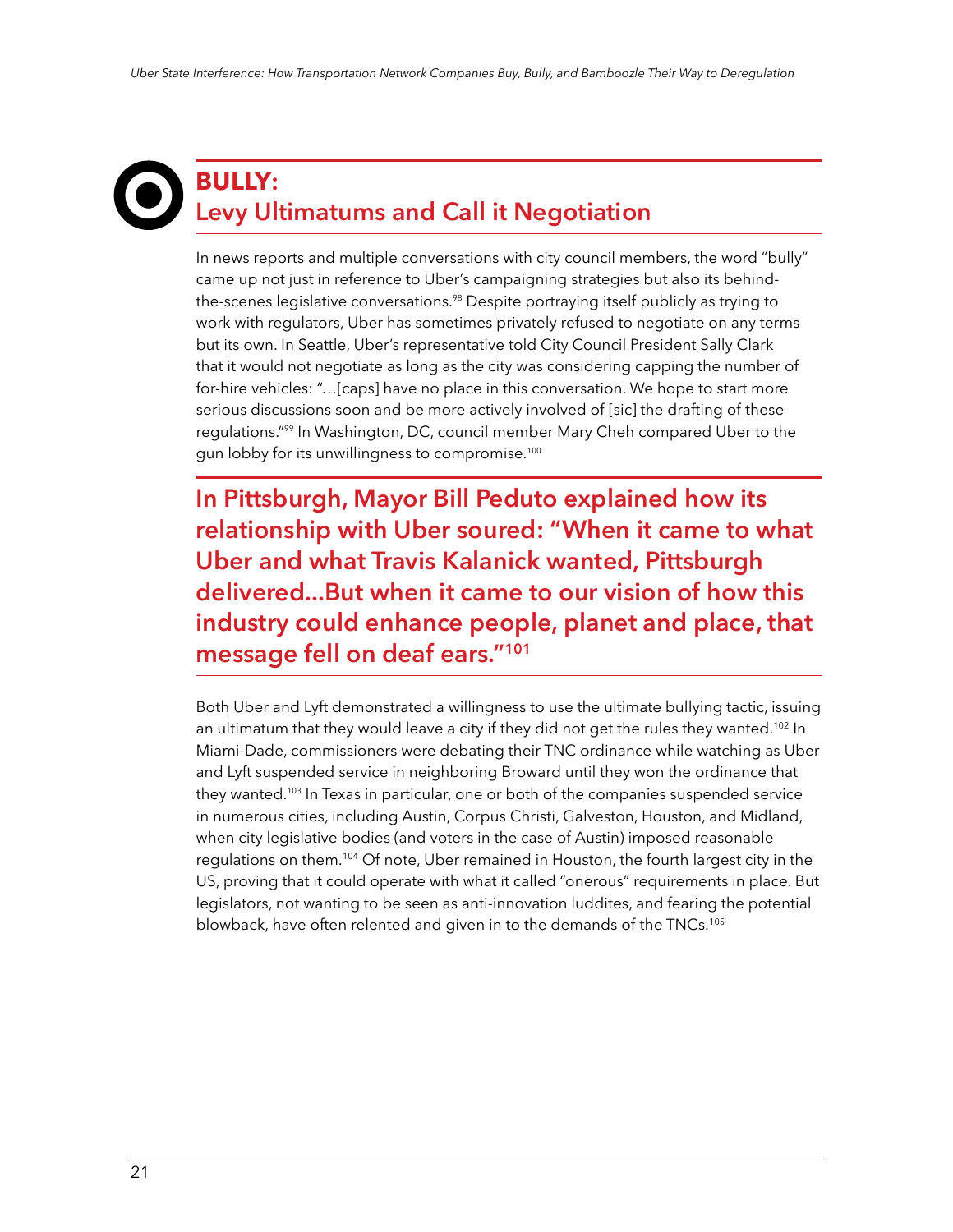## <span id="page-21-0"></span>**BAMBOOZLE: How to Make Customers Work for You**

Within Uber, people refer to the overarching strategy of making customers into advocates as "Travis' law,"<sup>106</sup> named for Uber's founder and first CEO Travis Kalanick: "Our product is so superior to the status quo that if we give people the opportunity to see it or try it, in any place in the world where government has to be at least somewhat responsive to the people, they will demand it and defend its right to exist."<sup>107</sup>

## **Florida: Mobilizing (and Misleading) Riders**

**In Florida, Uber used its access to riders to get them to lobby county and state legislators on behalf of the company. UberX and Lyft launched service in Miami in May-June, 2014.**<sup>108</sup> **After eighteen months of deliberation, the Miami-Dade Board of Commissioners was prepared to advance one of two** 

UBER

#### WE NEED YOUR VOICE

On Wednesday, Jacubry 20, the Miami-Dodd County-Commission meets to yote on two different ordinances that will decide the future of ridesharing in Miami-Dade.

Dow ordinance welcomes tiber to Memi-Dade, and would create a permanent requisiony home for refesharing here.

But the other proposal, sportrated by Chairman Monestime, is coe of the most bostile ridesharing liters in the country - and. if passed, would make it impossible for Uber to continue opinating.

Your commissioner is a supporter of Uber. Tap the buttons below to say thanks - and urge the commission to VOTE YES on the Bowo proposal and VOTE NO on the Monestime proposel

*This is a screenshot of a January 2016 notice to Uber customers in Miami-Dade.*<sup>112</sup> **competing proposals in January 2016. One, backed by Chair Jean Monestime, would create a more level playing field for all for-hire drivers (taxi and TNC), while the other would give TNCs a different set of rules more to the TNCs' liking. In the week leading up to the vote, the company sent a customized email to every rider in the area, linking them with one click to their commissioner. The subject line read: "Save Uber in Miami-Dade."**<sup>109</sup> **Uber cc'd Monestime on every email to another commissioner: he withdrew his proposal, and an Uber-supported bill moved forward.**<sup>110</sup>

**At the same time, the TNCs pushed for a statewide preemption bill. In March 2016 — with its recent Miami-Dade campaign in the background — Uber targeted Florida State Senate President Andy Gardiner with an ad** 

**blitz in Tallahassee and Orlando, along with mailers to voters in his district. It ultimately delivered over 32,000 petition signatures to his office.**<sup>111</sup> 

Activating customers as advocates for the company is an essential tactic in building a local political crisis. While activating members is not a remarkable political strategy for a non-profit or political group, it is certainly a remarkable innovation for private, for-profit companies to activate customers in this way.<sup>113</sup> And while a non-profit or political group may be mobilizing a member to support an issue or candidate with their donation or civic engagement, TNCs are mobilizing customers to ostensibly "save" a private service, which conveniently allows the companies to grow and dominate for-hire markets.

The TNCs' technology facilitates unique access to customers, with the companies using in-app messages to mobilize customers when facing potential regulation. When a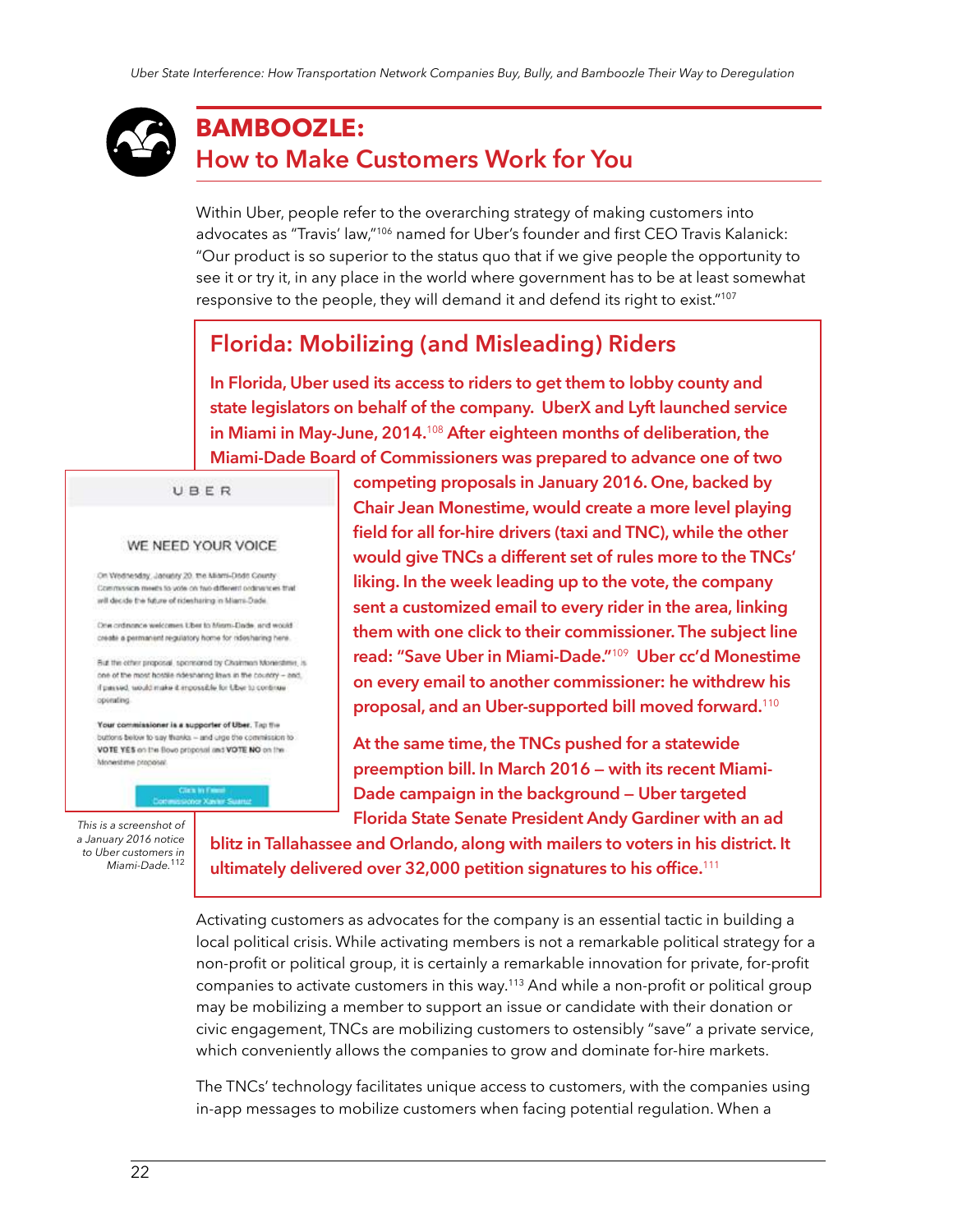rider opens the app, they are greeted on-screen with the TNCs' message and a phone number to call, or web links to send emails or sign online petitions.<sup>114</sup> Uber has also used traditional political campaigning strategies, like robo-calls, direct emails, tweets, multiple forms of advertising (trucks, television, utility poles), and even door-hangers in Miami-Dade County.<sup>115</sup> In late 2015 while fighting a pending collective bargaining ordinance, Uber poured resources into a Seattle-specific television ad, and later developed in-app podcasts to deliver its message more directly to drivers.<sup>116</sup>



*A screenshot of a Spring 2015 notice to Uber customers in Portland.117*

Implied in Travis' Law is the idea that what is at stake is whether or not TNCs should exist—however, in our review this has almost never been the question under consideration by any local elected government.<sup>118</sup> This misleading conflation, important to building toward political crisis, is reflected in Uber's public messages. For example, messages to customers have claimed that city councils, county boards, or state legislatures are threatening to "force" the TNCs to leave, when in fact elected governments are seeking to enforce laws or even create basic safety requirements that other businesses follow.A Galveston city council member noted that constituents asked him why the council had "not allowed Uber to operate," when in fact Uber chose to leave the city (the continued operation of another local TNC, Get Me, demonstrated that lawabiding businesses were welcome in the city).<sup>119</sup> Austin City Council Member Delia Garza called out Uber's representative on the deception at a council meeting, saying "I'd ask in return that we be fair in the messages we're sending and the intent of what we're trying to do on this council, because, there have been messages sent, [like] 'Council member Kitchen is trying to take Uber out of Austin, Texas.' That's not fair."<sup>120</sup>

By using its ability to reach consumers directly in the app and by using persuasive, sometimes false, messages, Uber has overwhelmed city and state legislators with emails and phone calls from customers. In Houston the city attorney sent a "cease and desist" email to Uber because the number and persistence of emails coming into the Mayor and Council was "[h]arassing in nature and arguably unlawful."<sup>121</sup> In Seattle, Uber was still in its infancy of public campaigning when in September 2013 it managed to flood City Council members with phone calls from riders. Council member Mike O'Brien said he was shocked by the volume of calls on that first mobilization.<sup>122</sup>

The combination of building and mobilizing a consumer base, together with bullying city councils, creates a local crisis, and paves the way for the state to interfere with local policymaking.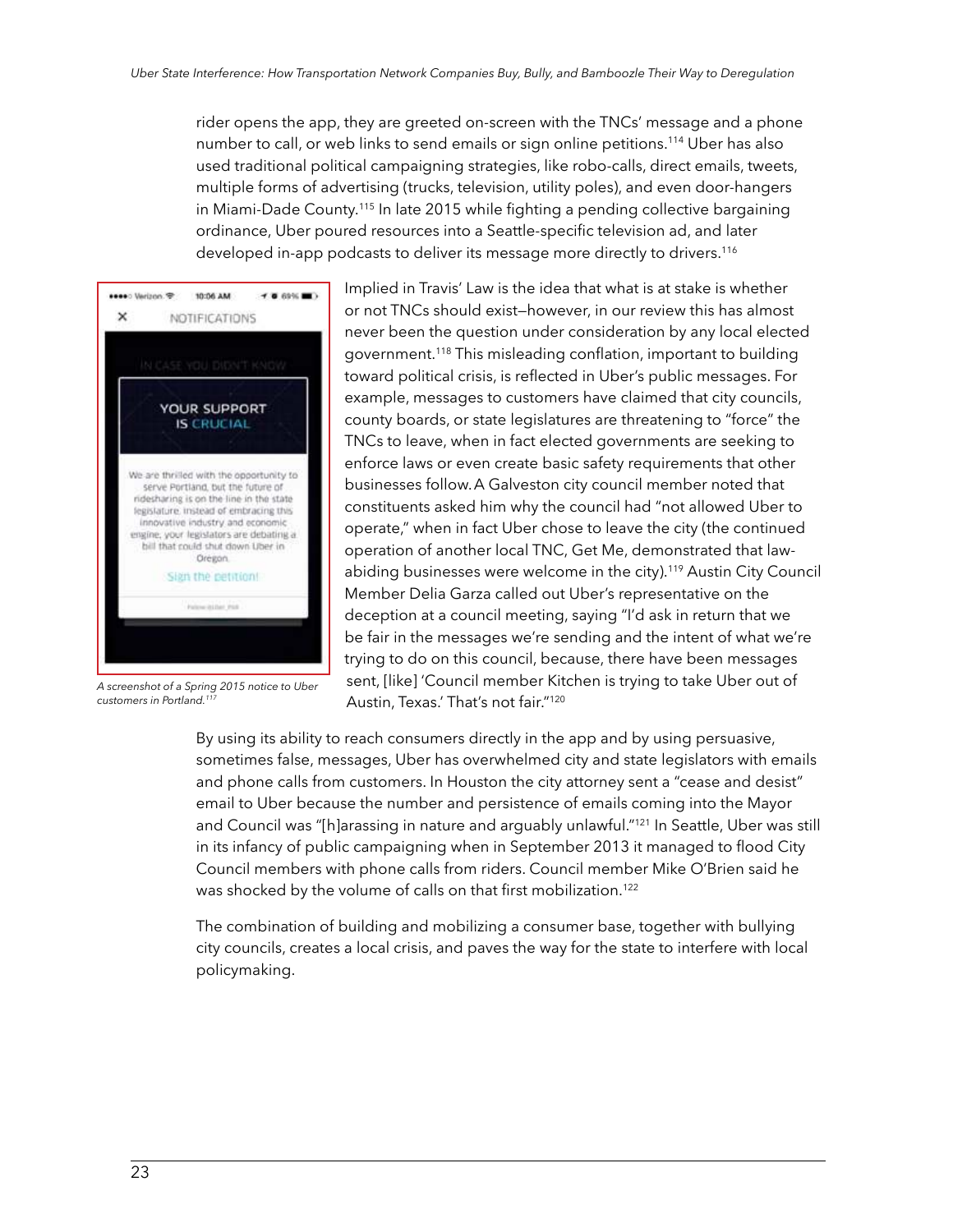## <span id="page-23-0"></span>**PART THREE** What Corporate-Rewriting of State Laws Means for Communities

### **Pushing Costs onto Drivers**

When TNCs succeed in pushing legislation that exempts TNC drivers from state labor laws, including unemployment insurance, workers compensation, and minimum wage, drivers no longer have access to baseline protections and benefits afforded to other workers in the state. In a nod to driver complaints of earning low, sometimes subminimum wages<sup>123</sup> and other bad publicity, Uber announced "180 days of change" in 2017, most notably allowing tips in the app.<sup>124</sup> However, this and other changes, such as charging riders who keep drivers waiting for more than two minutes, present corporate-driven alternatives to baseline worker protections and benefits and do not address very real driver concerns.<sup>125</sup>

*Not only do the new state laws relieve TNCs of approximately 30 percent of their labor costs by exempting them from obligations as employers, they also allow the companies to pass many operating costs onto workers, who must purchase their own insurance and ensure their vehicles meet government requirements or purchase new ones.*<sup>126</sup>

The loss of baseline employment protections has multiple ill effects on drivers. Access to unemployment insurance benefits when drivers are either "deactivated" or lose a second job is critical. Since taxi drivers and chauffeurs are killed on the job at a rate five times higher than the average for all other workers, workers' compensation protections are essential for this extremely hazardous occupation.<sup>127</sup> Existing background check laws that provide a framework for TNC driver background checks are being overridden by corporatesponsored state laws.<sup>128</sup> Similarly, state legislatures are allowing TNCs to adopt their own, unenforceable, discrimination "policies," in contrast to existing laws that provide enforceable anti-discrimination protection for "employees." 129

Finally, corporate rewriting of state laws governing TNC treatment of drivers undermines these drivers' ability to come together and negotiate with their employers over wages and benefits. Reclassifying workers as independent contractors, coupled with preemption of all local regulations of TNCs, shuts down innovative efforts that provide opportunities to ensure workers' voice, such as Seattle's collective bargaining ordinance, as well as emerging discussions on "portable benefits" for on-demand workers.

This corporate rewriting of state laws to exempt TNCs from obligations as employers is especially troubling because there is significant evidence that, under the traditional definitions in most state employment laws applied to virtually every other business within a state, drivers are employees. As state agency decisions, independent research, and news reports illustrate, TNCs essentially control what drivers do, surveil how they do it, set the price of their labor, and employ algorithmic management tools to get them to work when and where the company wants, all under pain of "deactivation" of their accounts.<sup>130</sup>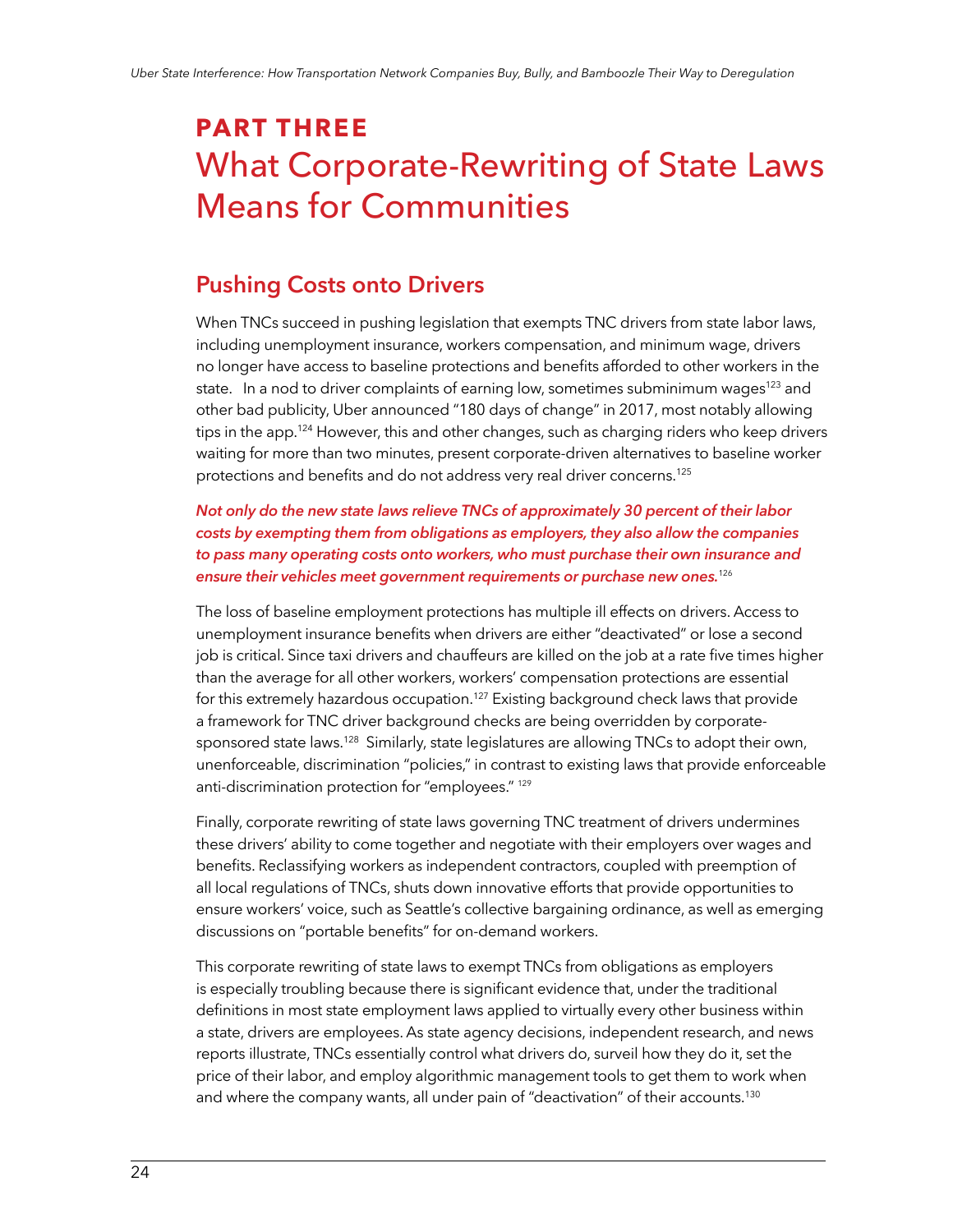## <span id="page-24-0"></span>**Case Study: Seattle Drivers Win Collective Bargaining as Washington Avoids Preemption**

 $\bigwedge$  **J**ashington State – where the battle around TNC regulation is ongoing – stands out for  $^\prime$  two reasons: first, it is one of a handful of states with very limited statewide regulation of TNCs; and second, the City of Seattle, one of the first cities where UberX launched, passed a groundbreaking ordinance enabling collective bargaining for for-hire drivers.<sup>131</sup>

Despite intense public campaigning by Uber and Lyft, Seattle passed an ordinance in March 2014 that set up a two-year pilot, which limited each TNC to 150 drivers on the road at any time.<sup>132</sup> After the Council passed the ordinance, Uber, Lyft, and a third TNC, Sidecar, spent over \$1.5



*Seattle Uber driver screenshot.136*

million to collect more than 36,000 signatures and put a referendum on the November 2014 ballot to block the new regulations.<sup>133</sup> The Mayor and stakeholders began a 45-day negotiation process to repeal the original ordinance and replace it with a TNC-supported ordinance.<sup>134</sup> The final law lifted the cap on TNC drivers and planned for a release of 200 more taxi licenses over four years.

About six months later and 60 miles away, the state legislature considered and then passed a narrow, bipartisan bill, that established insurance requirements for TNCs and exempted drivers from workers compensation, but that did not, in its final form, preempt local laws.<sup>135</sup>

Back in Seattle, the city council unanimously passed a first-of-its-kind ordinance that would provide TNC, taxi, and other for-hire drivers the right to collectively bargain with Uber, Lyft, and other companies.<sup>137</sup> The law resulted from drivers organizing and advocating for themselves with support from Teamsters Local 117. During the campaign, drivers expressed concern about the TNCs unilaterally changing the payment rates and formula, which resulted in lower and lower net pay, and deactivating them with no warning, explanation, or fair appeal process.<sup>138</sup> The U.S. Chamber of Commerce and Uber continue to challenge the law in court.<sup>139</sup>

In 2017,TNCs lobbied the state legislature to pass more expansive and preemptive legislation (SB 5620) that would establish TNC drivers as independent contractors (with language similar to that adopted in Florida and Texas).<sup>140</sup> To advance their state agenda, TNCs hired some of the most established, respected, and expensive lobbyists on both sides of the political aisle. Uber hired conservative-leaning Gano & Associates, and Lyft hired Martin Loesch, a staffer of the previous Democratic Governor, Christine Gregoire.<sup>141</sup> Thus far, the TNCs have not been successful: their bill died in the state Senate.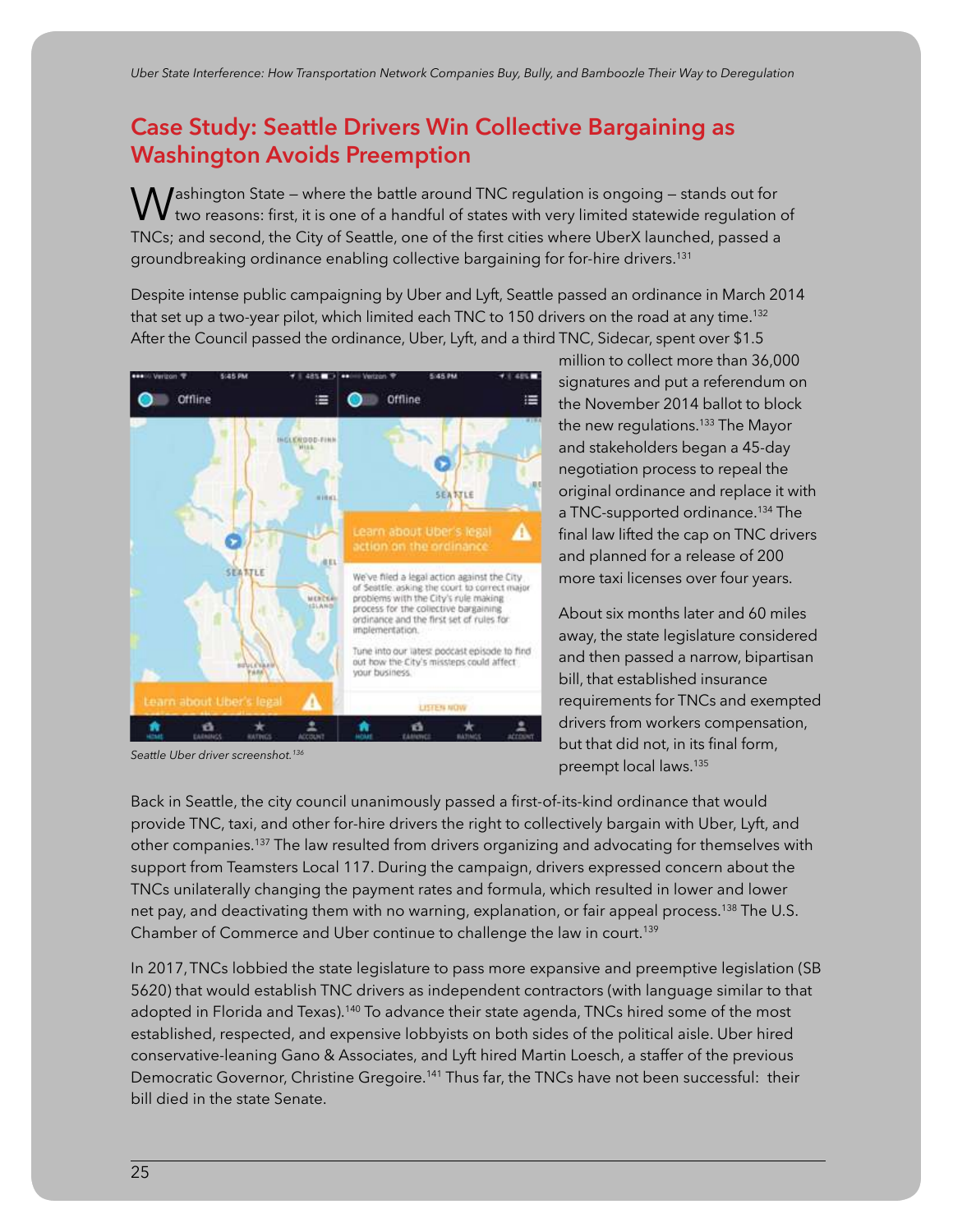#### <span id="page-25-0"></span>**Overriding Laws Protecting Workers of Color**

As with other cases in which the state interferes with local policymaking authority, laws passed by predominantly white state legislatures can override laws that protect the rights of workers of color.<sup>142</sup> Anecdotal reports from media, interviewees, and even the TNCs themselves, indicate that drivers of taxis, limos, town cars, and TNC vehicles are largely people of color and immigrants.<sup>143</sup> According to Uber's own 2015 survey, 57 percent of Uber drivers identified as people of color across 24 large U.S. markets.<sup>144</sup> In places like Miami-Dade, Lyft said that 80 percent of drivers belong to a "racial minority group,"<sup>145</sup> while Uber said that 90 percent of their Seattle drivers were East African, Indian, or Pakistani.<sup>146</sup> Interviewees or the companies themselves identified driver workforces as made up primarily of people of color and immigrants in at least one city in the four states covered in this report.<sup>147</sup>

Drivers, who in numerous cities are also immigrants, lose anti-discrimination and harassment protections when reclassified as independent contractors.<sup>148</sup> Despite reports that TNC ratings systems may be hard-wired to discriminate against drivers of color, states are writing corporate-sponsored legislation that exclude drivers from antidiscrimination laws, instead allowing the TNCs to have unenforceable internal policies against discrimination.<sup>149</sup>

This corporate rewriting of TNC legislation compounds the competitive disadvantage faced by for-hire drivers in more traditional settings, like taxi drivers. Already outgunned by TNCs' cash and influence, taxi drivers in many cities now must comply with higher standards than TNC drivers, and city officials must decide if they should deregulate all for-hire driving. Meanwhile, taxis struggle to maintain their customer base. In Los Angeles, total taxi trips dropped by nearly 30 percent in the three years after TNCs began operating.<sup>150</sup> In San Francisco, TNCs are making approximately 12 times more daily trips than taxis.<sup>151</sup>

#### **Reduced Access for Passengers with Disabilities**

Disability rights advocates have sounded the alarm in many cities and states that TNCs are undoing progress made on access to transportation for all people. Advocates argue that TNCs, by failing to provide accessible vehicles, are in violation of laws protecting people with disabilities. Further, they contend that by driving down the business of taxi companies—which, in many cities, must meet accessibility requirements—TNCs cause fewer accessible vehicles to be on the road. In Philadelphia, wheelchair accessible vehicle medallions plummeted in value after TNCs entered the market, and some of the PPA's efforts to improve accessibility were stymied.<sup>152</sup>

TNCs have claimed that they are exempt from the Americans with Disabilities Act, and have faced litigation over this question.<sup>153</sup> State laws, most of which do not include any enforceable requirements around access, leave out passengers with disabilities; many state TNC bills note that if the TNC does not have an accessible car, their only obligation is to refer a passenger to an accessible car, if available.<sup>154</sup> While Houston was successfully implementing policy to address its community's mobility needs, the Texas legislature passed a law likely rendering those efforts moot.<sup>155</sup>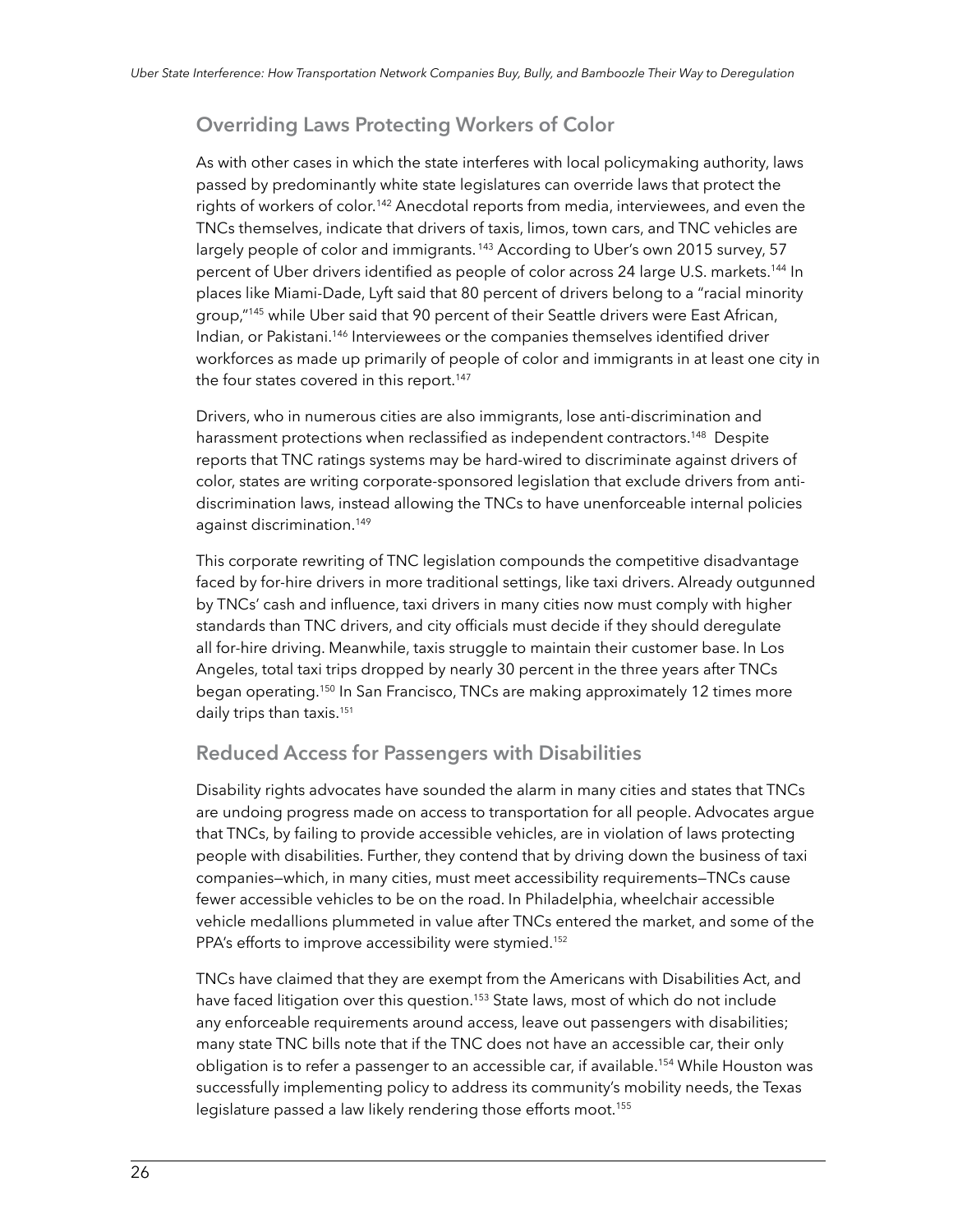#### <span id="page-26-0"></span>**Undermining Public Transit and the Climate**

There is some evidence that TNCs are drawing customers from public transit, which could not only impact the function of transit in the long term but also our air quality and environment. Recent research suggests that, despite possible reduced personal car ownership among riders, overall ride-hailing is "likely to contribute" to increased vehicles miles traveled in major cities.<sup>156</sup>

Transportation systems are affected as some riders migrate from public transportation to TNCs.<sup>157</sup> A study of San Francisco TNC riders found that one third of those surveyed would have used public transit for their most recent trip, were TNCs not available.<sup>158</sup> Another study in New York City found that in one year, subway and bus ridership dropped by 19 million, while TNC ridership increased by 72 million.<sup>159</sup> This has the potential to create a downward cycle of lower revenues and ridership on public transit, and then service cuts, which lowers access for the people who most need it low-income residents who can't afford to use TNCs.<sup>160</sup>

Movement to TNCs from public transit, biking, and walking also increases traffic congestion and the number of cars that are not held to the same emissions standards as other for-hire vehicles.<sup>161</sup> For example, in San Francisco, the taxi fleet met ambitious emissions standards in 2012.<sup>162</sup> Not only have TNCs not been held to these higher standards, but they have grown exponentially while taxi trips have declined in places like San Francisco.<sup>163</sup> With preemptive state laws, cities and counties may not be able to place those same emissions requirements on TNCs.

## Conclusion: Eroding Democratic Governance

One of the primary duties of local government is to study and understand the unique transportation needs of residents, organize the interrelated pieces of the complete system, and regulate the whole. Through the TNC strategy of "barge in, buy, bully, and bamboozle," cities that have made significant investment in transportation have been deprived of the ability to do their jobs, first by TNCs stonewalling them over access to crucial data needed for planning,<sup>164</sup> and second by TNCs pushing forward statutes that, in 41 states, explicitly or implicitly restrict or prohibit their ability to regulate ride-hailing companies at all. Even after state legislatures pass laws preempting local governments from regulating TNCs, cities continue to recognize the need for regulation of TNCs at the local level. When locally-elected policymakers are prevented from creating policies to regulate their own transportation systems and support their own workers, or the policies they do pass are overridden by state legislatures beholden to corporate interests, then local participatory democracy is at stake.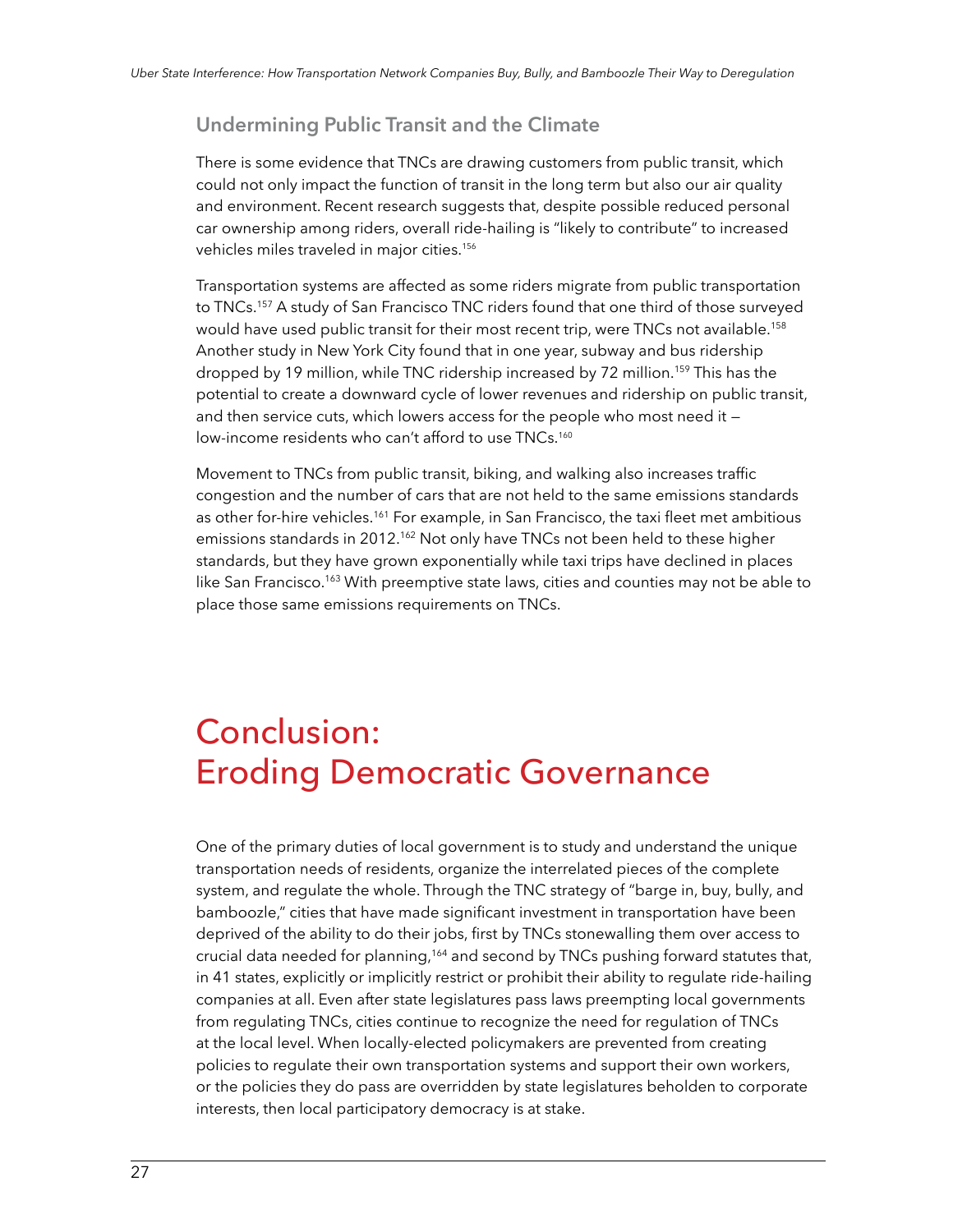## <span id="page-27-0"></span>Recommendations to Counter Corporate-Sponsored State Interference and Protect Local Democracy

There is still much state and local legislators can do to bring fairness to the sector and oppose undue influence by corporations in our government.

## **State Legislators**

Reject efforts to preempt local authority with respect to TNCs. Instead they should:

- Delegate regulation of TNCs to local transportation authorities, just as many states have done for taxi regulation, so that local concerns can be factored into policies;
- Alternatively, work closely with cities to develop policies that establish a floor, allowing cities flexibility to exceed and customize TNC regulations; and
- Reverse laws, where they exist, that strip drivers of their rights as employees; require TNCs to pay their fair share into state social insurance programs like unemployment insurance and workers' compensation, and to comply with state labor standards, like minimum wage, anti-discrimination, and fair chance hiring laws.

### **Local Legislators**

- Set standards that ensure safe, fair conditions for for-hire drivers, equitable service for all communities, access for passengers with disabilities, and that our shared environment is protected from unnecessary emissions and congestion;
- Require TNCs to comply with local labor standards, like local minimum wage laws; and be alert to any attempts to define drivers' employment relationship in city legislation and rulemaking (for example, Salem, Oregon);<sup>165</sup>
- Require TNCs to share, with appropriate privacy safeguards, the data that communities need to:
	- 0 ensure that TNCs are strengthening rather than undermining mobility and transportation, especially as they move into other forms of transportation, like autonomous vehicles and delivery trucks;
	- 0 ensure that TNCs are serving all parts of the city and all of its residents;
	- $\circ$  create equity among taxis, other for-hire, and TNCs in terms of regulation and protections; and
	- 0 protect the safety of passengers and the public;
- Learn about and support innovative ways to ensure drivers can:
	- 4 form innovative business models, such as taxi co-ops or non-profits; and
	- 4 come together and negotiate with the companies over wages and working conditions (See Washington and Seattle case study).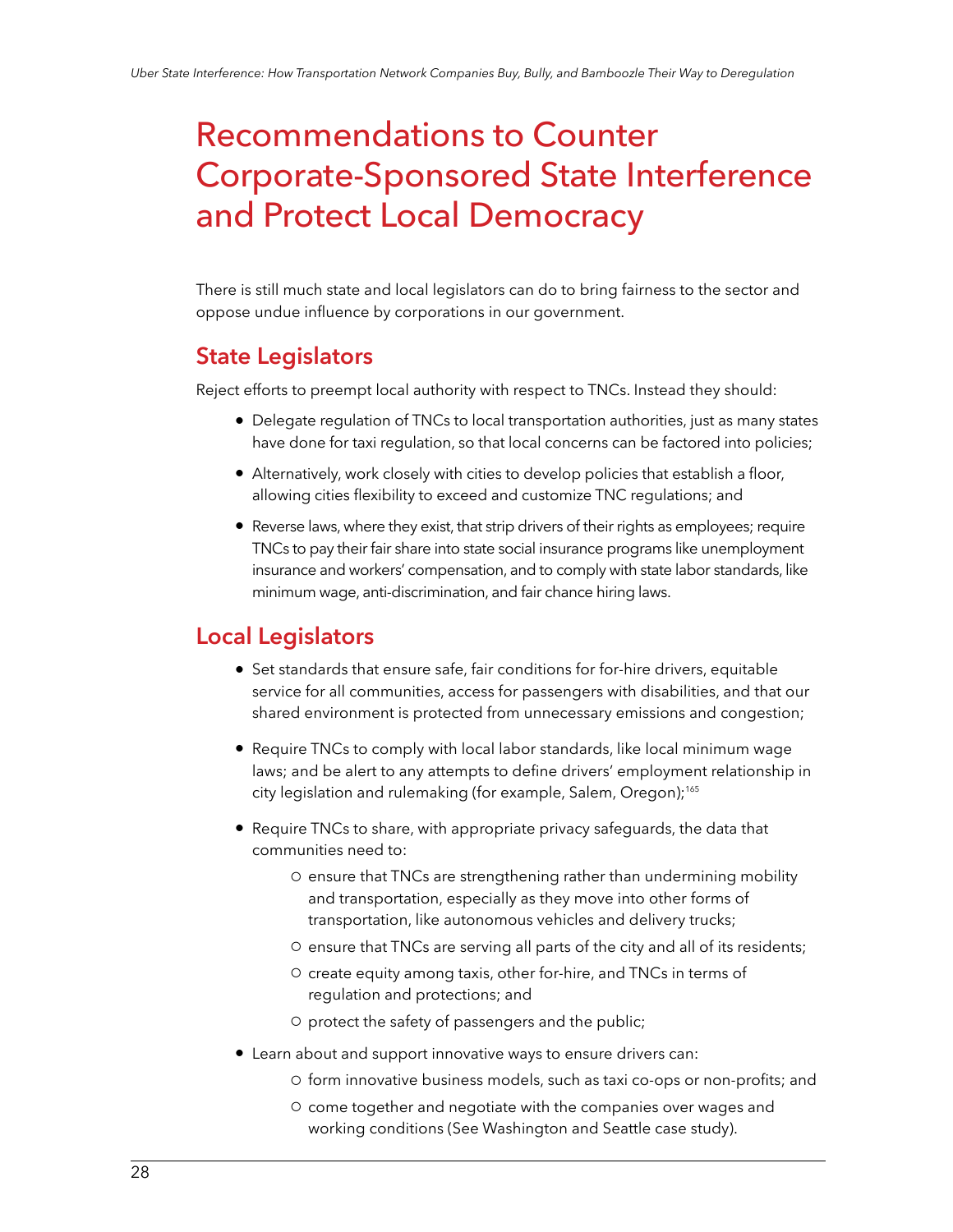## <span id="page-28-0"></span>**Strategies to Counter State Interference for Advocates and Local Legislators**

- Stress the careful planning and unique transportation needs of your local communities (i.e., one size does not fit all); call attention to the negative impacts of preemption and put things into personal terms;
- Use data to support efforts to move hearts and minds, and where possible, frame the issue in economic terms;
- Call out (and use litigation to attack) racial injustice when it occurs as part of preemption;
- Support elected officials who lead on local policymaking rights and equity in the industry; and
- Ensure local government attorneys are willing and able to aggressively defend the city against state interference, including through legal challenges if necessary.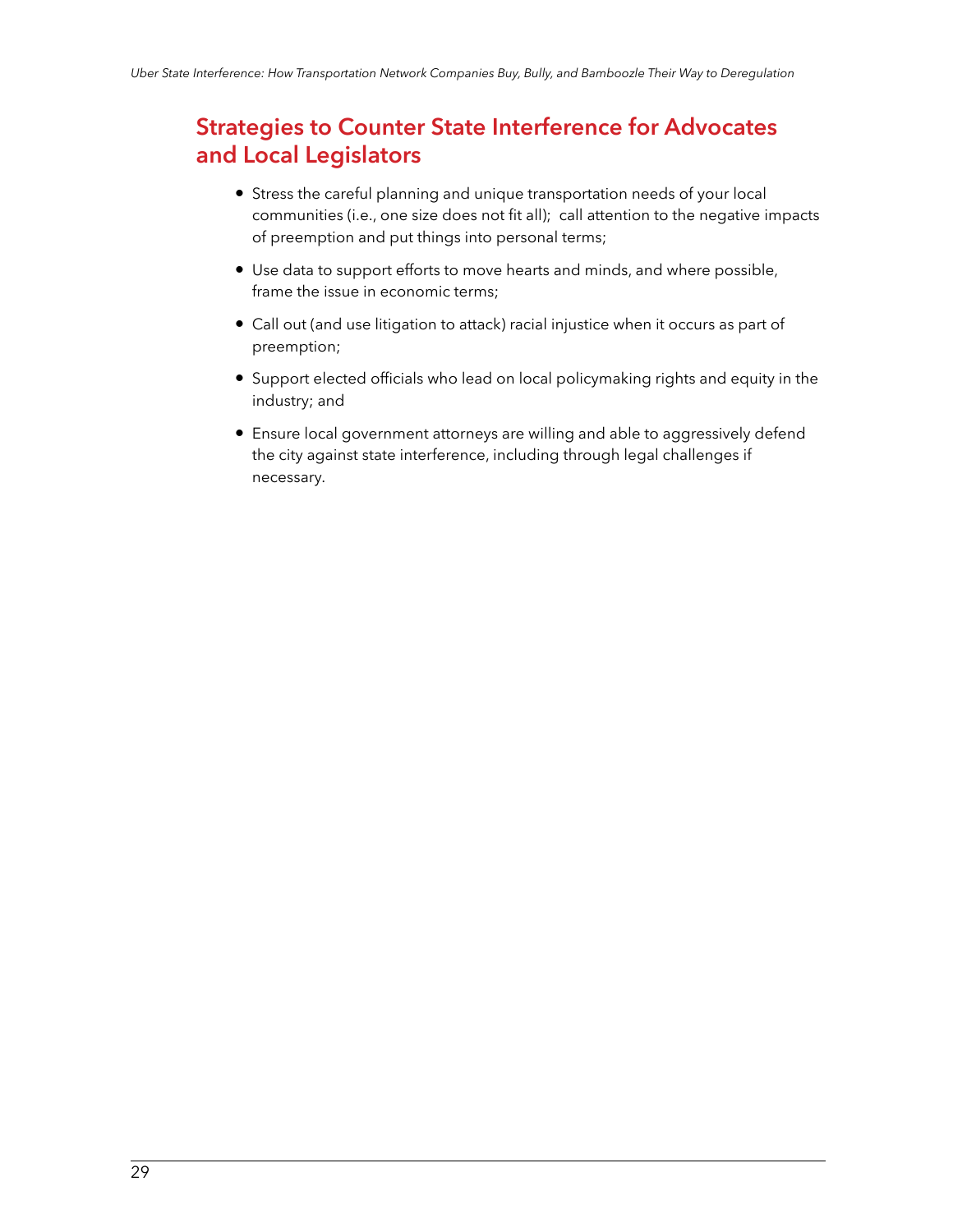## <span id="page-29-0"></span>Appendix

## **TNC Talking Points v. the Whole Story**

| "Forced" to leave?<br>Council members are forcing<br>Uber to leave; <sup>166</sup> customers must<br>"save" Uber. <sup>167</sup>                                                                                                       | No proposals that we reviewed would have<br>banned TNCs from any jurisdiction. See, e.g.,<br>Galveston spokesperson Kala McCain: "We did<br>get quite a bit of pushback on social media<br>People being really upset about the fact that we<br>did not allow Uber to operate, which is obviously<br>not the case. They didn't want to adhere to the city<br>ordinance that was in place."168                                            |
|----------------------------------------------------------------------------------------------------------------------------------------------------------------------------------------------------------------------------------------|-----------------------------------------------------------------------------------------------------------------------------------------------------------------------------------------------------------------------------------------------------------------------------------------------------------------------------------------------------------------------------------------------------------------------------------------|
| <b>Economic opportunity?</b><br>"The legislation before you<br>today promotes choice and<br>opportunity by providing<br>more economic opportunity for<br>drivers. <sup>169</sup>                                                       | TNC jobs largely benefit drivers who are using<br>them to supplement regular earnings. Uber<br>recently settled litigation with the Federal Trade<br>Commission after it wrongly claimed drivers could<br>earn \$90,000 yearly. <sup>170</sup> Both driver anecdotes and<br>recent data show drivers earning close to, or sub-<br>minimum wages. <sup>171</sup>                                                                         |
| <b>Independent drivers?</b><br>Drivers control when, where and<br>how much they drive. <sup>172</sup> "[D]<br>rivers operate their own small<br>business <sup>."173</sup>                                                              | Uber uses significant psychological tools and<br>used to offer subprime loans, to keep drivers<br>on the road and tied to Uber. <sup>174</sup> TNCs (Uber in<br>particular) control almost every aspect of a driver's<br>experience, from setting the rates they charge,<br>constant surveillance of acceptance rates and<br>routes, to threats of "deactivation."175                                                                   |
| A technology company?<br>"Uber is a technology<br>companyWe've built a mobile<br>platform that connects users<br>with drivers giving rides<br>They're independent contractors<br>who pay a small fee to us to use<br>our platform."176 | Federal Judge Edward Chen's analysis of this<br>claim: "Uber is no more a 'technology company'<br>than Yellow Cab is a 'technology company'<br>because it uses CB radios to dispatch taxi cabs,<br>John Deere is a 'technology company' because<br>it uses computers and robots to manufacture<br>lawn mowers, or Domino Sugar is a 'technology<br>company' because it uses modern irrigation<br>techniques to grow its sugar cane."177 |
| <b>Consumer choice?</b><br>"The legislation before you<br>today promotes choice"178<br>"more than anything, Lyft is<br>about giving people choices."179                                                                                | After Uber and Lyft left Austin, a taxi driver coop<br>and a TNC nonprofit filled the void. Altogether,<br>12 TNCs came in, with 7 still operating as of the<br>spring of 2017.180                                                                                                                                                                                                                                                      |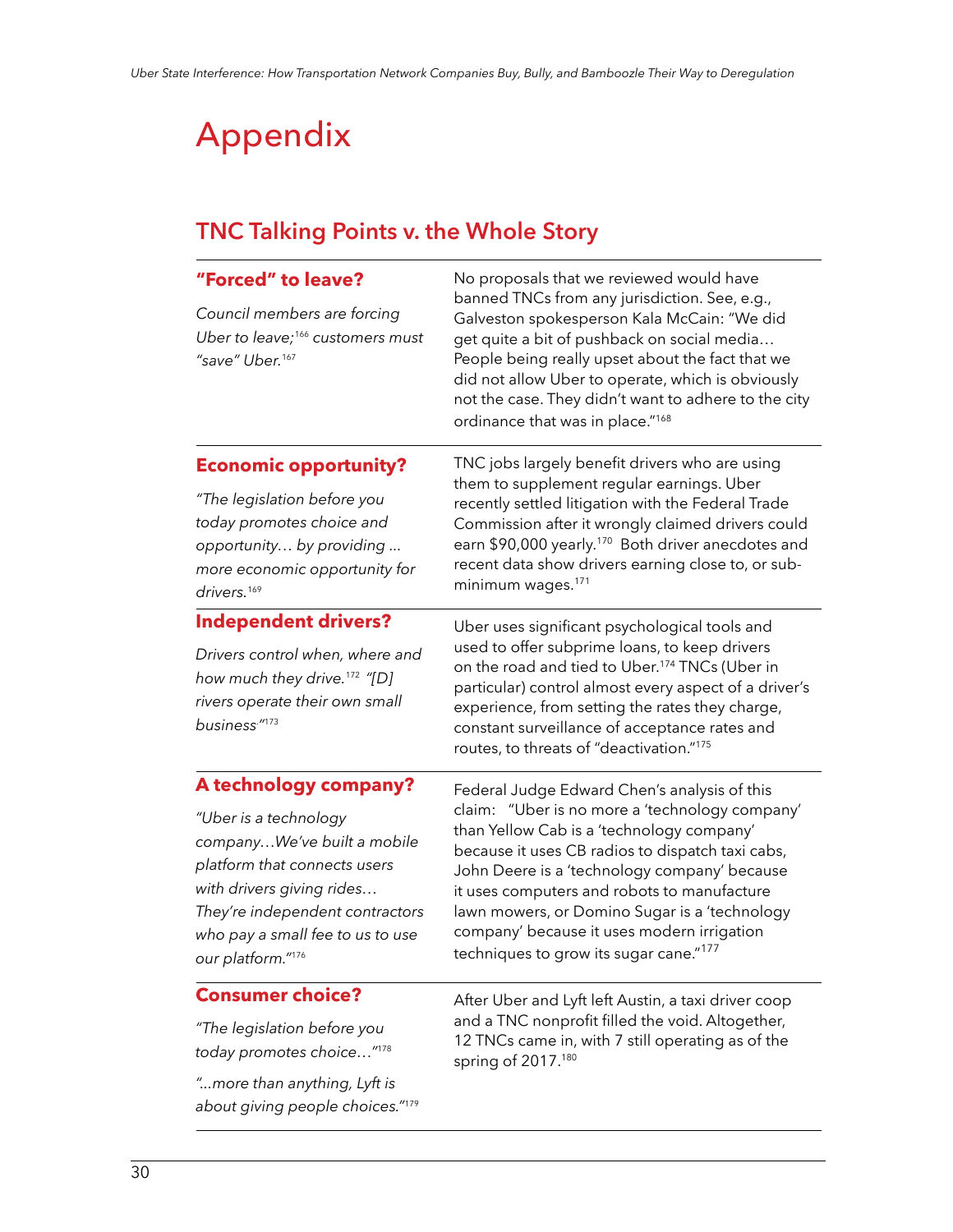## Endnotes

- <sup>1</sup> Lisa Rayle, Danielle Dai, Nelson Chan, Robert Cervero and Susan Shaheen, "Just a Better Taxi? A Survey-based Comparison of Taxis, Transit, and Ridesourcing Services in San Francisco," Transport Policy, (2016, Vol. 45).
- <sup>2</sup> Galveston Council member Norman Pappous, City council meeting (Feb. 11, 2016). Video available here, [http://www.](http://www.galvestontx.gov/420/G-TV) [galvestontx.gov/420/G-TV.](http://www.galvestontx.gov/420/G-TV)
- <sup>3</sup> We conducted interviews and backgrounding conversations with more than 30 stakeholders.
- See the Property Casualty Insurers Association of America updates on Transportation Network Companies, accessed October 23, 2017:<http://www.pciaa.net/industry-issues/transportation-network-companies>.
- <sup>5</sup>See: Texas A&M University, Transportation Institute's map and resources here, [https://policy.tti.tamu.edu/technology/tnc](https://policy.tti.tamu.edu/technology/tnc-legislation/)[legislation/](https://policy.tti.tamu.edu/technology/tnc-legislation/); and "City Rights in an Era of Preemption: A State-by-State Analysis," National League of Cities, (Feb. 2017), [http://www.nlc.org/sites/default/files/2017-03/NLC-SML% percent20Preemption% percent20Report% percent202017](http://www.nlc.org/sites/default/files/2017-03/NLC-SML Preemption Report 2017-pages.pdf) [pages.pdf.](http://www.nlc.org/sites/default/files/2017-03/NLC-SML Preemption Report 2017-pages.pdf)
- See the Law Center to Prevent Gun Violence, accessed September 19, 2017: [http://smartgunlaws.org/gun-laws/policy](http://smartgunlaws.org/gun-laws/policy-areas/other-laws-policies/preemption-of-local-laws/)[areas/other-laws-policies/preemption-of-local-laws/](http://smartgunlaws.org/gun-laws/policy-areas/other-laws-policies/preemption-of-local-laws/).
- We are not the first to call out the TNCs "disrupting democracy." See Rick Claypool and Robert Weissman, "Disrupting Democracy: How Uber Deploys Corporate Power to Overwhelm and Undermine Local Government," *Public Citizen*, (May 4, 2016), [https://www.citizen.org/sites/default/files/uber-disrupting-democracy-corporate-power-report.pdf.](https://www.citizen.org/sites/default/files/uber-disrupting-democracy-corporate-power-report.pdf)
- <sup>8</sup>Marni von Wilpert, "City Governments are Raising Standards for Working People and State Legislators are Lowering Them Back Down," Economic Policy Institute, (Aug. 26 2017), http://www.epi.org/publication/city-governments-are-raisingstandards-for-working-people-and-state-legislators-are-lowering-them-back-down/.
- Shaila Dewan, "States Are Blocking Local Regulations, Often at Industry's Behest," New York Times, (Feb. 23, 2015), [https://](https://www.nytimes.com/2015/02/24/us/govern-yourselves-state-lawmakers-tell-cities-but-not-too-much.html) [www.nytimes.com/2015/02/24/us/govern-yourselves-state-lawmakers-tell-cities-but-not-too-much.html.](https://www.nytimes.com/2015/02/24/us/govern-yourselves-state-lawmakers-tell-cities-but-not-too-much.html)
- $10$  Authors' review of enacted state statutes. At least four states restrict local inclusionary housing policies; three restrict local anti-discrimination measures; and two prohibit requirements to provide jobs to local residents for publicly funded development projects ("local hire"). The four state statutes that prohibit inclusionary housing policies are Arizona Rev. Stat. § 9-461.16; Indiana Code Ann. § 36-1-24.2-1; Tenn. Code Ann. § 66-35-102; and Tex. Local Gov't Code § 214.905. The two state statutes that prohibit local hire are Ohio Rev. Code Ann. 9.49 (2016) and Tennessee Tenn. Code Ann. 12-4-117 (2016). Note: In some states, laws prohibiting rent control have been interpreted as rendering mandatory inclusionary policies on rental housing illegal. See also "City Rights in an Era of Preemption: A State-by-State Analysis," National League of Cities, (Feb. 2017), [http://www.nlc.org/sites/default/files/2017-03/NLC-SML% percent20Preemption% percent20Report%](http://www.nlc.org/sites/default/files/2017-03/NLC-SML Preemption Report 2017-pages.pdf)  [percent202017-pages.pdf,](http://www.nlc.org/sites/default/files/2017-03/NLC-SML Preemption Report 2017-pages.pdf) citing The National Multifamily Housing Council; and von Wilpert, "City Governments are Raising Standards for Working People – and State Legislators are Lowering Them Back Down."
- <sup>11</sup> Abbot said: "...I think a broad-based law by the state of Texas that says across the board, the state is going to preempt local regulations, is a superior approach." Patrick Svitek, "Abbott Wants 'Broad-based Law' that Pre-empts Local Regulations," Texas Tribune, (Mar. 21, 2017), [https://www.texastribune.org/2017/03/21/abbott-supports-broad-based-law](https://www.texastribune.org/2017/03/21/abbott-supports-broad-based-law-pre-empting-local-regulations/)[pre-empting-local-regulations/](https://www.texastribune.org/2017/03/21/abbott-supports-broad-based-law-pre-empting-local-regulations/).
- $12$  von Wilpert, "City Governments are Raising Standards for Working People–and State Legislators are Lowering Them Back Down<sup>"</sup>
- <sup>13</sup> Both Uber Technologies Inc. and Lyft Inc. now operate multiple types of services, but Uber started with black town cars, "UberBLACK." UberX and Lyft services most closely resemble traditional taxi services and are the focus of this research report and the regulatory fights in cities and states. UberBLACK services typically fell under city or state regulations (Lyft eventually followed with cars similar to UberBLACK). The TNCs quickly propagated the talking point that taxi companies were the bad monopoly and entrenched special interest in the private, for-hire sector. However, the explosive growth of and consumer demand for TNCs has led to a rapid decline in taxis, as cited later in this report. See the San Francisco County Transportation Authority, "TNCs Today: A Profile of San Francisco Transportation Network Company Activity," accessed October 26, 2017: <http://www.sfcta.org/tncstoday>. For the first time in NYC in July 2017, TNC trips outnumbered taxi trips. Winnie Hu, "Uber, Surging Outside of Manhattan, Tops Taxis in New York City," New York Times, (Oct. 12, 2017), [https://www.nytimes.com/2017/10/12/nyregion/uber-taxis-new-york-city.html.](https://www.nytimes.com/2017/10/12/nyregion/uber-taxis-new-york-city.html) Examples in this report will show how state legislation preempted some cities' attempts to create more parity across the for-hire industry, thus enabling TNCs to continue with competitive advantages over taxis.
- See, e.g., David Cooper, "Raising the Minimum Wage to \$15 by 2024 Would Lift Wages for 41 million American Workers," Economic Policy Institute," (Apr. 26, 2017), [http://www.epi.org/publication/15-by-2024-would-lift-wages-for-41-million/.](http://www.epi.org/publication/15-by-2024-would-lift-wages-for-41-million/)
- <sup>15</sup>"States Preempting Local Laws are an Extension of Jim Crow," The Partnership for Working Families, (Aug. 29, 2017), [http://](http://www.forworkingfamilies.org/blog/states-preempting-local-laws-are-extension-jim-crow) orkingfamilies.org/blog/states-preempting-local-laws-are-extensi
- <sup>16</sup> Jay Riestenberg, "Uber and Lyft Leave ALEC at Curb," Common Cause, (Sep. 25, 2014)[, http://www.commoncause.org/](http://www.commoncause.org/democracy-wire/uber-and-lyft-leave-alec-at-curb.html) /uber-and-lyft-leave-alec-at-curb.html
- <sup>17</sup> Rosalind S. Helderman, "Uber pressures regulators by mobilizing riders and hiring vast lobbying network," The Washington *Post*, (Dec. 13, 2014), [https://www.washingtonpost.com/politics/uber-pressures-regulators-by-mobilizing-riders-and-hiring](https://www.washingtonpost.com/politics/uber-pressures-regulators-by-mobilizing-riders-and-hiring-vast-lobbying-network/2014/12/13/3f4395c6-7f2a-11e4-9f38-95a187e4c1f7_story.html)[vast-lobbying-network/2014/12/13/3f4395c6-7f2a-11e4-9f38-95a187e4c1f7\\_story.html](https://www.washingtonpost.com/politics/uber-pressures-regulators-by-mobilizing-riders-and-hiring-vast-lobbying-network/2014/12/13/3f4395c6-7f2a-11e4-9f38-95a187e4c1f7_story.html). See also ALEC Exposed, accessed August 5, 2017: [http://www.alecexposed.org/wiki/Transportation\\_Network\\_Company\\_Act\\_Exposed](http://www.alecexposed.org/wiki/Transportation_Network_Company_Act_Exposed)
- NetChoice also joined the Political Action Committee that tried to overturn Austin's TNC ordinance. Staff report, "More Austin Groups Join Effort to Quash City's Uber, Lyft Rules," Austin Business Journal, (Jan. 15, 2016)[, https://www.bizjournals.](https://www.bizjournals.com/austin/news/2016/01/15/more-austin-groups-join-effort-to-quash-citys-uber.html) [com/austin/news/2016/01/15/more-austin-groups-join-effort-to-quash-citys-uber.html](https://www.bizjournals.com/austin/news/2016/01/15/more-austin-groups-join-effort-to-quash-citys-uber.html). NetChoice's website lists Lyft, but not Uber, as a member as of August 28, 2017.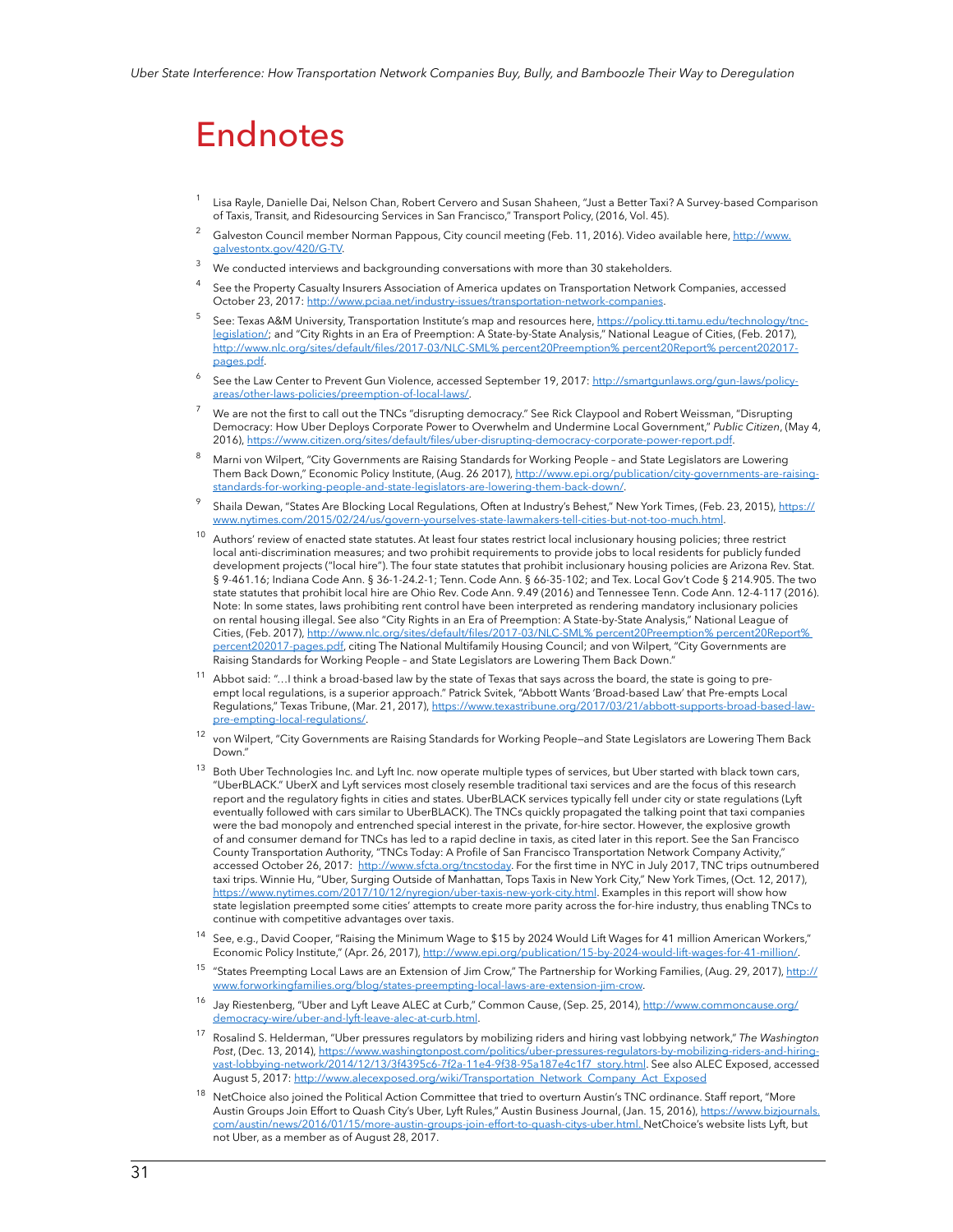- <sup>19</sup> NetChoice biography, accessed August 5, 2017:<https://netchoice.org/about/netchoice-staff/steve-delbianco/>
- <sup>20</sup><https://netchoice.org/wp-content/uploads/ALEC-slides-for-ridesharing-May-2015-FINAL.pdf>, and [https://netchoice.org/](https://netchoice.org/library/ride-sharing-presentation-alec/) [library/ride-sharing-presentation-alec/.](https://netchoice.org/library/ride-sharing-presentation-alec/)
- <sup>21</sup> Nicholas Riccardi, "US Conservatism Expands to Final Frontier: City Hall," Associated Press, (Jul. 27, 2017), [https://](https://www.apnews.com/d0ce048058d343b28fc90382926636e2?utm_campaign=SocialFlow&utm_source=Twitter&utm_medium=AP_Politics) [www.apnews.com/d0ce048058d343b28fc90382926636e2?utm\\_campaign=SocialFlow&utm\\_source=Twitter&utm\\_](https://www.apnews.com/d0ce048058d343b28fc90382926636e2?utm_campaign=SocialFlow&utm_source=Twitter&utm_medium=AP_Politics) [medium=AP\\_Politics.](https://www.apnews.com/d0ce048058d343b28fc90382926636e2?utm_campaign=SocialFlow&utm_source=Twitter&utm_medium=AP_Politics)
- $22$  Authors' review of enacted state laws.
- Some of the states that are silent on preemption may limit local authority via other legal theories. These states include CA, CT, KS, MN, NE, SD, and WA. Detailed notes on 48 state laws on file with authors.
- $24$  Caleb Weaver, Uber, testimony to Washington Senate, Committee on Transportation, (Feb. 8, 2017). This is one example among many. Video available here, [www.tvw.org/](http://www.tvw.org/watch/?clientID=9375922947&eventID=2017021144&eventID=2017021144&autoStartStream=true) [watch/?clientID=9375922947&eventID=2017021144&eventID=2017021144&autoStartStream=true.](http://www.tvw.org/watch/?clientID=9375922947&eventID=2017021144&eventID=2017021144&autoStartStream=true)
- <sup>25</sup> See, e.g., the Partnership for Working Families, Brief for the Partnership for Working Families and the Southern Poverty Law Center as Amicus Curiae, p. 23, *Lewis v. Alabama*, No. 2:16-CV-690-RDP, 2017 U.S. Dist. LEXIS 13565 (N.D. Ala. Jan. 31, 2017), [http://www.forworkingfamilies.org/sites/pwf/files/publications/PWF% percent20SPLC% percent20Brief.pdf](http://www.forworkingfamilies.org/sites/pwf/files/publications/PWF SPLC Brief.pdf).
- <sup>26</sup> Nicholas Diakopoulos, "How Uber Surge Pricing Really Works," *Washington Post*, (Apr. 17, 2015), <u>https://www.</u> [washingtonpost.com/news/wonk/wp/2015/04/17/how-uber-surge-pricing-really-works/?utm\\_term=.7e55a885654b](https://www.washingtonpost.com/news/wonk/wp/2015/04/17/how-uber-surge-pricing-really-works/?utm_term=.7e55a885654b).
- <sup>27</sup> It is no surprise then that Lyft is lobbying at the federal level on independent contractor policies. Chris Opfer, "Uber, Lyft Each Add Half of Ex-Power Couple as Lobbying Quickens," *Bloomberg BNA*, (Jul. 26, 2017), [https://www.bna.com/uber-lyft](https://www.bna.com/uber-lyft-add-n73014462300/)[add-n73014462300/](https://www.bna.com/uber-lyft-add-n73014462300/).
- <sup>28</sup> Cyrus Farivar, "Uber Really Doesn't Want its Drivers to be Considered Employees," Ars Technica, (Sep. 21, 2017), [https://](https://arstechnica.com/tech-policy/2017/09/uber-really-doesnt-want-its-drivers-to-be-considered-employees/) [arstechnica.com/tech-policy/2017/09/uber-really-doesnt-want-its-drivers-to-be-considered-employees/](https://arstechnica.com/tech-policy/2017/09/uber-really-doesnt-want-its-drivers-to-be-considered-employees/). In Britain, see Prashant S. Rao, "Uber Hit With New Blow in London as Panel Says Drivers Aren't Self-Employed," *New York Times*, (Nov. 10, 2017), https://www.nytimes.com/2017/11/10/business/uk-uber-london.html. And see, e.g., Uber Cases Consolidated Appeals, No. 14-16078 (9th Cir Ct. Apps), Bekele v. Lyft, 199 F. Supp.3d 284 (D.Ma 2016).
- Karla Walter and Kate Bahn, "Raising Pay and Providing Benefits for Workers in a Disruptive Economy," Center for American Progress, (Oct. 13, 2017), [https://www.americanprogress.org/issues/economy/reports/2017/10/13/440483/raising-pay](https://www.americanprogress.org/issues/economy/reports/2017/10/13/440483/raising-pay-providing-benefits-workers-disruptive-economy/)[providing-benefits-workers-disruptive-economy/.](https://www.americanprogress.org/issues/economy/reports/2017/10/13/440483/raising-pay-providing-benefits-workers-disruptive-economy/)
- $30$  Uber then settled the case, paying a fine of \$77,000 and the parties agreed that classification might change with legislative action. See: In the Matter of the Petition for a Finding of the Failure to Insure Workers' Compensation Liability, and Assessment of a Civil Penalty Against, Uber Technologies, Inc and Rasier LLC, 2015 WL 4699265 (Alaska, Department of Labor and Workforce Development, Jul. 31, 2015); Advisory Opinion on the Employment Status of Uber Drivers ([Oregon](http://labor.alaska.gov/news/2015/news15-38.pdf)  [Bureau of Labor and Industry, O](http://labor.alaska.gov/news/2015/news15-38.pdf)ct. 14, 2015),<http://uberlawsuit.com/Oregon.pdf>; Berwick v. Uber Technologies, Inc., No. 11-46739, 2015 WL 4153765 , (CA Labor Commissioner, Department of Industrial Relations, Division of Labor Standards Enforcement, Jun. 4, 2015); Uber, No, 4371509 (California Unemployment Appeals Board, Jun. 1, 2015); No. 016-23858, (NY Unemployment Insurance Appeals Board, Jun. 9, 2017) ; While state agencies, applying current law, are coming to the conclusion that drivers are Uber's employees, class action litigation on the matter has been stymied by the TNCs' use of forced arbitration and class action waivers. See, e.g., Uber Cases Consolidated Appeals, No. 14-16078 (9th Cir, Sep. 22, 2017) Order staying cases pending U.S. Supreme Court decisions in National Labor Relations Board v. Murphy Oil USA, Inc., No 16-307; Epic Systems Corp. v. Lewis, No 16-285; and Ernst & Young LLP v. Morris, No. 16-300), http://cdn.ca9. uscourts.gov/datastore/general/2017/09/22/14-16078%209.22%20order.pdf; Bekele v. Lyft, 199 F. Supp.3d 284 (D.Ma 2016).
- Press Release, "Uber Agrees to Stop Worker Misclassification in Alaska," State of Alaska, Department of Labor and Workforce Development, (Sep. 3, 2015), [http://labor.alaska.gov/news/2015/news15-38.pdf.](http://labor.alaska.gov/news/2015/news15-38.pdf)
- <sup>32</sup> Authors' review of enacted state laws.
- <sup>33</sup>Multiple people testified against the more industry-friendly Miami-Dade ordinance that passed, complaining that it did not have strong enough language and requirements for people with disabilities. Taxi drivers and a driver advocate testified against the same ordinance because of disparate standards for insurance. Miami-Dade Board of Commissioners (May 3, 2016), [http://miamidade.gov/wps/portal/Main/webcasting.](http://miamidade.gov/wps/portal/Main/webcasting) In Houston, members of the disability community were active on the task force to formulate a final ordinance. In Houston, see Florian Martin, "Houston City Council Makes Changes to 'Uber' Ordinance," Houston Public Media, (Oct. 15, 2015), [https://www.houstonpublicmedia.org/articles/](https://www.houstonpublicmedia.org/articles/news/2015/10/15/124609/houston-city-council-makes-changes-to-uber-ordinance/) [news/2015/10/15/124609/houston-city-council-makes-changes-to-uber-ordinance/](https://www.houstonpublicmedia.org/articles/news/2015/10/15/124609/houston-city-council-makes-changes-to-uber-ordinance/), and George Powers and Richard Petty, "Advocating for Transportation Network Company (TNC) Access in Houston, Texas: A Case Study," Prepared for the Forum on Disability and Transportation, accessed October 27, 2017: [www.ilru.org/sites/default/files/resources/transportation/](http://www.ilru.org/sites/default/files/resources/transportation/Houston_Case_Study.docx) [Houston\\_Case\\_Study.docx](http://www.ilru.org/sites/default/files/resources/transportation/Houston_Case_Study.docx). In Philadelphia, advocates for riders with disabilities were also active in upholding and improving accessibility. Conversation with Council member Bobby Henon's staff (Aug. 18, 2017). Notes on file with authors. See also Chris Morran, "Judge Rules Ubers is Still Illegal in Philadelphia, Despite Temporary Truce," Consumerist, (Sep. 29, 2016), <https://consumerist.com/2016/07/13/judge-rules-uber-is-still-illegal-in-philadelphia-despite-temporary-truce/>.
- $34$  Data on city ordinances from the Texas House of Representatives, House Research Organization, "Texas May Consider How Transportation Network Companies are Regulated," (Mar. 3, 2017), obtained by public records request. The requirement, or lack thereof, of fingerprint background checks is a complicated issue that NELP has taken up elsewhere. See Nayantara Mehta, "Ensuring Fairness in Background Checks for On-demand Work," National Employment Law Project, (Jun. 2016), [http://www.nelp.org/publication/ensuring-fairness-in-background-checks-for-on-demand-work/.](http://www.nelp.org/publication/ensuring-fairness-in-background-checks-for-on-demand-work/)
- <sup>35</sup> The Texas Department of Licensing and Regulation was tasked with developing a fee that would cover the costs of administering the regulations. As of September 15, 2017, it had proposed rules, including a \$10,500 application fee, with a \$7,500 annual renewal fee, estimating that ten TNCs would apply. See: [https://www.tdlr.texas.gov/tnc/tncprop.htm.](https://www.tdlr.texas.gov/tnc/tncprop.htm)
- $36$  "Dynamic" or "surge" pricing is the practice of the TNCs increasing rates at times when rider demand outstrips driver supply. They argue that this serves to increase the supply of drivers, and then bring prices back down. Some state laws ban surge pricing during a state of emergency.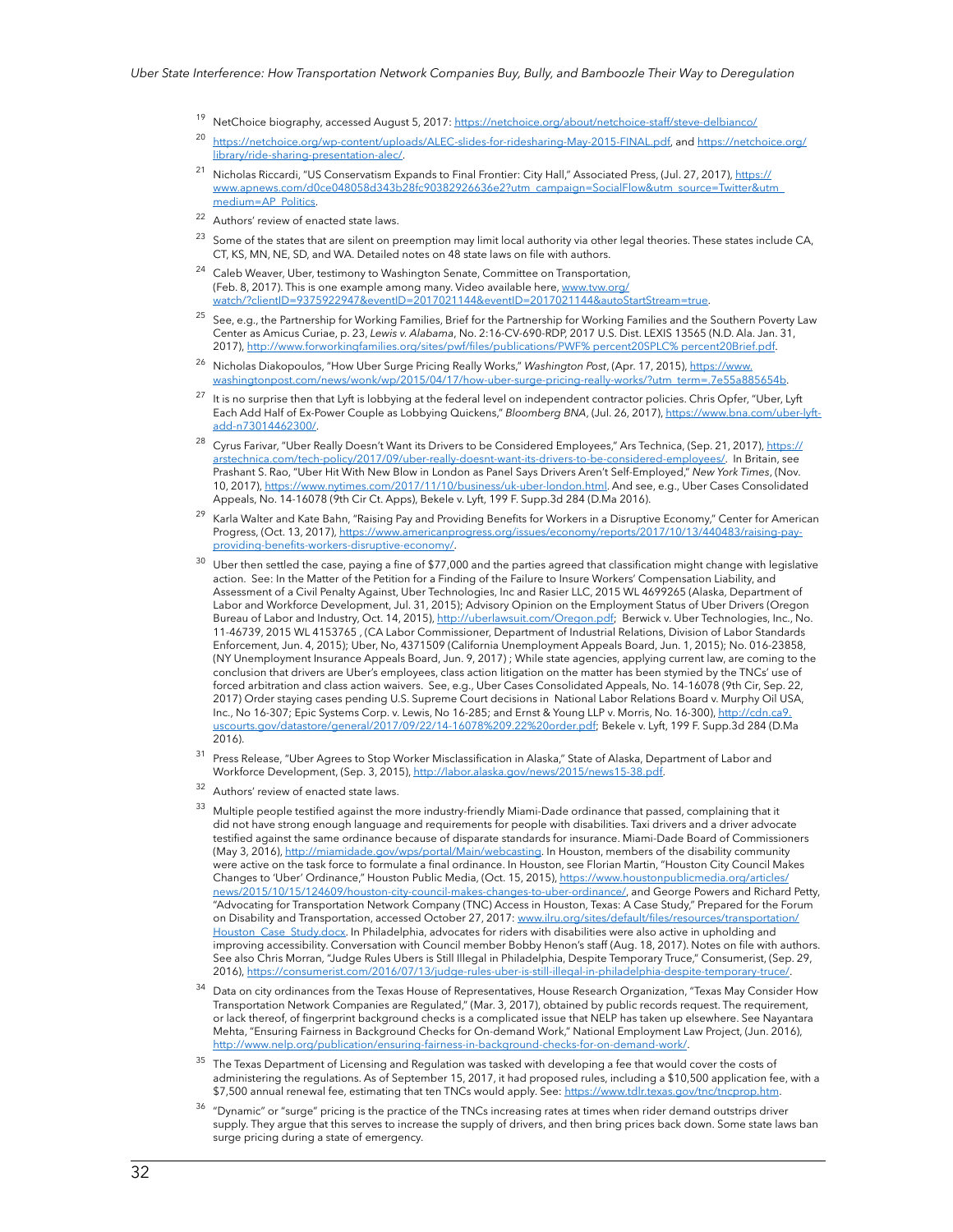- Given its larger capitalization and generally larger market share, Uber has led the legislative and public relations fights in two ways: it spent more on lobbying efforts than Lyft, and it was the most prominent public voice. As such, much of this section focuses on Uber's activities specifically. However, Lyft and other much smaller TNCs have benefitted from the policies ultimately won through these tactics—with the additional benefit of being seen as more cooperative. In the cities and states reviewed in-depth for this report, in only one instance was spending nearly similar: in 2014 when Uber and Lyft spent basically the same amount of money on gathering referendum signatures in Seattle. Regarding market share, according to Second Measure, among US credit card users, Uber's market share is 77 percent to Lyft's 23 percent (the two TNCs are considered the entire market in this research). See Leslie Hook, "Uber Loses Ground in US as Rival Lyft Accelerates," *Financial Times*, (Jun. 18, 2017), <https://www.ft.com/content/b4fb76a6-52dd-11e7-bfb8-997009366969>.
- <sup>38</sup>Kim Lyons, "PUC Finalizes Uber's Two-Year Experimental License," *Pittsburgh Post-Gazette*, (Jan. 29, 2015), [http://www.post](http://www.post-gazette.com/news/transportation/2015/01/29/Pennsylvania-PUC-finalizes-ride-share-firm-Uber-s-two-year-experimental-license/stories/201501290285)[gazette.com/news/transportation/2015/01/29/Pennsylvania-PUC-finalizes-ride-share-firm-Uber-s-two-year-experimental](http://www.post-gazette.com/news/transportation/2015/01/29/Pennsylvania-PUC-finalizes-ride-share-firm-Uber-s-two-year-experimental-license/stories/201501290285)[license/stories/201501290285](http://www.post-gazette.com/news/transportation/2015/01/29/Pennsylvania-PUC-finalizes-ride-share-firm-Uber-s-two-year-experimental-license/stories/201501290285).
- <sup>39</sup>Fabiola Cineas, "Uber to Pay Pa. \$3.5M to Settle Dispute Over Illegal Operation," *Philadelphia Magazine*, (Apr. 7, 2017), [http://www.phillymag.com/business/2017/04/07/uber-pay-pa-3-5m-settle-dispute-illegal-operation/.](http://www.phillymag.com/business/2017/04/07/uber-pay-pa-3-5m-settle-dispute-illegal-operation/) Lyft settled with the PUC for \$250,000 nearly two years earlier. See Kim Lyons, "Lyft Settlement with Pennsylvania PUC Finalized, Pittsburgh Post-Gazette, (Jul. 16, 2015), [http://www.post-gazette.com/news/state/2015/07/16/Lyft-settlement-with-Pennsylvania-PUC](http://www.post-gazette.com/news/state/2015/07/16/Lyft-settlement-with-Pennsylvania-PUC-finalized-resolving-Pittsburgh-area-complaint/stories/201507160185)[finalized-resolving-Pittsburgh-area-complaint/stories/201507160185](http://www.post-gazette.com/news/state/2015/07/16/Lyft-settlement-with-Pennsylvania-PUC-finalized-resolving-Pittsburgh-area-complaint/stories/201507160185). The number of Uber violations sourced from emails obtained in a Right-to-Know request made public by PennLive, and accessed August 8, 2017, here: [https://www.scribd.](https://www.scribd.com/document/334948493/Entirety-of-Pittsburgh-s-Right-to-Know-response-for-emails-sent-between-mayor-s-office-and-Uber) [com/document/334948493/Entirety-of-Pittsburgh-s-Right-to-Know-response-for-emails-sent-between-mayor-s-office-and-](https://www.scribd.com/document/334948493/Entirety-of-Pittsburgh-s-Right-to-Know-response-for-emails-sent-between-mayor-s-office-and-Uber)[Uber.](https://www.scribd.com/document/334948493/Entirety-of-Pittsburgh-s-Right-to-Know-response-for-emails-sent-between-mayor-s-office-and-Uber)
- <sup>40</sup> Victor Fiorillo, "PPA Impounds UberX Vehicles in Undercover Sting Operation," Philadelphia Magazine, (Oct. 26, 2014), <http://www.phillymag.com/news/2014/10/26/uber-philadelphia-uberx-ppa-sting-impounds/>.
- <sup>41</sup>Paul Nussbaum and Claudia Vargas, "Phila. Crackdown on UberX Continues; Ride-share Firm Vows to Go on," *Philadelphia Inquirer*, (Oct. 28, 2014), http://www.philly.com/philly/business/20141028\_Phila\_crackdown\_on\_UberX\_continues\_ [share\\_firm\\_vows\\_to\\_go\\_on.html.](http://www.philly.com/philly/business/20141028_Phila__crackdown_on_UberX_continues__ride-share_firm_vows_to_go_on.html)
- <sup>42</sup>Jason Laughlin, "UberX Marks a Year Operating Illegally in Philadelphia," *Philadelphia Inquirer*, (Oct. 24, 2015), [http://www.](http://www.philly.com/philly/hp/news_update/20151024_UberX_marks_a_year_operating_illegally_in_Philadelphia.html) [philly.com/philly/hp/news\\_update/20151024\\_UberX\\_marks\\_a\\_year\\_operating\\_illegally\\_in\\_Philadelphia.html](http://www.philly.com/philly/hp/news_update/20151024_UberX_marks_a_year_operating_illegally_in_Philadelphia.html)
- <sup>43</sup> Anna Orso, "New Bill Seeks to Legalize Rapidly-Growing Uber in Philadelphia," BillyPenn.com, (Aug. 27, 2015), [https://](https://billypenn.com/2015/08/27/new-bill-seeks-to-legalize-rapidly-growing-uber-in-philadelphia/) [billypenn.com/2015/08/27/new-bill-seeks-to-legalize-rapidly-growing-uber-in-philadelphia/](https://billypenn.com/2015/08/27/new-bill-seeks-to-legalize-rapidly-growing-uber-in-philadelphia/).
- Carl Bialik, "How Uber's Truce with Regulators Played out During the DNC," FiveThirtyEight, (Jul. 29, 2016), [https://](https://fivethirtyeight.com/features/how-ubers-truce-with-regulators-played-out-during-the-dnc/) [fivethirtyeight.com/features/how-ubers-truce-with-regulators-played-out-during-the-dnc/.](https://fivethirtyeight.com/features/how-ubers-truce-with-regulators-played-out-during-the-dnc/)
- <sup>45</sup> See, e.g.: Jason Williams, "Uber, Lyft Arrive Amid Praise, Scrutiny," *Cincinnati Enquirer*, (Apr. 9, 2014), [http://www.cincinnati.](http://www.cincinnati.com/story/news/2014/04/09/uber-lyft-raising-questions-safety-fairness/7506935/) [com/story/news/2014/04/09/uber-lyft-raising-questions-safety-fairness/7506935/](http://www.cincinnati.com/story/news/2014/04/09/uber-lyft-raising-questions-safety-fairness/7506935/); and Claire Tsosie, "AmEx, Uber Offer Free Holiday Rides from 11 Airports," NerdWallet, (Nov. 17, 2016), [https://www.nerdwallet.com/blog/credit-cards/amex](https://www.nerdwallet.com/blog/credit-cards/amex-and-uber-offer-free-holiday-rides-from-the-airport/)[and-uber-offer-free-holiday-rides-from-the-airport/.](https://www.nerdwallet.com/blog/credit-cards/amex-and-uber-offer-free-holiday-rides-from-the-airport/)
- <sup>46</sup>Accessed October 10, 2017: <https://www.uber.com/en-SG/drive/resources/rider-referral/>.
- <sup>47</sup> "How Not to get Tricked by Uber and Lyft Driver Incentives," Rideshare Dashboard, (Jan. 5, 2017), [http://](http://ridesharedashboard.com/2017/01/05/not-get-tricked-uber-lyft-driver-incentives/) [ridesharedashboard.com/2017/01/05/not-get-tricked-uber-lyft-driver-incentives/](http://ridesharedashboard.com/2017/01/05/not-get-tricked-uber-lyft-driver-incentives/). In Philadelphia, Uber promised to spend "at least" \$2.5 million to incentivize drivers during high demand, and in discounts for riders during the summer of 2016. See also "Announcing: Philly Moves Together," Uber Blog, (Jul. 7, 2016), [https://www.uber.com/blog/philadelphia/](https://www.uber.com/blog/philadelphia/philly-moves-together/) [philly-moves-together/](https://www.uber.com/blog/philadelphia/philly-moves-together/).
- The share of US adults owning a smart phone grew from 35 percent in 2011, to 77 percent in 2016. "Mobile Fact Sheet," Pew Research Center, (Jan. 12, 2017), [http://www.pewinternet.org/fact-sheet/mobile/.](http://www.pewinternet.org/fact-sheet/mobile/)
- Fabiola Cineas, "Uber to Pay Pa. \$3.5M to Settle Dispute Over Illegal Operation." Uber has encouraged drivers to operate outside of the law in, for example: Philadelphia, see Nussbaum and Vargas, "Phila. Crackdown on UberX Continues; Ride-share Firm Vows to Go On;" South Florida airports, see Brittany Wallman, "Uber: 'We Cannot Operate' Under New Broward Law," *Sun Sentinel*, (Apr. 29, 2015), [http://www.sun-sentinel.com/local/broward/fl-uber-law-vote-20150428-story.](http://www.sun-sentinel.com/local/broward/fl-uber-law-vote-20150428-story.html) [html](http://www.sun-sentinel.com/local/broward/fl-uber-law-vote-20150428-story.html); the Hamptons (outside of New York City), see Daniel Prendergast, "Uber Urges City Drivers to Pick Up Illegal Fares in Hamptons," *New York Post*, (Mar. 10, 2015), [http://nypost.com/2015/03/10/uber-urges-city-drivers-to-pick-up-illegal](http://nypost.com/2015/03/10/uber-urges-city-drivers-to-pick-up-illegal-fares-in-hamptons/)[fares-in-hamptons/](http://nypost.com/2015/03/10/uber-urges-city-drivers-to-pick-up-illegal-fares-in-hamptons/); and Quebec, see Jonathan Montpetit and Cecilia MacArthur, "Uber Paying its Drivers to Flout Quebec Law," CBC News, (Oct. 4, 2016), [http://www.cbc.ca/news/canada/montreal/uber-paying-its-drivers-to-flout-quebec](http://www.cbc.ca/news/canada/montreal/uber-paying-its-drivers-to-flout-quebec-law-1.3789784)[law-1.3789784](http://www.cbc.ca/news/canada/montreal/uber-paying-its-drivers-to-flout-quebec-law-1.3789784).
- <sup>50</sup> Fabiola Cineas, "Uber to Pay Pa. \$3.5M to Settle Dispute Over Illegal Operation." Uber also said that it would cover costs for drivers whose cars were impounded. Victor Fiorillo, "Uber Calls PPA UberX Sting a "Deplorable Charade," *Philadelphia Magazine*, (Oct. 26, 2014), [http://www.phillymag.com/news/2014/10/26/uber-calls-ppa-uberx-sting-deplorable-charade/.](http://www.phillymag.com/news/2014/10/26/uber-calls-ppa-uberx-sting-deplorable-charade/)
- $51$  As of July 2015, both companies were appealing most of their drivers' citations: WSVN News, "Taken for a Ride," (Jul. 16, 2015), [http://wsvn.com/news/taken-for-a-ride/.](http://wsvn.com/news/taken-for-a-ride/) The Board of Commissioners voted on a final settlement November 21, 2017, with Uber paying just \$2.4 million of the \$4.3 million in fines owed by its drivers. Douglas Hanks, "Uber Fought the Law in Miami – and Only Has to Pay Half of its \$4 million in Fines," *Miami Herald*, (Nov. 22, 2017), [http://www.miamiherald.](http://www.miamiherald.com/news/local/community/miami-dade/article185897063.html) [com/news/local/community/miami-dade/article185897063.html.](http://www.miamiherald.com/news/local/community/miami-dade/article185897063.html) This long appeal process has negative impacts on drivers, as some of them had delinquent citations sent to collections, and a few drivers reportedly had liens places on their personal property.
- <sup>52</sup>"'Everybody that got ticketed, Uber paid the fines and took care of all the legal issues,' ...Uber did that for...hundreds of other drivers." David Pitman, "Meet Houston's First Licensed Uber Driver," Houston Public Media, (Nov. 10, 2014), [https://](https://www.houstonpublicmedia.org/articles/news/2014/11/10/54119/meet-houstons-first-licensed-uber-driver/) [www.houstonpublicmedia.org/articles/news/2014/11/10/54119/meet-houstons-first-licensed-uber-driver/](https://www.houstonpublicmedia.org/articles/news/2014/11/10/54119/meet-houstons-first-licensed-uber-driver/). Patricia Mazzei, "Lawsuit Reignites Miami-Dade Policy Fight over Uber, Lyft," *Miami Herald*, (Feb. 10, 2015), [http://www.miamiherald.com/](http://www.miamiherald.com/news/local/community/miami-dade/article9704705.html) [news/local/community/miami-dade/article9704705.html.](http://www.miamiherald.com/news/local/community/miami-dade/article9704705.html)
- Uber and/or Lyft entered some markets legally at the very beginning of operations by either offering free rides, or by only suggesting donations to drivers. By not requiring payment, they would not fall under taxi or other for-hire vehicle laws. See, e.g., Jason Williams, "Uber, Lyft Arrive Amid Praise, Scrutiny," *Cincinnati Enquirer*, (Apr. 9, 2014), [http://www.cincinnati.](http://www.cincinnati.com/story/news/2014/04/09/uber-lyft-raising-questions-safety-fairness/7506935/)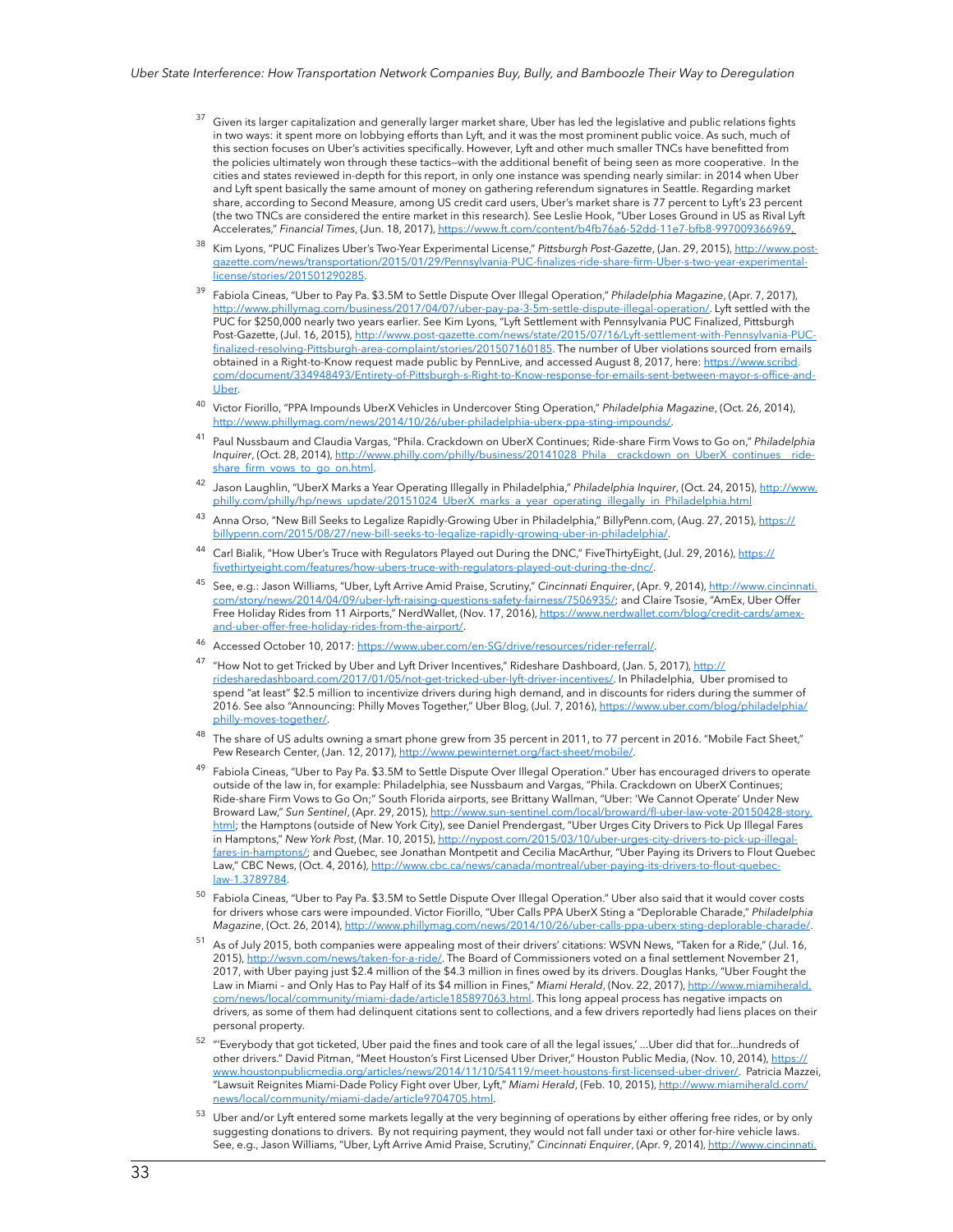[com/story/news/2014/04/09/uber-lyft-raising-questions-safety-fairness/7506935/](http://www.cincinnati.com/story/news/2014/04/09/uber-lyft-raising-questions-safety-fairness/7506935/), and Jayme Fraser, "Uber Decides to Defy City on Ride Charges," *Houston Chronicle*, (Apr. 15, 2014), http://www.houstonchronicle.com/news/politic [houston/article/Uber-decides-to-defy-city-on-ride-charges-5405208.php](http://www.houstonchronicle.com/news/politics/houston/article/Uber-decides-to-defy-city-on-ride-charges-5405208.php). In other places, like Philadelphia, TNCs and their advocates argued that the service simply fell outside of the existing regulatory framework.

- 54 Mayor Carlos Gimenez memo to the Miami-Dade Board of Commissioners, "Settlement Options for Transportation Network Entities Outstanding Citations," (Nov. 14, 2017), accessed November 21, 2017: [http://www.miamidade.gov/](http://www.miamidade.gov/govaction/legistarfiles/Matters/Y2017/172627.pdf) [govaction/legistarfiles/Matters/Y2017/172627.pdf.](http://www.miamidade.gov/govaction/legistarfiles/Matters/Y2017/172627.pdf)
- <sup>55</sup>Joseph Rose, "Uber vs. Portland: City Has Hit Company With \$67,750 in Fines; Federal Court Hearing Date Set," *The Oregonian*, (Dec. 15, 2014), http://www.oregonlive.com/commuting/index.ssf/2014/12/uber\_vs\_portland\_federal\_judge. html, and Joseph Rose, "Uber Pays \$67,750 in Portland as Taxi Recommendations Go to City Council," *The Oregonian*, (Apr. 6, 2015), [http://www.oregonlive.com/commuting/index.ssf/2015/04/user\\_pays\\_67750\\_in\\_portland\\_fi.html.](http://www.oregonlive.com/commuting/index.ssf/2015/04/user_pays_67750_in_portland_fi.html)
- <sup>56</sup>Mike Isaac, "How Uber Deceives the Authorities Worldwide," *New York Times*, (Mar. 3, 2017), [https://www.nytimes.](https://www.nytimes.com/2017/03/03/technology/uber-greyball-program-evade-authorities.html?_r=0) [com/2017/03/03/technology/uber-greyball-program-evade-authorities.html?\\_r=0.](https://www.nytimes.com/2017/03/03/technology/uber-greyball-program-evade-authorities.html?_r=0)
- 57 Fiorillo, "PPA Impounds UberX Vehicles in Undercover Sting Operation."
- Isaac, "How Uber Deceives Authorities Worldwide," and Mike Isaac, "Justice Department Expands its Inquiry into Uber's Greyball Tool," *New York Times*, (May 5, 2017), [https://www.nytimes.com/2017/05/05/technology/uber-greyball](https://www.nytimes.com/2017/05/05/technology/uber-greyball-investigation-expands.html)[investigation-expands.html](https://www.nytimes.com/2017/05/05/technology/uber-greyball-investigation-expands.html), and Kartikay Mehrotra, "Uber Greyball Investigation Expands to Multiple U.S. Cities," Bloomberg, (May 10, 2017), [https://www.bloomberg.com/news/articles/2017-05-10/uber-greyball-investigation-expands](https://www.bloomberg.com/news/articles/2017-05-10/uber-greyball-investigation-expands-to-multiple-u-s-cities)[to-multiple-u-s-cities](https://www.bloomberg.com/news/articles/2017-05-10/uber-greyball-investigation-expands-to-multiple-u-s-cities).
- 59 Portland Bureau of Transportation, "Greyball Audit Report," (Apr. 2017), [https://www.portlandoregon.gov/saltzman/](https://www.portlandoregon.gov/saltzman/article/637492) [article/637492](https://www.portlandoregon.gov/saltzman/article/637492).
- <sup>60</sup> Batheja, "Uber, Lyft Are Rolling in 5 Texas Cities, but the Road Ahead has Some Bumps."
- <sup>61</sup>Lilly Rockwell, "Austin City Council Gives Green Light to Ridesharing Services," *Austin American-Statesman*, (Oct. 16, 2014), [http://www.mystatesman.com/news/local/austin-city-council-gives-green-light-ridesharing-services/8FV6I2GwEpV3oec0dy](http://www.mystatesman.com/news/local/austin-city-council-gives-green-light-ridesharing-services/8FV6I2GwEpV3oec0dyyjFP/) [yjFP/.](http://www.mystatesman.com/news/local/austin-city-council-gives-green-light-ridesharing-services/8FV6I2GwEpV3oec0dyyjFP/)
- <sup>62</sup> Joe Martin, "City Responds to Lyft's Decision to Leave Houston," *Houston Business Journal*, (Nov. 10, 2014), [https://www.](https://www.bizjournals.com/houston/blog/2014/11/city-responds-to-lyfts-decision-to-leave-houston.html) [bizjournals.com/houston/blog/2014/11/city-responds-to-lyfts-decision-to-leave-houston.html,](https://www.bizjournals.com/houston/blog/2014/11/city-responds-to-lyfts-decision-to-leave-houston.html) and Madlin Mekelburg, "Uber Announces Plan to leave Houston if City Keeps Existing Regulations," *Texas Tribune*, (Apr. 27, 2016), [https://www.](https://www.texastribune.org/2016/04/27/uber-leave-houston-if-city-keeps-existing-regulati/) [texastribune.org/2016/04/27/uber-leave-houston-if-city-keeps-existing-regulati/](https://www.texastribune.org/2016/04/27/uber-leave-houston-if-city-keeps-existing-regulati/).
- <sup>63</sup> Al Ortiz, "Mayor Turner Announces Potential Agreement to Keep Uber Operating in Houston," *Houston Public Media*, (Nov. 17, 2016), [https://www.houstonpublicmedia.org/articles/news/2016/11/17/177725/mayor-turner-announces-potential](https://www.houstonpublicmedia.org/articles/news/2016/11/17/177725/mayor-turner-announces-potential-agreement-to-keep-uber-operating-in-houston/)[agreement-to-keep-uber-operating-in-houston/.](https://www.houstonpublicmedia.org/articles/news/2016/11/17/177725/mayor-turner-announces-potential-agreement-to-keep-uber-operating-in-houston/)
- $^{64}$  Uber claimed that "nearly 30,000 Austinites" had signed the petition. "Kitchen's Uber: Horse & Carriage," Uber blog, (Nov. 4, 2015), [https://www.uber.com/blog/austin/kitchens-uber-horse-carriage/.](https://www.uber.com/blog/austin/kitchens-uber-horse-carriage/) Uber then immediately ran a local ad campaign urging all of city council to not take Uber away. Melissa Yeager, "Uber Combats Regulations in Austin with New Ad Campaign," Sunlight Foundation blog post (Nov. 10, 2015), http://sunlightfoundation.com/blog/2015/11/10/ubercombats-regulations-in-austin-with-new-ad-campaign/
- $^{65}$  Uber's spokesperson said that the proposal being considered in November 2015 would "eliminate" ride-hailing. "Kitchen's Uber: Horse & Carriage."
- <sup>66</sup> Nellie Bowles, "'We're Just Getting Started': Inside Austin's Contentious Clash with Uber and Lyft," The Guardian, (Mar. 10, 2016), [https://www.theguardian.com/technology/2016/mar/10/uber-lyft-austin-ann-kitchen-sxsw-texas.](https://www.theguardian.com/technology/2016/mar/10/uber-lyft-austin-ann-kitchen-sxsw-texas)
- $67$  List of registered lobbyists for 2015-16 obtained by public records request to the City of Austin.
- Camila Domonoske, "Uber, Lyft Vow to Stop Driving in Austin After Voters Keep Regulations," NPR, (May 9, 2016), [http://](http://www.npr.org/sections/thetwo-way/2016/05/09/477310339/uber-lyft-vow-to-stop-driving-in-austin-after-voters-affirm-regulations) [www.npr.org/sections/thetwo-way/2016/05/09/477310339/uber-lyft-vow-to-stop-driving-in-austin-after-voters-affirm](http://www.npr.org/sections/thetwo-way/2016/05/09/477310339/uber-lyft-vow-to-stop-driving-in-austin-after-voters-affirm-regulations)**[regulations](http://www.npr.org/sections/thetwo-way/2016/05/09/477310339/uber-lyft-vow-to-stop-driving-in-austin-after-voters-affirm-regulations)**.
- <sup>69</sup> Lora Kolodny, "Uber and Lyft Pause Austin Operations in Standoff over Regulation," TechCrunch.com, (May 9, 2016), [https://techcrunch.com/2016/05/09/uber-and-lyft-pause-austin-operations-in-standoff-over-regulation/.](https://techcrunch.com/2016/05/09/uber-and-lyft-pause-austin-operations-in-standoff-over-regulation/)
- $70$  Domonoske, "Uber, Lyft Vow to Stop Driving in Austin After Voters Keep Regulations."
- <sup>71</sup>Madlin Mekelburg, "Texas Enacts Statewide Regulations for Uber, Lyft," *Dallas News*, (May 29, 2017), [https://www.](https://www.dallasnews.com/news/texas-legislature/2017/05/29/texas-enacts-statewide-regulations-uber-lyft) [dallasnews.com/news/texas-legislature/2017/05/29/texas-enacts-statewide-regulations-uber-lyft.](https://www.dallasnews.com/news/texas-legislature/2017/05/29/texas-enacts-statewide-regulations-uber-lyft)
- <sup>72</sup> Ben Wear, "Deja Uber: Legislators Look to Override Local Ride-Hailing Rules," Austin American-Statesman, (Nov. 20, 2016), [http://www.mystatesman.com/news/state--regional-govt--politics/wear-deja-uber-legislators-look-override-local-ride](http://www.mystatesman.com/news/state--regional-govt--politics/wear-deja-uber-legislators-look-override-local-ride-hailing-rules/KozpsqKEAp0ruhjfotOWWL/)[hailing-rules/KozpsqKEAp0ruhjfotOWWL/](http://www.mystatesman.com/news/state--regional-govt--politics/wear-deja-uber-legislators-look-override-local-ride-hailing-rules/KozpsqKEAp0ruhjfotOWWL/).
- $^{73}$  See witness lists from the Texas Senate, State Affairs Committee, (May 11, 2017), and the Texas House of Representatives, Transportation Committee, (Mar. 16, 2017). Available through Committee websites, and on file with authors.
- <sup>74</sup>Ben Wear, "Uber-Lyft Legislation runs out of Gas in Texas House," *Austin American-Statesmen*, (May 15, 2015), [http://www.mystatesman.com/news/state--regional-govt--politics/uber-lyft-legislation-runs-out-gas-texas-house/](http://www.mystatesman.com/news/state--regional-govt--politics/uber-lyft-legislation-runs-out-gas-texas-house/PNTNP7RWFfHGEBMfyg7RnJ/) [PNTNP7RWFfHGEBMfyg7RnJ/](http://www.mystatesman.com/news/state--regional-govt--politics/uber-lyft-legislation-runs-out-gas-texas-house/PNTNP7RWFfHGEBMfyg7RnJ/).
- $^{75}$  Author's review of Texas lobbying data downloaded August 1, 2017 see footnote 77. See also Michael King, "Lege for Sale? Uber and Lyft Splurge on Lobby to Deregulate Themselves," *Austin Chronicle*, (Mar. 14, 2017), [https://www.](https://www.austinchronicle.com/daily/news/2017-03-14/lege-for-sale/) [austinchronicle.com/daily/news/2017-03-14/lege-for-sale/](https://www.austinchronicle.com/daily/news/2017-03-14/lege-for-sale/). There are discrepancies in data based on date of download, but no significant changes.
- $^{76}$  Depending on the data set, we frequently had to add lobbyist and spending data for different iterations of the name "Uber Technologies, Inc." Lyft typically had only one entry. Florida: see 2016 annual and the first half of 2017 Florida Legislature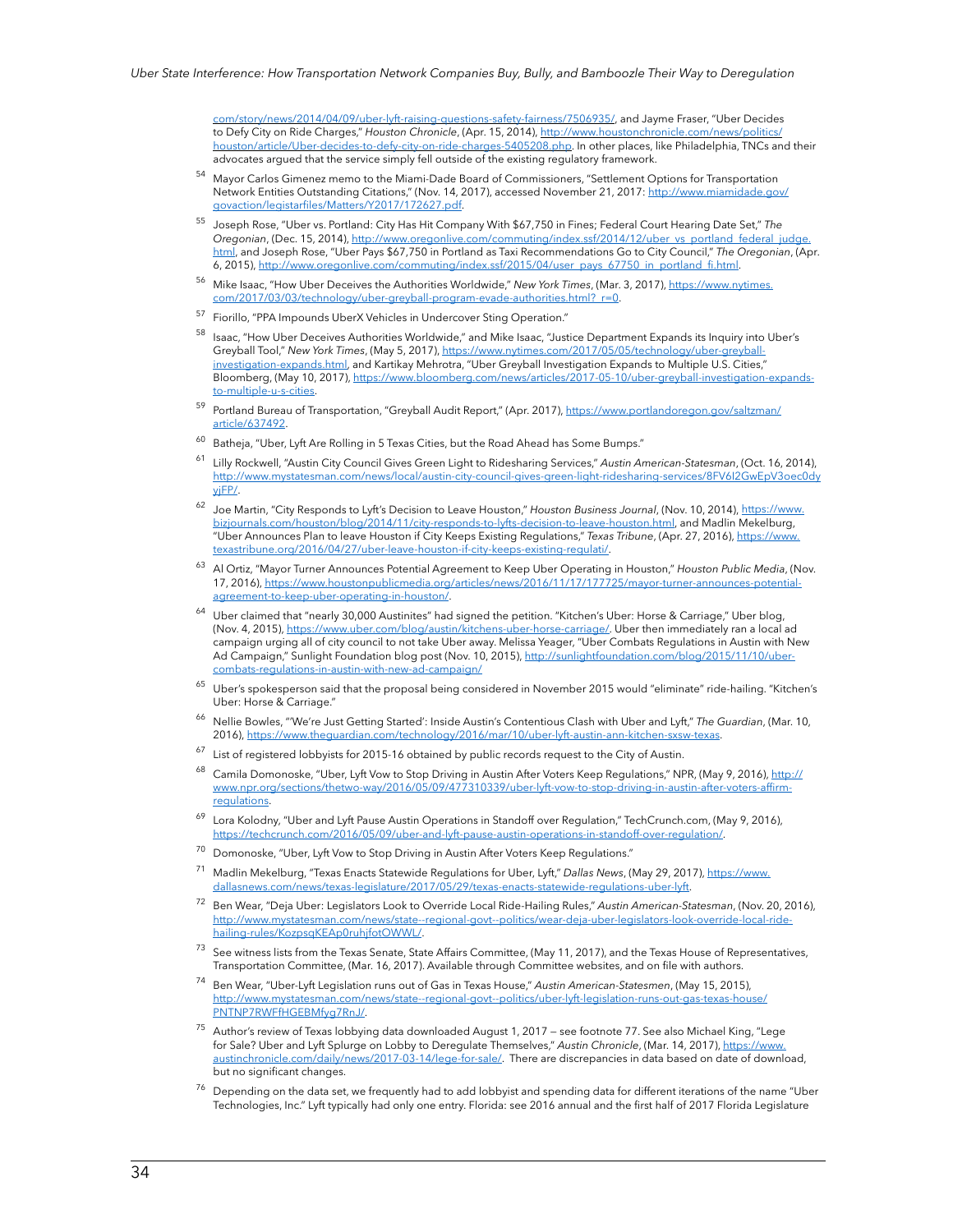Total Compensation by Principal reports, available here, [https://floridalobbyist.gov/CompensationReportSearch/](https://floridalobbyist.gov/CompensationReportSearch/CompAggregateTotals) [CompAggregateTotals](https://floridalobbyist.gov/CompensationReportSearch/CompAggregateTotals). Florida allows ranges — these state-generated aggregate reports use midpoints, except where the amount exceeds \$50k it uses the actual dollar figure. Oregon: search Lobbyist Client/Employer Expenditures by quarter here, <https://apps.oregon.gov/OGEC/EFS/Records>. Pennsylvania: search quarterly expenses by Principal here, [https://](https://www.palobbyingservices.pa.gov/Public/wfSearch.aspx) [www.palobbyingservices.pa.gov/Public/wfSearch.aspx](https://www.palobbyingservices.pa.gov/Public/wfSearch.aspx). Texas: lobbying clients can report expenditures in ranges rather than precise dollar amounts. Nearly every client does this. We downloaded each year of data, and cleaned it to allow for creating minimum and maximum amounts. Search raw data usually titled "Registered Lobbyists with Clients," sorted by Client Name, here, <https://www.ethics.state.tx.us/dfs/loblistsREG.htm>. Washington: Search the L3 Reports which sum annual lobbying expenses by Employer here for 2016 and later, <https://accesshub.pdc.wa.gov/home/employers>, and for 2015 and earlier here, [http://web.pdc.wa.gov/MvcQuerySystem/Lobbying/Employers?Length=8.](http://web.pdc.wa.gov/MvcQuerySystem/Lobbying/Employers?Length=8) Ohio is not included because the preemptive law passed in 2015.

- 77 See Walmart's "2016 Lobbying Disclosure Report," accessed October 28, 2017: http://s2.q4cdn.com/056532643/files/doc [downloads/ESG/2016-Shareholder-Report-Q2-2017-Update.pdf.](http://s2.q4cdn.com/056532643/files/doc_downloads/ESG/2016-Shareholder-Report-Q2-2017-Update.pdf) It reported up to \$2.9 million. Using directly comparable data for Uber and Lyft, their five-state total maximum would be \$3.1 million.
- <sup>78</sup> James Gormley, "Uber Spent \$1.8 Million during 2017 Session, Topping the List of Albany Lobbying Efforts," Legislative *Gazette*, (Oct. 19, 2017), [http://legislativegazette.com/uber-spent-1-8-million-during-2017-session-topping-the-list-of](http://legislativegazette.com/uber-spent-1-8-million-during-2017-session-topping-the-list-of-albany-lobbying-efforts/)[albany-lobbying-efforts/.](http://legislativegazette.com/uber-spent-1-8-million-during-2017-session-topping-the-list-of-albany-lobbying-efforts/)
- $^{79}$  Also, during the New York City effort to regulate TNCs, "[Democratic Mayor Bill] DeBlasio was riding a wave of popularity, and it seemed like this was a battle he couldn't lose. Until Plouffe went to work. … It was a brass knuckled, no holds barred political fisticuffs, Democrat against Democrat.… In a masterful display of irony, Plouffe — the mouthpiece of a company valued at \$51 billion that had been called by Salon's Andrew Leonard the closest thing we have today to robber baron capitalism — called into question the mayor's progressive bona fides." Steven Hill, "The Battle in Seattle for the Soul of the Democratic Party - Over Uber," Huffington Post, (Dec. 17, 2016), https://www.huffingtonpost.com/steven-hill/thebattle-in-seattle-for\_b\_8833340.html. See also Emily Badger and Zachary A. Goldfarb, "Uber Hired David Plouffe when it Realized 'Techies' Can't Do Politics," *Washington Post*, (Aug. 19, 2014), [https://www.washingtonpost.com/news/wonk/](https://www.washingtonpost.com/news/wonk/wp/2014/08/19/uber-hired-david-plouffe-when-it-realized-techies-cant-do-politics/?utm_term=.9e448f48d9b6) [wp/2014/08/19/uber-hired-david-plouffe-when-it-realized-techies-cant-do-politics/?utm\\_term=.9e448f48d9b6.](https://www.washingtonpost.com/news/wonk/wp/2014/08/19/uber-hired-david-plouffe-when-it-realized-techies-cant-do-politics/?utm_term=.9e448f48d9b6) Uber has deployed Plouffe to its regulatory battles in Austin, Portland, Seattle, Boston, New York City, and other jurisdictions. In 2017, Uber contracted with another Obama alum in former Attorney General Eric Holder, who reviewed and made recommendations for the company's "workplace culture" following public accusations from a former employee of harassment and discrimination. Mike Isaac, "Uber Embraces Major Reforms as Travis Kalanick, the C.E.O., Steps Away," *New York Times*, (Jun. 13, 2017),<https://www.nytimes.com/2017/06/13/technology/uber-travis-kalanick-holder-report.html>.
- Karen Weise, "This is How Uber Takes Over a City," Bloomberg, (Jun. 23, 2015), [https://www.bloomberg.com/news/](https://www.bloomberg.com/news/features/2015-06-23/this-is-how-uber-takes-over-a-city) [features/2015-06-23/this-is-how-uber-takes-over-a-city.](https://www.bloomberg.com/news/features/2015-06-23/this-is-how-uber-takes-over-a-city)
- 81 Matt Largey, "Uber/Lyft PAC Spent More than \$5 million to Campaign for Prop 1 Last Month," KUT (Austin NPR), (Apr. 29, 2016), <http://kut.org/post/uberlyft-pac-spent-more-5-million-campaign-prop-1-last-month>
- 82 Data for all companies as lobbying clients accessed September 30, 2017: [https://www.followthemoney.org/.](https://www.followthemoney.org/) Data is periodically updated.
- 83 See quarterly "Master Spreadsheet of All Lobbyist Contacts," available here, [https://www.portlandoregon.gov/](https://www.portlandoregon.gov/auditor/71329) [auditor/71329.](https://www.portlandoregon.gov/auditor/71329) Uber had 318 contacts to Lyft's 135.
- 84 See the 2013 annual report "Lobbying in Miami-Dade County," County Clerk, accessed here, [http://www.miamidade.gov/](http://www.miamidade.gov/cob/lobbyist-reports.asp) [cob/lobbyist-reports.asp](http://www.miamidade.gov/cob/lobbyist-reports.asp)
- <sup>85</sup>Kyle Constable, "Years Behind Other States, Rules for Uber, Lyft Win Final Passage," *CT Mirror*, (Jun. 7, 2017), [https://](https://ctmirror.org/2017/06/07/years-behind-other-states-rules-for-uber-lyft-win-final-passage/) [ctmirror.org/2017/06/07/years-behind-other-states-rules-for-uber-lyft-win-final-passage/.](https://ctmirror.org/2017/06/07/years-behind-other-states-rules-for-uber-lyft-win-final-passage/)
- We received correspondence between legislators and their staff, and Uber, Lyft, and their lobbyists from Florida, Ohio and Oregon state legislatures, and from city/county representatives in Austin, Galveston (city attorney), Miami-Dade, Midland and Seattle. We found evidence that only Uber, not Lyft, sent draft legislation. With the exception of Seattle, email suggests that only Uber engaged deeply in the legislative process. In Seattle, there is evidence of Lyft's lobbyist's engagement with the Mayor's office. Email from Uber's Jon Isaac, Oregon Public Affairs Manager, to Senator Chris Edwards and Representative Brian Clem, "Draft Bill Language," (Sep. 22, 2016). In this email Isaacs notes that it is "the final language for submission to legislative council" [sic]. Email from Robert Klaffky, VanMeter Ashbrook to Ohio HB 237 primary sponsor Rep. Mike Duffey, "TNC draft," (Mar. 6, 2015).
- <sup>87</sup> Conversation with Washington State Representative Mike Sells (Aug, 14, 2017). Notes on file with authors.
- <sup>88</sup>Miriam Rozen, "Austin's Lobbyists Ride High with Uber and Lyft," *American Lawyer*, (Jul. 1, 2017), [http://www.](http://www.americanlawyer.com/id=1202791073174/Austins-Lobbyists-Ride-High-With-Uber-and-Lyft?mcode=0&curindex=0&curpage=ALL) [americanlawyer.com/id=1202791073174/Austins-Lobbyists-Ride-High-With-Uber-and-Lyft?mcode=0&curindex=0&curpag](http://www.americanlawyer.com/id=1202791073174/Austins-Lobbyists-Ride-High-With-Uber-and-Lyft?mcode=0&curindex=0&curpage=ALL) [e=ALL.](http://www.americanlawyer.com/id=1202791073174/Austins-Lobbyists-Ride-High-With-Uber-and-Lyft?mcode=0&curindex=0&curpage=ALL)
- <sup>89</sup>Kim Lyons, "Tussle over Direction of Pa. Ride Share Legislation," *Pittsburgh Post-Gazette*, (Apr. 26, 2015), [http://www.post](http://www.post-gazette.com/business/pittsburgh-company-news/2015/04/26/Uber-lobbyists-may-be-roadblock-to-ride-share-legislation-in-Pa/stories/201504260061)[gazette.com/business/pittsburgh-company-news/2015/04/26/Uber-lobbyists-may-be-roadblock-to-ride-share-legislation](http://www.post-gazette.com/business/pittsburgh-company-news/2015/04/26/Uber-lobbyists-may-be-roadblock-to-ride-share-legislation-in-Pa/stories/201504260061)[in-Pa/stories/201504260061](http://www.post-gazette.com/business/pittsburgh-company-news/2015/04/26/Uber-lobbyists-may-be-roadblock-to-ride-share-legislation-in-Pa/stories/201504260061). Per a Senate Democratic staffer, Uber weighed in heavily on the bill.
- Emails obtained by public records request for Senator Jeff Brandes' and his staff. This exchange was between staff and Uber's Cesar Fernandez, November 2016. Documents on file with authors.
- <sup>91</sup>Our private conversations with legislative staff confirmed this observation. One Texas legislature staffer was actually surprised when asked about the independent contractor language in Texas HB 100.
- Oregon HB 3246 did not pass in 2017. Representative Ann Lininger was a chief sponsor and also introduced amendment 4. See legislative history and amendments here, accessed October 27, 2017: [https://olis.leg.state.or.us/liz/2017R1/](https://olis.leg.state.or.us/liz/2017R1/Measures/Overview/HB3246) es/Overview/HB3246
- <sup>93</sup> Emails obtained by public records request. Document on file with authors. See also Weise, "This is How Uber Takes Over a City."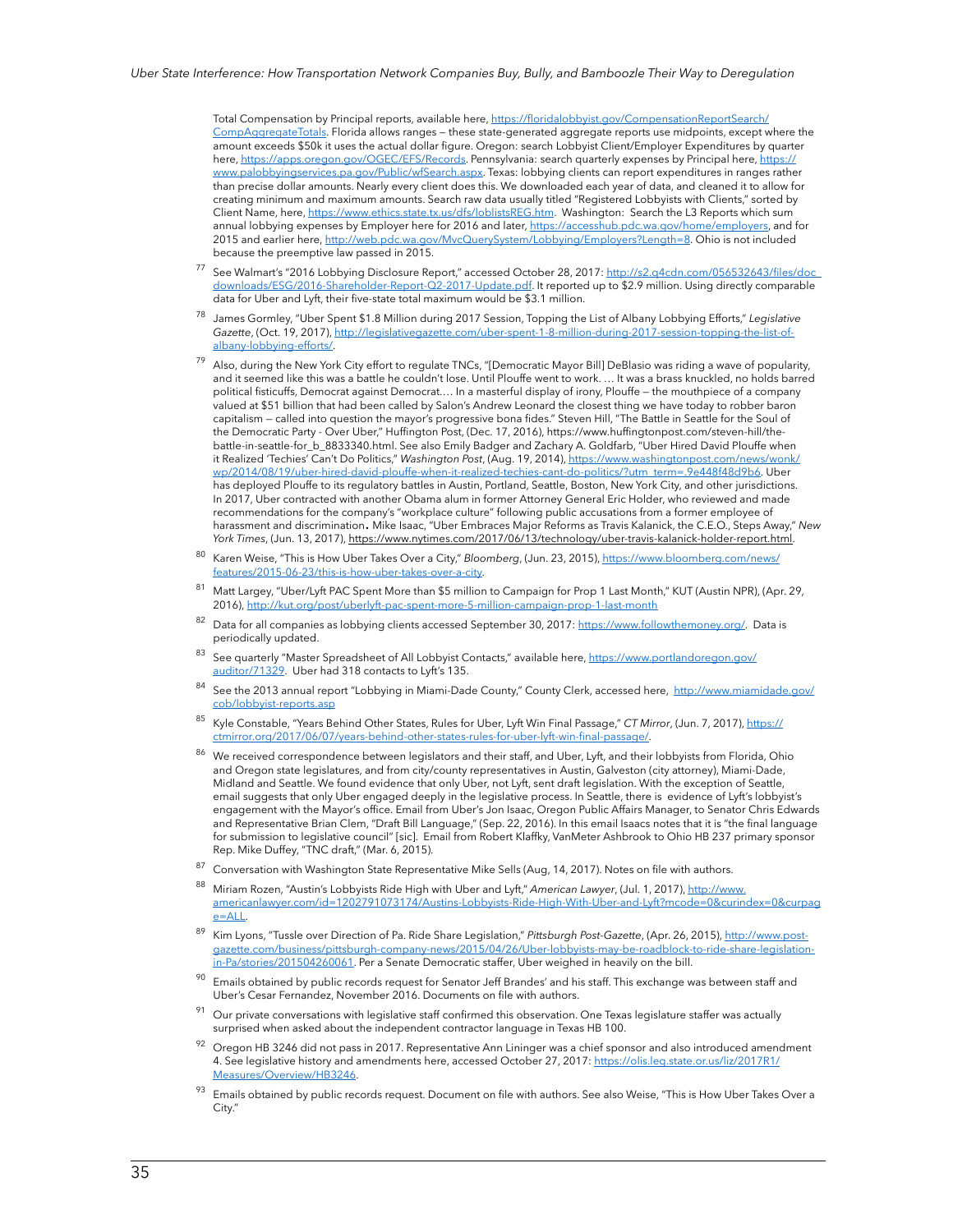- Email from Andrew Krick, VanMeter Ashbrook, to Alex Penrod and Stephanie Kaylor, "HB 237 Sponsor Testimony," (Jun. 5, 2015). Document on file with authors.
- See Megan Sirjane Samples, Florida League of Cities, testimony to the Florida House of Representatives, Government Affairs Committee, (Feb. 21, 2017).
- See League of Oregon Cities, "Testimony to the Oregon House Business and Labor Committee," (Apr. 3, 2017), accessed July 4, 2017: [https://olis.leg.state.or.us/liz/2017R1/Measures/Exhibits/HB3246.](https://olis.leg.state.or.us/liz/2017R1/Measures/Exhibits/HB3246)
- <sup>97</sup> See Ohio Municipal League testimony to the Ohio House of Representatives, Government Accountability and Oversight Committee, (Jun. 22, 2015), obtained by public records request.
- 98 Conversations with Council member Ann Kitchen (Aug. 15, 2017), and Council member Mike O'Brien (Aug. 9, 2017). Notes on file with authors.
- 99 Emails obtained by public records request. Brooke Steger, Uber, to Council President Sally Clark, "Uber Follow up," (Jan. 14, 2014).
- $100$  Brad Stone, The Upstarts: How Uber, Airbnb, and the Killer Companies of the New Silicon Valley are Changing the World, Little, Brown & Company (2017), p. 191.
- <sup>101</sup>Cecilia Kang, "Pittsburgh Welcomed Uber's Driverless Car Experiment. Not Anymore," *New York Times*, (May 21, 2017), [https://www.nytimes.com/2017/05/21/technology/pittsburgh-ubers-driverless-car-experiment.html.](https://www.nytimes.com/2017/05/21/technology/pittsburgh-ubers-driverless-car-experiment.html)
- $102$  This tactic is not dead. In September 2017, both Uber and Lyft announced that they would leave Everett, WA, as a new TNC ordinance there was set to take effect. The city then quickly announced that it would suspend enforcement pending further conversations with the two TNCs. See Rikki King, "Ride-share Firms Uber, Lyft Seek Fewer Rules in Everett," *Everett Herald*, (Oct. 4, 2017), https://www.heraldnet.com/news/ride-share-firms-uber-lyft-seek-fev
- <sup>103</sup> "The Uber-loving public clobbered county commissioners in meetings and filled their email inboxes with hate mail. Business leaders denounced the county for running Uber off. Commissioners gave in Tuesday, dismantling its months-old law to peel off elements to which Uber objected. They said the public had spoken, and they were eager to settle one of the biggest fights County Hall has ever hosted." Brittany Wallman, "Uber is Back in Broward County," *South Florida Sun Sentinel*, (Oct. 15, 2015), [http://www.sun-sentinel.com/local/broward/fl-uber-final-vote-20151013-story.html.](http://www.sun-sentinel.com/local/broward/fl-uber-final-vote-20151013-story.html)
- <sup>104</sup> Madlin Mekelburg, "Uber to Leave Third Texas City over Background Check Laws," *Texas Tribune*, (Mar. 9, 2016)[, https://](https://www.texastribune.org/2016/03/09/uber-leave-third-texas-city-over-background-check-/) [www.texastribune.org/2016/03/09/uber-leave-third-texas-city-over-background-check-/](https://www.texastribune.org/2016/03/09/uber-leave-third-texas-city-over-background-check-/). As noted elsewhere in this report, Uber and Lyft later left Austin, and Lyft, but not Uber, left Houston.
- $105$  In our review, this was the case in Midland, TX, where the council amended its ordinance after Uber suspended service. See Cassie Burton, "TNC Amended Ordinance Could Spell Uber's Return," Midland Reporter-Tribune, (May 4, 2016)[. http://](http://www.mrt.com/business/article/TNC-amended-ordinance-could-spell-Uber-s-return-9286751.php) [www.mrt.com/business/article/TNC-amended-ordinance-could-spell-Uber-s-return-9286751.php.](http://www.mrt.com/business/article/TNC-amended-ordinance-could-spell-Uber-s-return-9286751.php) And in Miami-Dade County, where the commissioners advanced the industry-friendly ordinance. Also, while no one ever proved that any TNC was directly behind the recall attempt on Council member Ann Kitchen, The Guardian reported that people understood that her leadership on the TNC ordinance was the primary cause of it. "And Uber did not dispute that it precipitated the recall movement. Mullin, the Uber spokesperson, did not dispute the assertion that the company galvanized the effort that has now led to moves to oust Kitchen." Bowles, "'We're Just Getting Started': Inside Austin's Contentious Clash with Uber and Lyft."
- <sup>106</sup> Travis Kalanick is one of the founders and the former CEO who resigned from the company during the summer of 2017 amidst an array of lawsuits and bad publicity.
- <sup>107</sup> Brad Stone, "The \$99 Billion Idea: How Uber and Airbnb Fought City Hall, Outlasted Rivals, Won Over the People, and Figured out the Sharing Economy," *Bloomberg Businessweek*, (Jan. 26, 2017), [https://www.bloomberg.com/features/2017](https://www.bloomberg.com/features/2017-uber-airbnb-99-billion-idea/) [uber-airbnb-99-billion-idea/](https://www.bloomberg.com/features/2017-uber-airbnb-99-billion-idea/).
- <sup>108</sup>Tim Elfrink, "UberX Will Launch in Miami Today, Defying Miami-Dade's Taxi Laws," *Miami New Times*, (Jun. 4, 2014)[, http://](http://www.miaminewtimes.com/news/uberx-will-launch-in-miami-today-defying-miami-dades-taxi-laws-6533024) [www.miaminewtimes.com/news/uberx-will-launch-in-miami-today-defying-miami-dades-taxi-laws-6533024.](http://www.miaminewtimes.com/news/uberx-will-launch-in-miami-today-defying-miami-dades-taxi-laws-6533024)
- <sup>109</sup>Douglas Hanks, "In Email Blitz, Uber Threatens to Pull Out of Miami-Dade," *Miami Herald* (Jan. 14, 2016), [http://www.](http://www.miamiherald.com/news/local/community/miami-dade/article54698295.html) [miamiherald.com/news/local/community/miami-dade/article54698295.html](http://www.miamiherald.com/news/local/community/miami-dade/article54698295.html).
- <sup>110</sup>"Douglas Hanks, "Pro-Uber Bill Wins Early Vote in Miami-Dade After Foe Stands Down," *Miami Herald*, (Jan. 20, 2016), [http://www.miamiherald.com/news/local/community/miami-dade/article55610460.html.](http://www.miamiherald.com/news/local/community/miami-dade/article55610460.html)
- <sup>111</sup> Michael Auslen, "Plan to Regulate Uber, Lyft All But Dead in Florida Legislature," *Miami Herald*, (Mar. 20, 2016), [http://www.](http://www.miamiherald.com/news/politics-government/state-politics/article65208997.html) [miamiherald.com/news/politics-government/state-politics/article65208997.html](http://www.miamiherald.com/news/politics-government/state-politics/article65208997.html).
- $112$  Hanks, "In Email Blitz, Uber Threatens to Pull Out of Miami-Dade."
- <sup>113</sup> See Guy Holburn and Davin Raiha, "Startups are Turning Customers into Lobbyists," *Harvard Business Review*, (Oct. 24, 2017), <https://hbr.org/2017/10/startups-are-turning-customers-into-lobbyists>.
- <sup>114</sup> See screenshots in this report of Portland with a petition, and Miami-Dade with emailing. For an example of phone calls, see the image in this article: Ben Wear, "Uber Puts Heat on Kitchen With Horse-and-Buggy Gibe," *Austin American-Statesman*, (Nov. 8, 2015), http://www.mystatesman.com/news/local/wear-uber-puts-heat-kitchen-with-horse-and-buggygibe/FhujnjBoR8N65r3ZAJmCpJ/.
- <sup>115</sup> See, e.g., Taylor Soper, "City of Seattle to Contact Uber About 'Illegal' Marketing Tactics," GeekWire, (Feb. 28, 2014), <u>https://</u> [www.geekwire.com/2014/city-seattle-contact-uber-illegal-marketing-tactics/.](https://www.geekwire.com/2014/city-seattle-contact-uber-illegal-marketing-tactics/) The only strategy that we did not see covered in news reports is the door hangers in Miami-Dade, which we learned about from Commissioner Daniella Levine Cava (Aug. 14, 2017).
- <sup>116</sup> Daniel Beekman, "No Union Needed, Says Uber Adviser Plouffe," Seattle Times, (Dec. 4, 2015), and Jordan Golson, "Uber is Using In-app Podcasts to Dissuade Seattle Drivers from Unionizing," The Verge, (Mar. 14, 2017), [https://www.theverge.](https://www.theverge.com/2017/3/14/14912524/uber-driver-app-podcast-seattle-union) [com/2017/3/14/14912524/uber-driver-app-podcast-seattle-union.](https://www.theverge.com/2017/3/14/14912524/uber-driver-app-podcast-seattle-union)
- <sup>117</sup>Jacob Palmer, "Uber Says Bill Threatens its Operations in Oregon," *Oregon Business*, (May 12, 2015), [http://www.](http://www.oregonbusiness.com/article/item/12275-uber-says-bill-threatens-its-operations-in-oregon) [oregonbusiness.com/article/item/12275-uber-says-bill-threatens-its-operations-in-oregon.](http://www.oregonbusiness.com/article/item/12275-uber-says-bill-threatens-its-operations-in-oregon)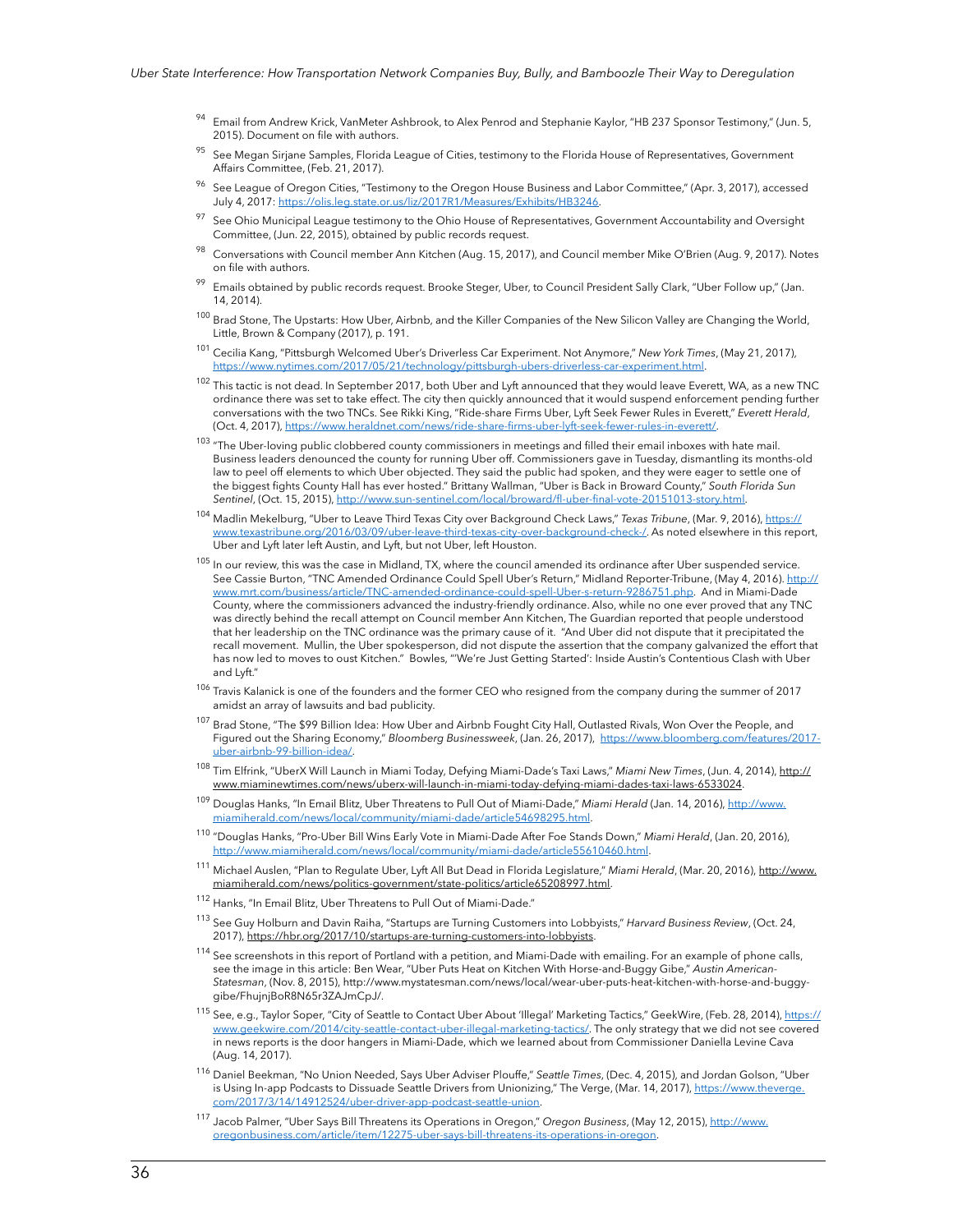- <sup>118</sup> We are aware of only recent example: Under Alaska's new state TNC law, city legislators can put to voters whether or not to allow TNCs. Ketchikan did that - the proposed ban on ridesharing failed in October 2017. Suzanne Downing, "Local Election Results from Around Alaska," Must Read Alaska, (Oct. 4, 2017), [http://mustreadalaska.com/local-election](http://mustreadalaska.com/local-election-results/)[results/.](http://mustreadalaska.com/local-election-results/)
- <sup>119</sup> Conversation with Galveston Council member Craig Brown (Aug. 21, 2017). Notes on file with authors. See also John Wayne Ferguson, "With Uber Gone, Competitor Steps in to Provide Island Rides," *Galveston Daily News*, (Apr. 11, 2016), [http://www.galvnews.com/news/article\\_fab65b11-ee52-5ddd-a9de-bf05496b1879.html.](http://www.galvnews.com/news/article_fab65b11-ee52-5ddd-a9de-bf05496b1879.html)
- <sup>120</sup> See Austin City Council meeting video, (Oct. 15, 2015), <http://austintexas.gov/page/watch-atxn-live>.
- <sup>121</sup> Tom Dart, "Uber Irks City Officials in Attempt to Enter Houston Taxi Market," The Guardian, (Mar. 7, 2014), https://www. theguardian.com/world/2014/mar/07/uber-houston-city-officials-taxi-market-lyft.
- 122 Conversation with Seattle Council member Mike O'Brien (Aug. 9, 2017).
- 123 See, e.g.: Maya Kosoff, "Uber Drivers Speak Out: We're Making a Lot Less Money than Uber is Telling People," Business Insider, (Oct. 29, 2014), [http://www.businessinsider.com/uber-drivers-say-theyre-making-less-than-minimum](http://www.businessinsider.com/uber-drivers-say-theyre-making-less-than-minimum-wage-2014-10)[wage-2014-10](http://www.businessinsider.com/uber-drivers-say-theyre-making-less-than-minimum-wage-2014-10); Seth Sandronsky, "I'm Making Only \$2.64 an Hour Working as an Uber Driver, Capital and Main, (Sep. 23, 2015), [https://www.alternet.org/labor/im-making-only-264-hour-working-uber-driver;](https://www.alternet.org/labor/im-making-only-264-hour-working-uber-driver) and Caroline O'Donovan, "How Much Uber Drivers Actually Make per Hour," Buzzfeed News, (Jun 2016), [https://www.buzzfeed.com/carolineodonovan/](https://www.buzzfeed.com/carolineodonovan/internal-uber-driver-pay-numbers?utm_term=.uvYzxzJ0P#.xdZXJXk92) [internal-uber-driver-pay-numbers](https://www.buzzfeed.com/carolineodonovan/internal-uber-driver-pay-numbers?utm_term=.uvYzxzJ0P#.xdZXJXk92).
- <sup>124</sup> Andrew J. Hawkins, "Uber Finally Caves and Adds a Tipping Option to its App," The Verge, (Jun. 20, 2017), [https://www.](https://www.theverge.com/2017/6/20/15840818/uber-tipping-option-app-seattle-minneapolis-houston) [theverge.com/2017/6/20/15840818/uber-tipping-option-app-seattle-minneapolis-houston](https://www.theverge.com/2017/6/20/15840818/uber-tipping-option-app-seattle-minneapolis-houston).
- 125 Andrew J. Hawkins, "You Can Now Tip Your Uber Driver in the App," The Verge, (Jul. 6, 2017), [https://www.theverge.](https://www.theverge.com/2017/7/6/15928442/uber-tip-driver-app-list-cities) [com/2017/7/6/15928442/uber-tip-driver-app-list-cities.](https://www.theverge.com/2017/7/6/15928442/uber-tip-driver-app-list-cities)
- <sup>126</sup> For example, an employer pays workers' compensation taxes; an independent contractor must pay their own insurance or pay the costs from any workplace injuries. Also, an employer usually pays any required work expenses such as uniforms or materials; an independent contractors must pay for all operating costs like gas, tools, etc. For more, see Sarah Leberstein and Catherine Ruckelshaus, "Independent Contractor vs. Employee: Why Independent Contractor Misclassifications Matters and What We Can Do to Stop it," National Employment Law Project, (May 2016), [http://www.nelp.org/publication/](http://www.nelp.org/publication/independent-contractor-vs-employee/) [independent-contractor-vs-employee/](http://www.nelp.org/publication/independent-contractor-vs-employee/).
- $127$  Bureau of Labor Statistics, Fatal occupational injuries, total hours worked, and rates of fatal occupational injuries by selected worker characteristics, occupations and industries, (2014), http://www.bls.gov/iif/oshwc/cfoi/cfoi\_rates\_2014hb. pdf.
- <sup>128</sup> "Ensuring Fairness in Background Checks for On-Demand Work," National Employment Law Project, (Jun. 2016), [http://](http://www.nelp.org/publication/ensuring-fairness-in-background-checks-for-on-demand-work/) [www.nelp.org/publication/ensuring-fairness-in-background-checks-for-on-demand-work/](http://www.nelp.org/publication/ensuring-fairness-in-background-checks-for-on-demand-work/).
- $129$  All states have laws against employment discrimination. These typically outline conduct that constitutes discrimination and allow for compensatory and punitive damages, and so-called equitable remedies of back pay and reinstatement. "State Employment-Related Discrimination Statutes," National Conference of State Legislatures, (Jul. 2015), [http://www.](http://www.ncsl.org/documents/employ/Discrimination-Chart-2015.pdf) [ncsl.org/documents/employ/Discrimination-Chart-2015.pdf](http://www.ncsl.org/documents/employ/Discrimination-Chart-2015.pdf). By contrast, specialized TNC laws generally require TNCs to have a policy of non-discrimination, but do not give workers any remedy for violations. They often require the drivers, not the TNCs, to comply with existing nondiscrimination laws. Compare, for example, CT SHB 7126 (2017)(requiring TNCs to have a nondiscrimination policy) with Conn. Gen. Stat. §46a-60 et.seq. (requiring employers to comply with detailed nondiscrimination law enforced by a state commission, which has subpoena power; employees may pursue claims for both equitable and legal remedies against employers who violate the law).
- 130 See fn. 27, supra, and: Noam Scheiber, "How Uber Uses Psychological Tricks to Push Its Drivers' Buttons," New York Times, (Apr. 2, 2017),<https://www.nytimes.com/interactive/2017/04/02/technology/uber-drivers-psychological-tricks.html>; Eric Newcomer and Olivia Zalesky,"Inside Uber's Auto-Lease Machine, Where Almost Anyone can get a Car," *Bloomberg Technology* (May 31, 2016), [https://www.bloomberg.com/news/articles/2016-05-31/inside-uber-s-auto-lease-machine](https://www.bloomberg.com/news/articles/2016-05-31/inside-uber-s-auto-lease-machine-where-almost-anyone-can-get-a-car)<u>[where-almost-anyone-can-get-a-car](https://www.bloomberg.com/news/articles/2016-05-31/inside-uber-s-auto-lease-machine-where-almost-anyone-can-get-a-car)</u>; Marc Ramirez, "Texas Uber Drivers Sue Company Seeking Full Employee Status, Back Pay," *Dallas News*, (Jun. 30, 2017), [https://www.dallasnews.com/news/transportation/2017/06/30/texas-uber-drivers](https://www.dallasnews.com/news/transportation/2017/06/30/texas-uber-drivers-sue-company-seek-full-employee-status-back-pay)[sue-company-seek-full-employee-status-back-pay;](https://www.dallasnews.com/news/transportation/2017/06/30/texas-uber-drivers-sue-company-seek-full-employee-status-back-pay) Alex Rosenblat, "The Truth About How Uber's App Manages Drivers," *Harvard Business Review*, (Apr. 6, 2016), <https://hbr.org/2016/04/the-truth-about-how-ubers-app-manages-drivers>; and Alex Rosenblat and Luke Stark, "Algorithmic Labor and Information Asymmetries: A Case Study of Uber's Drivers," International Journal of Communication (2016, Vol. 10), [http://ijoc.org/index.php/ijoc/article/view/4892/1739%20.](http://ijoc.org/index.php/ijoc/article/view/4892/1739 )
- 131 Vaughn, "Ride Services Turn to the Voters."
- <sup>132</sup> See: <u>[https://newsroom.uber.com/us-washington/save-uberx-in-seattle/; A](https://newsroom.uber.com/us-washington/save-uberx-in-seattle/)</u>lexa Vaughn, "City Panel Goes Different Route with Ride-service Regulations," *Seattle Times*, (Feb. 28, 2014); Vaughn, "Ride Services Turn to the Voters;" Claypool and Weissman, "Disrupting Democracy: How Uber Deploys Corporate Power to Overwhelm and Undermine Local Government."
- 133 Author's calculation of figures found in WA PDC's search engine, for contributions and staff time to "Seattle Cit. to Repeal Ordinance 124441." Lyft's total was \$769,072, Sidecar's total was \$541 in staff time, and Uber's total was \$763,233.
- <sup>134</sup>Alexa Vaughn, "Seattle City Council Repeals Rules for Ride Services," *Seattle Times*, (Jul. 7, 2014), [https://www.seattletimes.](https://www.seattletimes.com/seattle-news/seattle-city-council-repeals-rules-for-ride-services/) [com/seattle-news/seattle-city-council-repeals-rules-for-ride-services/](https://www.seattletimes.com/seattle-news/seattle-city-council-repeals-rules-for-ride-services/).
- 135 Taylor Soper, "Statewide Laws Regulating Uber, Lyft Set to Pass in Washington," Geekwire, (Apr. 17, 2015), [https://www.](https://www.geekwire.com/2015/statewide-laws-regulating-uber-lyft-set-to-pass-in-washington/) [geekwire.com/2015/statewide-laws-regulating-uber-lyft-set-to-pass-in-washington/.](https://www.geekwire.com/2015/statewide-laws-regulating-uber-lyft-set-to-pass-in-washington/) The "split" refers to the House, that was and is controlled by Democrats, while the Senate was controlled by Republicans.
- 136 Golson, "Uber is Using In-app Podcasts to Dissuade Seattle Drivers from Unionizing."
- 137 Daniel Beekman, "City to Let Uber, Other Drivers to Organize," Seattle Times, (Dec. 15, 2015).
- <sup>138</sup> Conversations with Dawn Gearhart, Teamsters 117 (Jul.- Oct. 2017). Notes on file with authors. Jessica Lee, "Unionize Uber? Legal Fight Over Seattle drivers Draws National Attention," *Seattle Times*, (Mar. 29, 2017), [https://www.seattletimes.](https://www.seattletimes.com/seattle-news/transportation/unionize-uber-legal-fight-over-seattle-drivers-draws-national-attention/)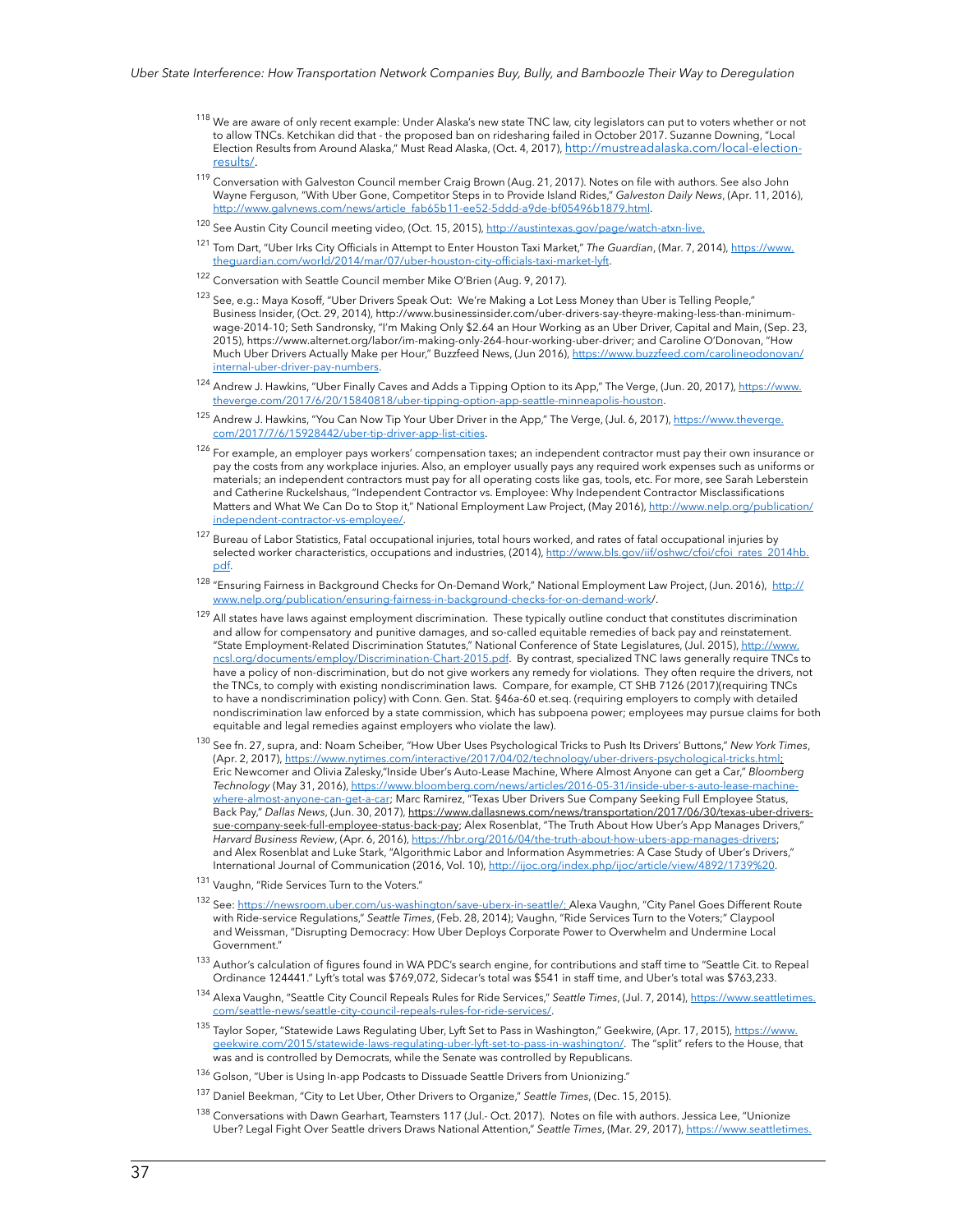[com/seattle-news/transportation/unionize-uber-legal-fight-over-seattle-drivers-draws-national-attention/.](https://www.seattletimes.com/seattle-news/transportation/unionize-uber-legal-fight-over-seattle-drivers-draws-national-attention/)

- <sup>139</sup> Steven Hsieh, "Federal Appeals Court Puts the Brakes on Seattle's Uber Unionization Law," The Stranger, (Aug. 30, 2017), [http://www.thestranger.com/slog/2017/08/30/25383904/federal-appeals-court-puts-the-brakes-on-seattles-uber](http://www.thestranger.com/slog/2017/08/30/25383904/federal-appeals-court-puts-the-brakes-on-seattles-uber-unionization-law)[unionization-law](http://www.thestranger.com/slog/2017/08/30/25383904/federal-appeals-court-puts-the-brakes-on-seattles-uber-unionization-law). Uber's operating subsidiary, Rasier LLC, was a plaintiff in the US District Court for Western Washington, 2:17-cv-00370. The case continues with the US Chamber and Uber in the US Court of Appeals for the 9th Circuit, 17-35640. Lyft has filed an Amicus Curiae brief.
- $140$  See video of public testimony and debate in the Washington House of Representatives, Committee on Labor and Workplace Standards, (Mar. 14, 2017), [www.tvw.org/](http://www.tvw.org/watch/?clientID=9375922947&eventID=2017031134&eventID=2017031134&autoStartStream=true) [watch/?clientID=9375922947&eventID=2017031134&eventID=2017031134&autoStartStream=true.](http://www.tvw.org/watch/?clientID=9375922947&eventID=2017031134&eventID=2017031134&autoStartStream=true) See also video of public testimony and debate in the Washington Senate, Committee on Commerce, Labor and Sports (Feb. 2, 2017), [ntID=9375922947&eventID=2017021054&eventID=2017021054&autoStartStream=true](http://www.tvw.org/watch/?clientID=9375922947&eventID=2017021054&eventID=2017021054&autoStartStream=true).
- <sup>141</sup> Washington State Public Disclosure Commission L3 reports for 2017 are not due until 2018.
- <sup>142</sup> "States Preempting Local Laws Are an Extension of Jim Crow," Partnership for Working Families.
- <sup>143</sup> We requested and were told racial/ethnic data was not available at the aggregate of type of license, e.g., TNC, taxi, etc., in Austin, Portland, and Miami-Dade. In King County (which includes Seattle), the licensing division does not yet have the data infrastructure for the TNC drivers - it is on paper, with other private information like names, birthdays, etc. For the 3,133 taxi and for-hire drivers (some of whom may also drive for TNCs), just 7 percent identify as White, and less than 1 percent were born in the US.
- <sup>144</sup> "New Survey: Drivers Choose Uber for its Flexibility and Convenience," Uber Newsroom, (Dec. 7, 2015), [https://newsroom.](https://newsroom.uber.com/driver-partner-survey/) [uber.com/driver-partner-survey/](https://newsroom.uber.com/driver-partner-survey/).
- <sup>145</sup> See Tim Alborg, Lyft, testimony to the Miami-Dade Board of Commissioners, (May 3, 2016). See also this press release from the City of Seattle, "Council Unanimously Adopts First-of-its-Kind Legislation to Give Drivers a Voice on the Job," (Dec. 14, 2015), [https://www.seattle.gov/council/issues/giving-drivers-a-voice.](https://www.seattle.gov/council/issues/giving-drivers-a-voice)
- <sup>146</sup> Brooke Steger, Uber, email to Council Member Sally Clark (Dec. 17, 2013). See also Mike O'Brien and Rich Stolz, "Looking out for Immigrant Drivers in New Taxi, Uber, Lyft Laws," *Seattle Times*, (Feb. 12, 2014), [http://www.seattletimes.com/opinion/](http://www.seattletimes.com/opinion/guest-looking-out-for-immigrant-drivers-in-new-taxi-uber-lyft-laws/) [guest-looking-out-for-immigrant-drivers-in-new-taxi-uber-lyft-laws/](http://www.seattletimes.com/opinion/guest-looking-out-for-immigrant-drivers-in-new-taxi-uber-lyft-laws/)
- <sup>147</sup> For Miami-Dade, drivers who showed up to public comment at Board meetings very much reflected a large number of immigrants. Numerous Haitian-American taxi drivers needed a French interpreter (May 3, 2016). Also conversations with Raymond Francois, New Vision Taxi Drivers Association (Sep. 22, 2017), and Meena Jagannath, Florida Justice Project (Sep. 26, 2017). For Philadelphia, see Ron Blount, Taxi Workers Alliance, testimony to the Philadelphia City Council, Committee on Commerce & Economic Development, (minutes from Jun. 10, 2016). Council member Helen Gym thanked all of the drivers, taxi, UberBLACK, and UberX who come from immigrant and diverse communities who are not heard from enough. For Austin, conversation with Merga Gemeda, Austin taxi cooperative (Aug. 9, 2017). All notes from conversations on file with authors.
- $148$  Authors' review of enacted state laws.
- <sup>149</sup> "The On-Demand Economy and Anti-Discrimination Protections," National Employment Law Project, (Jun. 14, 2017), [http://](http://www.nelp.org/publication/on-demand-economy-anti-discrimination-protections/) [www.nelp.org/publication/on-demand-economy-anti-discrimination-protections/](http://www.nelp.org/publication/on-demand-economy-anti-discrimination-protections/). "Fired from Uber: Why Drivers Get Deactivated, and How to Get Reactivated," RideSharingDriver.com, (Apr. 21, 2016), [https://www.ridesharingdriver.com/](https://www.ridesharingdriver.com/fired-uber-drivers-get-deactivated-and-reactivated/) [fired-uber-drivers-get-deactivated-and-reactivated/.](https://www.ridesharingdriver.com/fired-uber-drivers-get-deactivated-and-reactivated/) Avery Hartmans, "10 Ways Uber Drivers Can Get Kicked off the App," Business Insider, (Jul. 23, 2017), h[ttp://www.businessinsider.com/how-uber-drivers-get-deactivated-2017-7/#1-promoting](http://www.businessinsider.com/how-uber-drivers-get-deactivated-2017-7/#1-promoting-a-competitor-1)[a-competitor-1](http://www.businessinsider.com/how-uber-drivers-get-deactivated-2017-7/#1-promoting-a-competitor-1).
- <sup>150</sup>Laura J. Nelson, "Uber and Lyft have Devastated L.A.'s Taxi Industry, City Records Show," *Los Angeles Times*, (Apr. 13, 2016), <http://www.latimes.com/local/lanow/la-me-ln-uber-lyft-taxis-la-20160413-story.html>. While some news reports highlight the drop in taxi medallion values, a very real financial problem for owners and owners/drivers, because of the evidence of a medallion bubble in some cities, we have chosen not to highlight this as a metric. See Douglas Hanks, "Taxis Suing Miami-Dade for \$1 billion Over New Uber Law," Miami Herald, (May 4, 2016), http://www.miamiherald.com/ news/local/community/miami-dade/article75555187.html, and David Maialetti, "With Uber and Lyft in Philly, Taxi Loans are Underwater, Like Mortgages in 2008," *Philadelphia Inquirer*, (Sep. 22, 2017), [http://www.philly.com/philly/business/](http://www.philly.com/philly/business/labor_and_unions/taxi-uber-philly-medallions-loans-melrose-20170922.html) [labor\\_and\\_unions/taxi-uber-philly-medallions-loans-melrose-20170922.html.](http://www.philly.com/philly/business/labor_and_unions/taxi-uber-philly-medallions-loans-melrose-20170922.html)
- <sup>151</sup> San Francisco County Transportation Authority, "TNCs Today: A Profile of San Francisco Transportation Network Company Activity."
- <sup>152</sup> Jason Laughlin, "Ride Sharing a Hit in Philly, but City's Disabled are Still Left Behind," Philadelphia Inquirer, (Jun. 22, 2016), [http://www.philly.com/philly/business/transportation/20160622\\_Ride\\_sharing\\_a\\_hit\\_in\\_Philly\\_\\_but\\_city\\_s\\_disabled\\_still\\_](http://www.philly.com/philly/business/transportation/20160622_Ride_sharing_a_hit_in_Philly__but_city_s_disabled_still_feel_left_behind.html) [feel\\_left\\_behind.htm](http://www.philly.com/philly/business/transportation/20160622_Ride_sharing_a_hit_in_Philly__but_city_s_disabled_still_feel_left_behind.html)l. WAV medallions that sold for around \$80,000 in 2016, had dropped to around \$11,000 in 2017. See the winning bids, accessed November 12, 2017: [http://www.philapark.org/wp-content/uploads/MEDALLION-SALE-](http://www.philapark.org/wp-content/uploads/MEDALLION-SALE-WINNING-BID-POSTINGS-7.19.17-1.pdf)[WINNING-BID-POSTINGS-7.19.17-1.pdf.](http://www.philapark.org/wp-content/uploads/MEDALLION-SALE-WINNING-BID-POSTINGS-7.19.17-1.pdf) Also conversations with Philadelphia Council member Bobby Henon's staff (Aug. 18, 2017), and Lance Haver, Director of Civic Engagement for the Philadelphia City Council (Aug. 24, 2017). Notes on file with authors.
- <sup>153</sup> Jen Wieczner, "Why the Disabled are Suing Uber and Lyft," Time, (May 22, 2015), [http://time.com/3895021/why-the](http://time.com/3895021/why-the-disabled-are-suing-uber-and-lyft/)[disabled-are-suing-uber-and-lyft/,](http://time.com/3895021/why-the-disabled-are-suing-uber-and-lyft/) and Winnie Hu, "Uber Discriminates Against Riders with Disabilities, Suit Says," *New York Times*, (Jul. 18, 2017), <https://www.nytimes.com/2017/07/18/nyregion/uber-disabilities-lawsuit-new-york-city.html>.
- 154 See, e.g., Arizona SB 800 (2015), IL SB 2774 (2015), Maine HP 934/LD 1379 (2015), Ohio HB 237 (2015), and Texas HB 100 (2017) - list not exhaustive. Texas included an accessibility pilot program in its bill. In Florida, Senator Gary Farmer introduced an amendment that would have assessed 0.5 percent of TNC gross revenue to help counties fund accessible vehicles, as Broward County was doing. It did not pass.
- <sup>155</sup> See Kathryn Bruning, City of Houston, testimony to the Texas House of Representatives, Committee on Transportation, (Mar. 16, 2017).
- <sup>156</sup> Regina R. Clewlow and Gouri Shankar Mishra, "Disruptive Transportation: The Adoption, Utilization, and Impacts of Ride-Hailing in the United States," University of California at Davis, Institute of Transportation Studies, Research Report UCD-ITS-